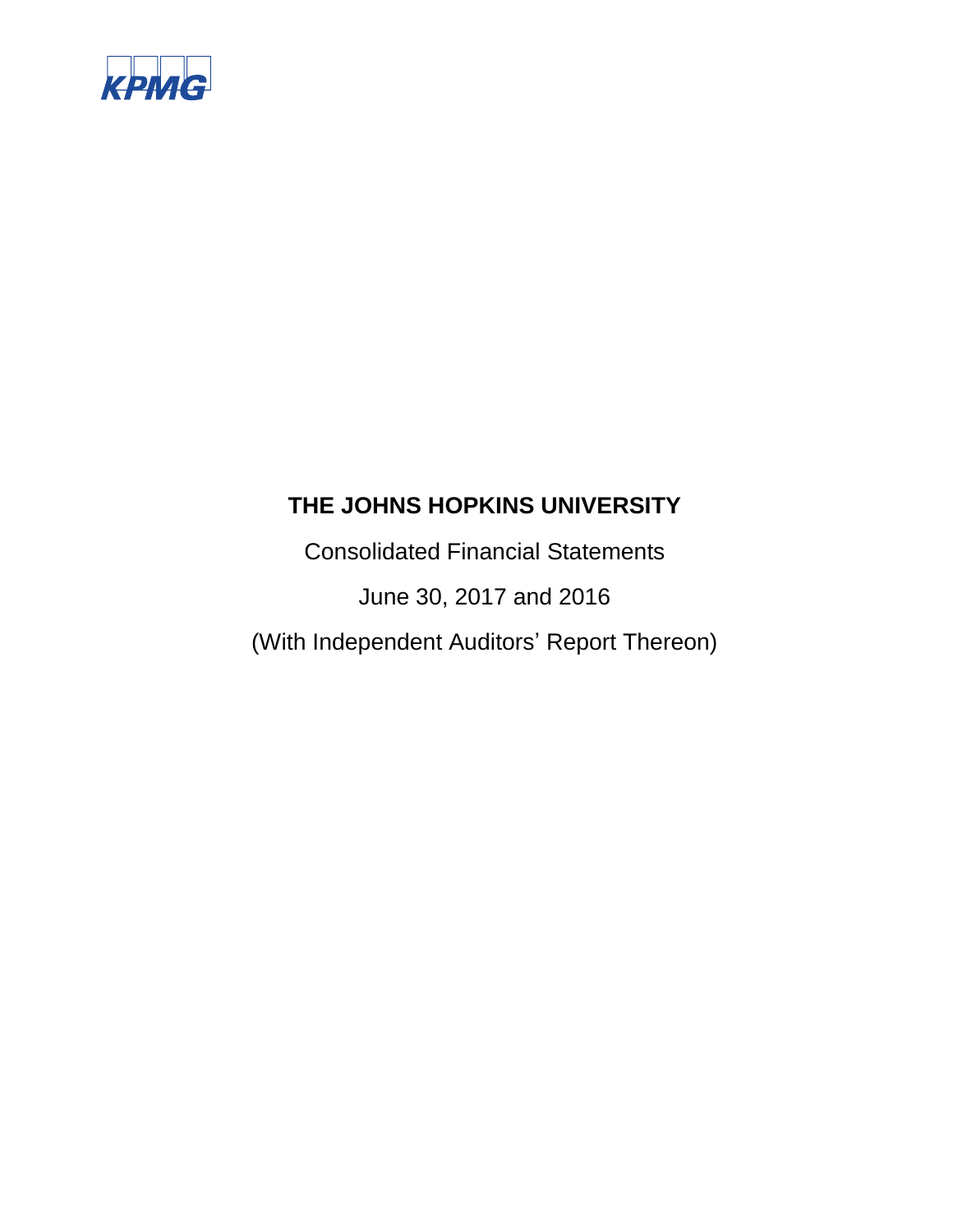

KPMG LLP 1 East Pratt Street Baltimore, MD 21202-1128

#### **Independent Auditors' Report**

The Board of Trustees The Johns Hopkins University:

We have audited the accompanying consolidated financial statements of The Johns Hopkins University, which comprise the consolidated balance sheets as of June 30, 2017 and 2016, the related consolidated statements of activities and cash flows for the years then ended, and the related notes to the consolidated financial statements.

## *Management's Responsibility for the Consolidated Financial Statements*

Management is responsible for the preparation and fair presentation of these consolidated financial statements in accordance with U.S. generally accepted accounting principles; this includes the design, implementation, and maintenance of internal control relevant to the preparation and fair presentation of consolidated financial statements that are free from material misstatement, whether due to fraud or error.

## *Auditors' Responsibility*

Our responsibility is to express an opinion on these consolidated financial statements based on our audits. We conducted our audits in accordance with auditing standards generally accepted in the United States of America. Those standards require that we plan and perform the audit to obtain reasonable assurance about whether the consolidated financial statements are free from material misstatement.

An audit involves performing procedures to obtain audit evidence about the amounts and disclosures in the consolidated financial statements. The procedures selected depend on the auditors' judgment, including the assessment of the risks of material misstatement of the consolidated financial statements, whether due to fraud or error. In making those risk assessments, the auditor considers internal control relevant to the entity's preparation and fair presentation of the consolidated financial statements in order to design audit procedures that are appropriate in the circumstances, but not for the purpose of expressing an opinion on the effectiveness of the entity's internal control. Accordingly, we express no such opinion. An audit also includes evaluating the appropriateness of accounting policies used and the reasonableness of significant accounting estimates made by management, as well as evaluating the overall presentation of the consolidated financial statements.

We believe that the audit evidence we have obtained is sufficient and appropriate to provide a basis for our audit opinion.

## *Opinion*

In our opinion, the consolidated financial statements referred to above present fairly, in all material respects, the financial position of The Johns Hopkins University as of June 30, 2017 and 2016, and the changes in its net assets and its cash flows for the years then ended, in accordance with U.S. generally accepted accounting principles.



October 5, 2017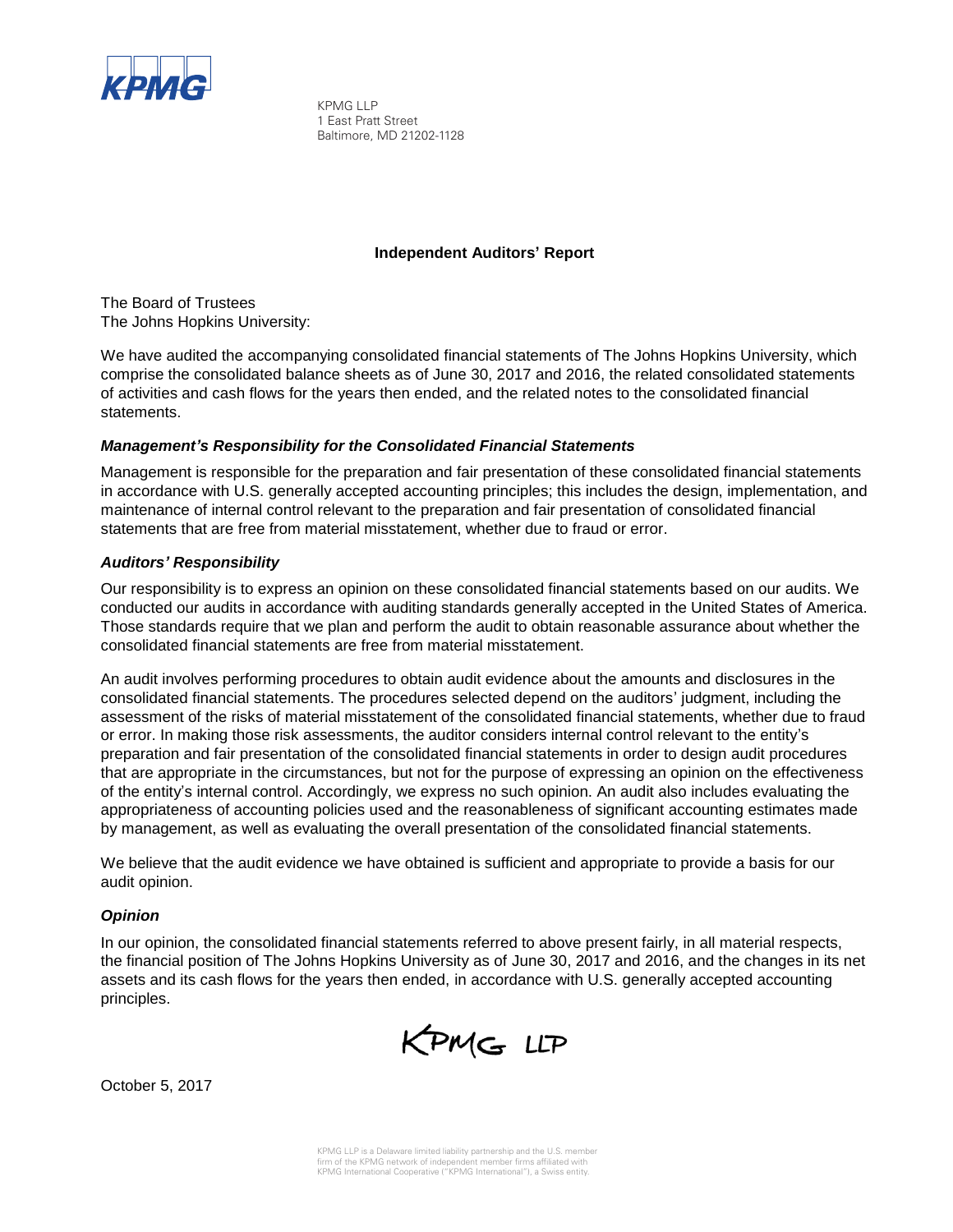Consolidated Balance Sheets

June 30, 2017 and 2016

## (In thousands)

| <b>Assets</b>                                          | 2017                       | 2016                 |
|--------------------------------------------------------|----------------------------|----------------------|
| Cash and cash equivalents<br>Operating investments     | \$<br>345,367<br>1,178,338 | 397,083<br>1,178,323 |
| Cash, cash equivalents and operating investments       | 1,523,705                  | 1,575,406            |
| Sponsored research accounts receivable, net            | 404,544                    | 354,338              |
| Accounts receivable, net                               | 202,045                    | 184,017              |
| Contributions receivable, net                          | 470,350                    | 267,125              |
| Prepaid expenses and deferred charges                  | 68,911                     | 57,565               |
| Student loans receivable, net                          | 34,673                     | 37,906               |
| Investments                                            | 4,651,545                  | 4,164,628            |
| Property and equipment, net                            | 2,093,090                  | 2,026,615            |
| Investment in and loans to affiliates                  | 258,248                    | 250,225              |
| Other assets                                           | 232,233                    | 201,905              |
| Interests in trusts and endowment funds held by others | 114,085                    | 108,499              |
| <b>Total assets</b>                                    | \$<br>10,053,429           | 9,228,229            |
| <b>Liabilities and Net Assets</b>                      |                            |                      |
| Accounts payable and accrued expenses                  | \$<br>586,881              | 569,539              |
| Sponsored research deferred revenues                   | 371,769                    | 338,929              |
| Other deferred revenues                                | 153,113                    | 144,010              |
| Debt                                                   | 1,298,530                  | 1,338,443            |
| Other long-term liabilities                            | 311,739                    | 290,397              |
| Pension and postretirement obligations                 | 192,972                    | 334,956              |
| Liabilities under split-interest agreements            | 80,155                     | 80,846               |
| Endowment and similar funds held for others            | 584,218                    | 530,747              |
| <b>Total liabilities</b>                               | 3,579,377                  | 3,627,867            |
| Net assets:                                            |                            |                      |
| Unrestricted                                           | 2,765,453                  | 2,402,328            |
| Temporarily restricted                                 | 1,328,880                  | 1,183,475            |
| Permanently restricted                                 | 2,379,719                  | 2,014,559            |
| Total net assets                                       | 6,474,052                  | 5,600,362            |
| Total liabilities and net assets                       | \$<br>10,053,429           | 9,228,229            |

See accompanying notes to consolidated financial statements.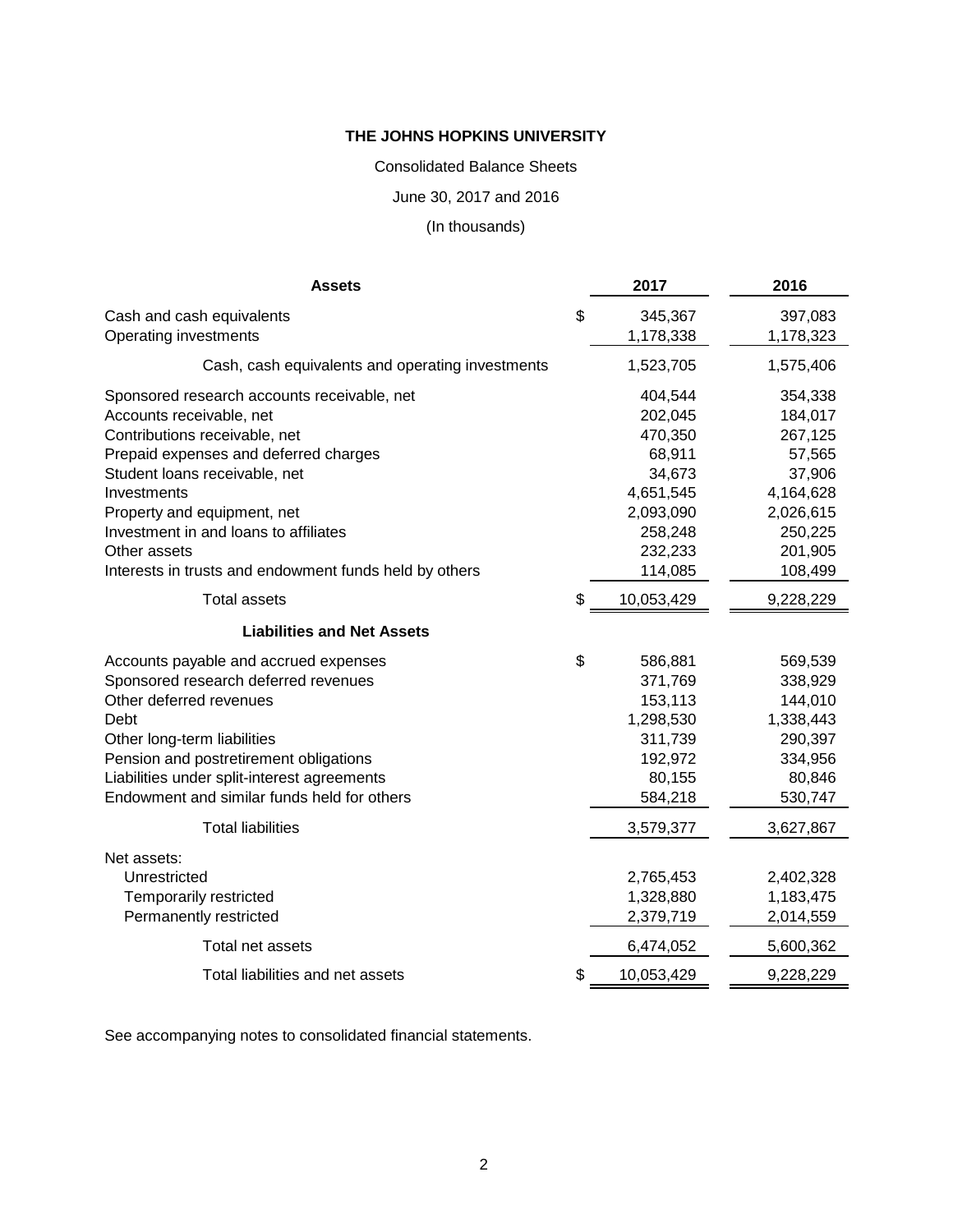Consolidated Statements of Activities

Years ended June 30, 2017 and 2016

(In thousands)

|                                                                                                                                                                                                              | 2017                                                                    | 2016                                                                   |
|--------------------------------------------------------------------------------------------------------------------------------------------------------------------------------------------------------------|-------------------------------------------------------------------------|------------------------------------------------------------------------|
| Changes in unrestricted net assets from operating activities:<br>Operating revenues:                                                                                                                         |                                                                         |                                                                        |
| Tuition and fees<br>Less financial aid                                                                                                                                                                       | \$<br>918,804<br>(307, 319)                                             | 866,235<br>(290, 499)                                                  |
| Tuition and fees, net of financial aid                                                                                                                                                                       | 611,485                                                                 | 575,736                                                                |
| Grants, contracts, and similar agreements<br>Facilities and administrative cost recoveries<br>Applied Physics Laboratory contract revenues                                                                   | 1,456,693<br>350,910<br>1,430,126                                       | 1,343,951<br>328,422<br>1,351,141                                      |
| Sponsored research revenues                                                                                                                                                                                  | 3,237,729                                                               | 3,023,514                                                              |
| Contributions<br>Net assets released from restrictions                                                                                                                                                       | 118,015<br>101,041                                                      | 127,334<br>80,007                                                      |
| Contributions and donor support                                                                                                                                                                              | 219,056                                                                 | 207,341                                                                |
| <b>Clinical services</b><br>Reimbursements from affiliated institutions<br>Other revenues<br>Endowment payout used to support operations<br>Auxiliary enterprises<br>Maryland State aid<br>Investment return | 674,433<br>553,636<br>120,321<br>175,223<br>102,314<br>21,535<br>20,826 | 653,921<br>517,152<br>153,364<br>158,267<br>96,166<br>19,326<br>25,753 |
| Total operating revenues                                                                                                                                                                                     | 5,736,558                                                               | 5,430,540                                                              |
| Operating expenses:<br>Compensation<br><b>Benefits</b>                                                                                                                                                       | 2,600,865<br>813,529                                                    | 2,419,056<br>756,563                                                   |
| Compensation and benefits                                                                                                                                                                                    | 3,414,394                                                               | 3,175,619                                                              |
| Subcontractors and subrecipients<br><b>Contractual services</b><br>Supplies, materials, and other<br>Depreciation and amortization<br>Travel<br>Interest                                                     | 467,856<br>679,083<br>646,868<br>214,240<br>150,749<br>51,052           | 493,370<br>644,508<br>626,026<br>209,972<br>131,694<br>51,733          |
| Total operating expenses                                                                                                                                                                                     | 5,624,242                                                               | 5,332,922                                                              |
| Excess of operating revenues over operating<br>expenses                                                                                                                                                      | 112,316                                                                 | 97,618                                                                 |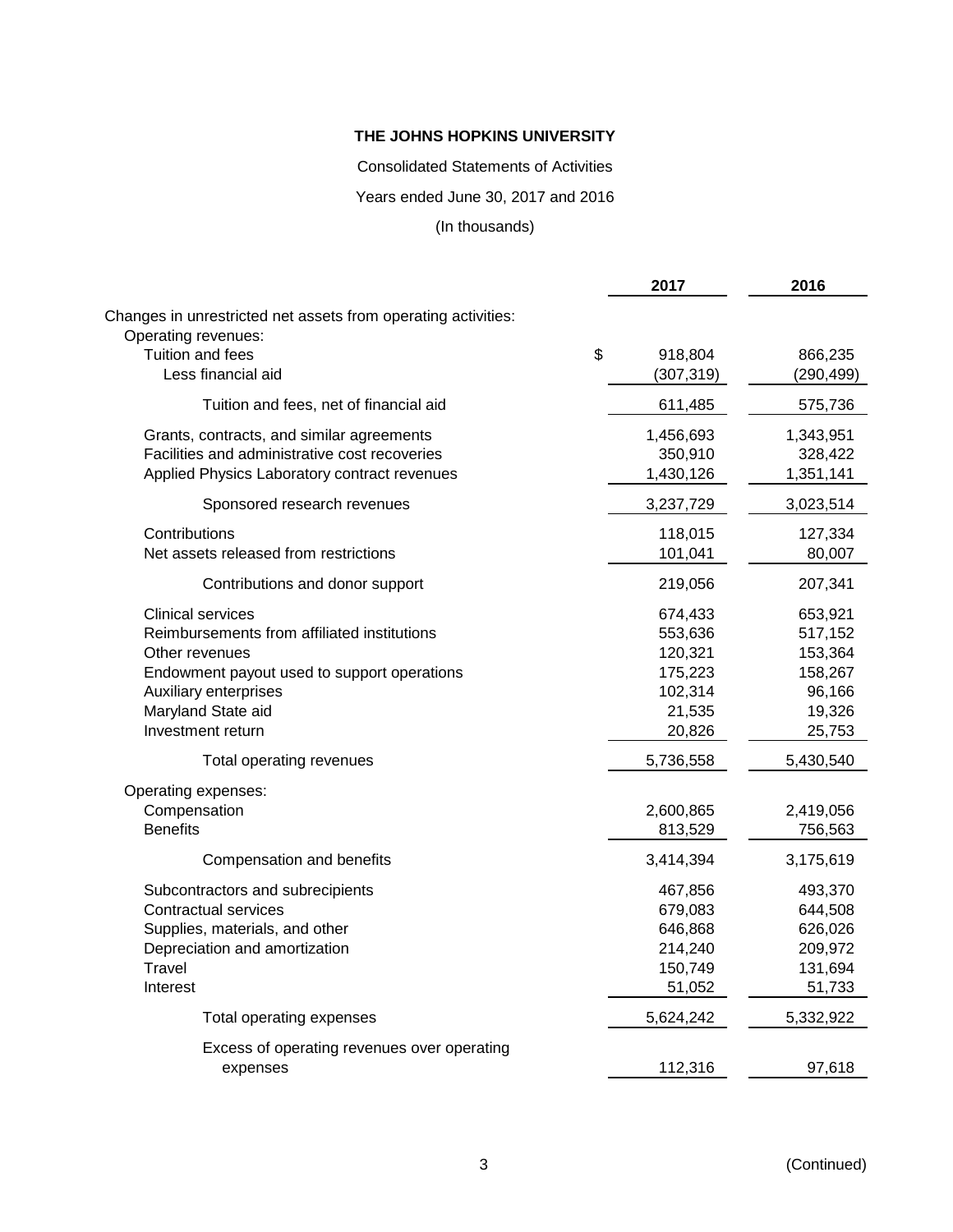Consolidated Statements of Activities

Years ended June 30, 2017 and 2016

## (In thousands)

|                                                                  | 2017            | 2016       |
|------------------------------------------------------------------|-----------------|------------|
| Changes in unrestricted net assets from nonoperating activities: |                 |            |
| Investment return in excess of (less than) endowment payout      | \$<br>92,561    | (68, 543)  |
| Change in benefits plan funded status, excluding benefits cost   | 145,082         | (154, 441) |
| Other net periodic benefit cost                                  | (12, 884)       | 637        |
| Change in fair value on interest rate swap agreements            | 11,667          | (10, 935)  |
| Other, net                                                       | 5,000           | 26,425     |
| Net assets released from restrictions                            | 9,383           | 7,255      |
| Change in unrestricted net assets from nonoperating              |                 |            |
| activities                                                       | 250,809         | (199, 602) |
| Total change in unrestricted net assets                          | 363,125         | (101, 984) |
| Changes in temporarily restricted net assets:                    |                 |            |
| Contributions                                                    | 117,510         | 124,773    |
| Investment return in excess of (less than) endowment payout      | 138,319         | (104, 428) |
| Net assets released from restrictions                            | (110, 424)      | (87, 262)  |
| Total change in temporarily restricted net assets                | 145,405         | (66, 917)  |
| Changes in permanently restricted net assets:                    |                 |            |
| Contributions                                                    | 354,499         | 157,149    |
| Investment return                                                | 10,661          | (3, 176)   |
| Total change in permanently restricted net assets                | 365,160         | 153,973    |
| Total change in net assets                                       | 873,690         | (14, 928)  |
| Net assets at beginning of year                                  | 5,600,362       | 5,615,290  |
| Net assets at end of year                                        | \$<br>6,474,052 | 5,600,362  |

See accompanying notes to consolidated financial statements.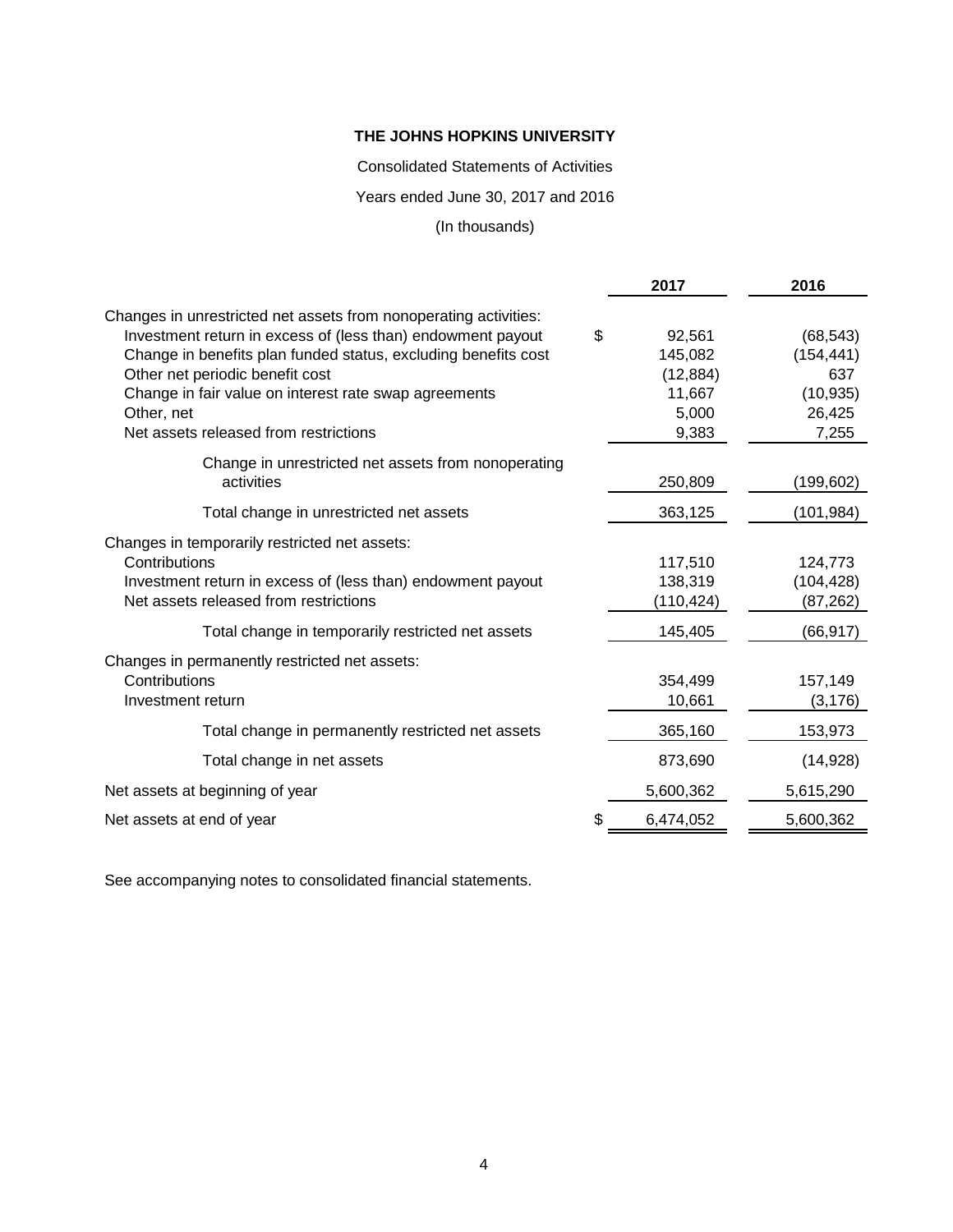Consolidated Statements of Cash Flows

Years ended June 30, 2017 and 2016

## (In thousands)

| Cash flows from operating activities:<br>\$<br>Changes in net assets<br>(14, 928)<br>873,690<br>Adjustments to reconcile changes in net assets to net cash provided by<br>operating activities:<br>Depreciation, amortization, and loss on asset disposals<br>214,169<br>210,744<br>Contributions restricted for long-term investment<br>(365,039)<br>(207, 375)<br>36,514<br>Net realized and unrealized (gains) losses from investments<br>(377, 189)<br>10,935<br>Net unrealized (gains) losses from swaps<br>(11,667)<br>(24, 334)<br>(7, 594)<br>Earnings from joint ventures<br>Change in pension and postretirement benefit obligations<br>(141, 984)<br>149,503<br>Changes in operating assets and liabilities:<br>Sponsored research and accounts receivable, net<br>(14, 383)<br>(68, 234)<br>Contributions receivable, net<br>(39, 977)<br>(32, 855)<br>(7,868)<br>Prepaid expenses and deferred charges<br>(11, 346)<br>296<br>(15,090)<br>Other assets<br>Accounts payable and accrued expenses<br>14,043<br>55,906<br>Sponsored research and other deferred revenues and other long-term<br>liabilities<br>44,328<br>84,462<br>Interests and liabilities related to trusts and split-interest<br>8,038<br>10,570<br>agreements<br>114,794<br>Net cash provided by operating activities<br>258,541<br>Cash flows from investing activities:<br>Purchases of investments<br>(3,602,665)<br>(2,845,139)<br>Proceeds from sales and maturities of investments<br>3,543,249<br>2,679,390<br>(279,064)<br>(149, 143)<br>Purchases of property and equipment<br>(7, 150)<br>Disbursements for student loans<br>(3,016)<br>6,249<br>6,316<br>Repayments of student loans<br>Advances to affiliates, net of repayments<br>22,649<br>(9,835)<br>(6, 338)<br>1,153<br>Joint venture dividends, net of capital contributions<br>Change in endowments and similar funds held for others<br>(24, 921)<br>(11, 171)<br>(349, 329)<br>Net cash used in investing activities<br>(330, 107)<br>Cash flows from financing activities:<br>Contributions restricted for long-term investment<br>201,792<br>212,601<br>Proceeds from borrowings<br>65,000<br>50,000<br>Early retirement and refinancings of debt<br>(90, 945)<br>(107, 683)<br>Scheduled debt payments<br>(12, 250)<br>(10,609)<br>Net cash provided by financing activities<br>163,597<br>144,309<br>Net (decrease) increase in cash and cash equivalents<br>(51, 716)<br>53,521<br>Cash and cash equivalents at beginning of year<br>397,083<br>343,562<br>\$<br>Cash and cash equivalents at end of year<br>345,367<br>397,083 |  | 2017 | 2016 |
|-------------------------------------------------------------------------------------------------------------------------------------------------------------------------------------------------------------------------------------------------------------------------------------------------------------------------------------------------------------------------------------------------------------------------------------------------------------------------------------------------------------------------------------------------------------------------------------------------------------------------------------------------------------------------------------------------------------------------------------------------------------------------------------------------------------------------------------------------------------------------------------------------------------------------------------------------------------------------------------------------------------------------------------------------------------------------------------------------------------------------------------------------------------------------------------------------------------------------------------------------------------------------------------------------------------------------------------------------------------------------------------------------------------------------------------------------------------------------------------------------------------------------------------------------------------------------------------------------------------------------------------------------------------------------------------------------------------------------------------------------------------------------------------------------------------------------------------------------------------------------------------------------------------------------------------------------------------------------------------------------------------------------------------------------------------------------------------------------------------------------------------------------------------------------------------------------------------------------------------------------------------------------------------------------------------------------------------------------------------------------------------------------------------------------------------------------------------------------------------------------------------------------------------------------------------------------------------------|--|------|------|
|                                                                                                                                                                                                                                                                                                                                                                                                                                                                                                                                                                                                                                                                                                                                                                                                                                                                                                                                                                                                                                                                                                                                                                                                                                                                                                                                                                                                                                                                                                                                                                                                                                                                                                                                                                                                                                                                                                                                                                                                                                                                                                                                                                                                                                                                                                                                                                                                                                                                                                                                                                                           |  |      |      |
|                                                                                                                                                                                                                                                                                                                                                                                                                                                                                                                                                                                                                                                                                                                                                                                                                                                                                                                                                                                                                                                                                                                                                                                                                                                                                                                                                                                                                                                                                                                                                                                                                                                                                                                                                                                                                                                                                                                                                                                                                                                                                                                                                                                                                                                                                                                                                                                                                                                                                                                                                                                           |  |      |      |
|                                                                                                                                                                                                                                                                                                                                                                                                                                                                                                                                                                                                                                                                                                                                                                                                                                                                                                                                                                                                                                                                                                                                                                                                                                                                                                                                                                                                                                                                                                                                                                                                                                                                                                                                                                                                                                                                                                                                                                                                                                                                                                                                                                                                                                                                                                                                                                                                                                                                                                                                                                                           |  |      |      |
|                                                                                                                                                                                                                                                                                                                                                                                                                                                                                                                                                                                                                                                                                                                                                                                                                                                                                                                                                                                                                                                                                                                                                                                                                                                                                                                                                                                                                                                                                                                                                                                                                                                                                                                                                                                                                                                                                                                                                                                                                                                                                                                                                                                                                                                                                                                                                                                                                                                                                                                                                                                           |  |      |      |
|                                                                                                                                                                                                                                                                                                                                                                                                                                                                                                                                                                                                                                                                                                                                                                                                                                                                                                                                                                                                                                                                                                                                                                                                                                                                                                                                                                                                                                                                                                                                                                                                                                                                                                                                                                                                                                                                                                                                                                                                                                                                                                                                                                                                                                                                                                                                                                                                                                                                                                                                                                                           |  |      |      |
|                                                                                                                                                                                                                                                                                                                                                                                                                                                                                                                                                                                                                                                                                                                                                                                                                                                                                                                                                                                                                                                                                                                                                                                                                                                                                                                                                                                                                                                                                                                                                                                                                                                                                                                                                                                                                                                                                                                                                                                                                                                                                                                                                                                                                                                                                                                                                                                                                                                                                                                                                                                           |  |      |      |
|                                                                                                                                                                                                                                                                                                                                                                                                                                                                                                                                                                                                                                                                                                                                                                                                                                                                                                                                                                                                                                                                                                                                                                                                                                                                                                                                                                                                                                                                                                                                                                                                                                                                                                                                                                                                                                                                                                                                                                                                                                                                                                                                                                                                                                                                                                                                                                                                                                                                                                                                                                                           |  |      |      |
|                                                                                                                                                                                                                                                                                                                                                                                                                                                                                                                                                                                                                                                                                                                                                                                                                                                                                                                                                                                                                                                                                                                                                                                                                                                                                                                                                                                                                                                                                                                                                                                                                                                                                                                                                                                                                                                                                                                                                                                                                                                                                                                                                                                                                                                                                                                                                                                                                                                                                                                                                                                           |  |      |      |
|                                                                                                                                                                                                                                                                                                                                                                                                                                                                                                                                                                                                                                                                                                                                                                                                                                                                                                                                                                                                                                                                                                                                                                                                                                                                                                                                                                                                                                                                                                                                                                                                                                                                                                                                                                                                                                                                                                                                                                                                                                                                                                                                                                                                                                                                                                                                                                                                                                                                                                                                                                                           |  |      |      |
|                                                                                                                                                                                                                                                                                                                                                                                                                                                                                                                                                                                                                                                                                                                                                                                                                                                                                                                                                                                                                                                                                                                                                                                                                                                                                                                                                                                                                                                                                                                                                                                                                                                                                                                                                                                                                                                                                                                                                                                                                                                                                                                                                                                                                                                                                                                                                                                                                                                                                                                                                                                           |  |      |      |
|                                                                                                                                                                                                                                                                                                                                                                                                                                                                                                                                                                                                                                                                                                                                                                                                                                                                                                                                                                                                                                                                                                                                                                                                                                                                                                                                                                                                                                                                                                                                                                                                                                                                                                                                                                                                                                                                                                                                                                                                                                                                                                                                                                                                                                                                                                                                                                                                                                                                                                                                                                                           |  |      |      |
|                                                                                                                                                                                                                                                                                                                                                                                                                                                                                                                                                                                                                                                                                                                                                                                                                                                                                                                                                                                                                                                                                                                                                                                                                                                                                                                                                                                                                                                                                                                                                                                                                                                                                                                                                                                                                                                                                                                                                                                                                                                                                                                                                                                                                                                                                                                                                                                                                                                                                                                                                                                           |  |      |      |
|                                                                                                                                                                                                                                                                                                                                                                                                                                                                                                                                                                                                                                                                                                                                                                                                                                                                                                                                                                                                                                                                                                                                                                                                                                                                                                                                                                                                                                                                                                                                                                                                                                                                                                                                                                                                                                                                                                                                                                                                                                                                                                                                                                                                                                                                                                                                                                                                                                                                                                                                                                                           |  |      |      |
|                                                                                                                                                                                                                                                                                                                                                                                                                                                                                                                                                                                                                                                                                                                                                                                                                                                                                                                                                                                                                                                                                                                                                                                                                                                                                                                                                                                                                                                                                                                                                                                                                                                                                                                                                                                                                                                                                                                                                                                                                                                                                                                                                                                                                                                                                                                                                                                                                                                                                                                                                                                           |  |      |      |
|                                                                                                                                                                                                                                                                                                                                                                                                                                                                                                                                                                                                                                                                                                                                                                                                                                                                                                                                                                                                                                                                                                                                                                                                                                                                                                                                                                                                                                                                                                                                                                                                                                                                                                                                                                                                                                                                                                                                                                                                                                                                                                                                                                                                                                                                                                                                                                                                                                                                                                                                                                                           |  |      |      |
|                                                                                                                                                                                                                                                                                                                                                                                                                                                                                                                                                                                                                                                                                                                                                                                                                                                                                                                                                                                                                                                                                                                                                                                                                                                                                                                                                                                                                                                                                                                                                                                                                                                                                                                                                                                                                                                                                                                                                                                                                                                                                                                                                                                                                                                                                                                                                                                                                                                                                                                                                                                           |  |      |      |
|                                                                                                                                                                                                                                                                                                                                                                                                                                                                                                                                                                                                                                                                                                                                                                                                                                                                                                                                                                                                                                                                                                                                                                                                                                                                                                                                                                                                                                                                                                                                                                                                                                                                                                                                                                                                                                                                                                                                                                                                                                                                                                                                                                                                                                                                                                                                                                                                                                                                                                                                                                                           |  |      |      |
|                                                                                                                                                                                                                                                                                                                                                                                                                                                                                                                                                                                                                                                                                                                                                                                                                                                                                                                                                                                                                                                                                                                                                                                                                                                                                                                                                                                                                                                                                                                                                                                                                                                                                                                                                                                                                                                                                                                                                                                                                                                                                                                                                                                                                                                                                                                                                                                                                                                                                                                                                                                           |  |      |      |
|                                                                                                                                                                                                                                                                                                                                                                                                                                                                                                                                                                                                                                                                                                                                                                                                                                                                                                                                                                                                                                                                                                                                                                                                                                                                                                                                                                                                                                                                                                                                                                                                                                                                                                                                                                                                                                                                                                                                                                                                                                                                                                                                                                                                                                                                                                                                                                                                                                                                                                                                                                                           |  |      |      |
|                                                                                                                                                                                                                                                                                                                                                                                                                                                                                                                                                                                                                                                                                                                                                                                                                                                                                                                                                                                                                                                                                                                                                                                                                                                                                                                                                                                                                                                                                                                                                                                                                                                                                                                                                                                                                                                                                                                                                                                                                                                                                                                                                                                                                                                                                                                                                                                                                                                                                                                                                                                           |  |      |      |
|                                                                                                                                                                                                                                                                                                                                                                                                                                                                                                                                                                                                                                                                                                                                                                                                                                                                                                                                                                                                                                                                                                                                                                                                                                                                                                                                                                                                                                                                                                                                                                                                                                                                                                                                                                                                                                                                                                                                                                                                                                                                                                                                                                                                                                                                                                                                                                                                                                                                                                                                                                                           |  |      |      |
|                                                                                                                                                                                                                                                                                                                                                                                                                                                                                                                                                                                                                                                                                                                                                                                                                                                                                                                                                                                                                                                                                                                                                                                                                                                                                                                                                                                                                                                                                                                                                                                                                                                                                                                                                                                                                                                                                                                                                                                                                                                                                                                                                                                                                                                                                                                                                                                                                                                                                                                                                                                           |  |      |      |
|                                                                                                                                                                                                                                                                                                                                                                                                                                                                                                                                                                                                                                                                                                                                                                                                                                                                                                                                                                                                                                                                                                                                                                                                                                                                                                                                                                                                                                                                                                                                                                                                                                                                                                                                                                                                                                                                                                                                                                                                                                                                                                                                                                                                                                                                                                                                                                                                                                                                                                                                                                                           |  |      |      |
|                                                                                                                                                                                                                                                                                                                                                                                                                                                                                                                                                                                                                                                                                                                                                                                                                                                                                                                                                                                                                                                                                                                                                                                                                                                                                                                                                                                                                                                                                                                                                                                                                                                                                                                                                                                                                                                                                                                                                                                                                                                                                                                                                                                                                                                                                                                                                                                                                                                                                                                                                                                           |  |      |      |
|                                                                                                                                                                                                                                                                                                                                                                                                                                                                                                                                                                                                                                                                                                                                                                                                                                                                                                                                                                                                                                                                                                                                                                                                                                                                                                                                                                                                                                                                                                                                                                                                                                                                                                                                                                                                                                                                                                                                                                                                                                                                                                                                                                                                                                                                                                                                                                                                                                                                                                                                                                                           |  |      |      |
|                                                                                                                                                                                                                                                                                                                                                                                                                                                                                                                                                                                                                                                                                                                                                                                                                                                                                                                                                                                                                                                                                                                                                                                                                                                                                                                                                                                                                                                                                                                                                                                                                                                                                                                                                                                                                                                                                                                                                                                                                                                                                                                                                                                                                                                                                                                                                                                                                                                                                                                                                                                           |  |      |      |
|                                                                                                                                                                                                                                                                                                                                                                                                                                                                                                                                                                                                                                                                                                                                                                                                                                                                                                                                                                                                                                                                                                                                                                                                                                                                                                                                                                                                                                                                                                                                                                                                                                                                                                                                                                                                                                                                                                                                                                                                                                                                                                                                                                                                                                                                                                                                                                                                                                                                                                                                                                                           |  |      |      |
|                                                                                                                                                                                                                                                                                                                                                                                                                                                                                                                                                                                                                                                                                                                                                                                                                                                                                                                                                                                                                                                                                                                                                                                                                                                                                                                                                                                                                                                                                                                                                                                                                                                                                                                                                                                                                                                                                                                                                                                                                                                                                                                                                                                                                                                                                                                                                                                                                                                                                                                                                                                           |  |      |      |
|                                                                                                                                                                                                                                                                                                                                                                                                                                                                                                                                                                                                                                                                                                                                                                                                                                                                                                                                                                                                                                                                                                                                                                                                                                                                                                                                                                                                                                                                                                                                                                                                                                                                                                                                                                                                                                                                                                                                                                                                                                                                                                                                                                                                                                                                                                                                                                                                                                                                                                                                                                                           |  |      |      |
|                                                                                                                                                                                                                                                                                                                                                                                                                                                                                                                                                                                                                                                                                                                                                                                                                                                                                                                                                                                                                                                                                                                                                                                                                                                                                                                                                                                                                                                                                                                                                                                                                                                                                                                                                                                                                                                                                                                                                                                                                                                                                                                                                                                                                                                                                                                                                                                                                                                                                                                                                                                           |  |      |      |
|                                                                                                                                                                                                                                                                                                                                                                                                                                                                                                                                                                                                                                                                                                                                                                                                                                                                                                                                                                                                                                                                                                                                                                                                                                                                                                                                                                                                                                                                                                                                                                                                                                                                                                                                                                                                                                                                                                                                                                                                                                                                                                                                                                                                                                                                                                                                                                                                                                                                                                                                                                                           |  |      |      |
|                                                                                                                                                                                                                                                                                                                                                                                                                                                                                                                                                                                                                                                                                                                                                                                                                                                                                                                                                                                                                                                                                                                                                                                                                                                                                                                                                                                                                                                                                                                                                                                                                                                                                                                                                                                                                                                                                                                                                                                                                                                                                                                                                                                                                                                                                                                                                                                                                                                                                                                                                                                           |  |      |      |
|                                                                                                                                                                                                                                                                                                                                                                                                                                                                                                                                                                                                                                                                                                                                                                                                                                                                                                                                                                                                                                                                                                                                                                                                                                                                                                                                                                                                                                                                                                                                                                                                                                                                                                                                                                                                                                                                                                                                                                                                                                                                                                                                                                                                                                                                                                                                                                                                                                                                                                                                                                                           |  |      |      |
|                                                                                                                                                                                                                                                                                                                                                                                                                                                                                                                                                                                                                                                                                                                                                                                                                                                                                                                                                                                                                                                                                                                                                                                                                                                                                                                                                                                                                                                                                                                                                                                                                                                                                                                                                                                                                                                                                                                                                                                                                                                                                                                                                                                                                                                                                                                                                                                                                                                                                                                                                                                           |  |      |      |
|                                                                                                                                                                                                                                                                                                                                                                                                                                                                                                                                                                                                                                                                                                                                                                                                                                                                                                                                                                                                                                                                                                                                                                                                                                                                                                                                                                                                                                                                                                                                                                                                                                                                                                                                                                                                                                                                                                                                                                                                                                                                                                                                                                                                                                                                                                                                                                                                                                                                                                                                                                                           |  |      |      |
|                                                                                                                                                                                                                                                                                                                                                                                                                                                                                                                                                                                                                                                                                                                                                                                                                                                                                                                                                                                                                                                                                                                                                                                                                                                                                                                                                                                                                                                                                                                                                                                                                                                                                                                                                                                                                                                                                                                                                                                                                                                                                                                                                                                                                                                                                                                                                                                                                                                                                                                                                                                           |  |      |      |
|                                                                                                                                                                                                                                                                                                                                                                                                                                                                                                                                                                                                                                                                                                                                                                                                                                                                                                                                                                                                                                                                                                                                                                                                                                                                                                                                                                                                                                                                                                                                                                                                                                                                                                                                                                                                                                                                                                                                                                                                                                                                                                                                                                                                                                                                                                                                                                                                                                                                                                                                                                                           |  |      |      |
|                                                                                                                                                                                                                                                                                                                                                                                                                                                                                                                                                                                                                                                                                                                                                                                                                                                                                                                                                                                                                                                                                                                                                                                                                                                                                                                                                                                                                                                                                                                                                                                                                                                                                                                                                                                                                                                                                                                                                                                                                                                                                                                                                                                                                                                                                                                                                                                                                                                                                                                                                                                           |  |      |      |
|                                                                                                                                                                                                                                                                                                                                                                                                                                                                                                                                                                                                                                                                                                                                                                                                                                                                                                                                                                                                                                                                                                                                                                                                                                                                                                                                                                                                                                                                                                                                                                                                                                                                                                                                                                                                                                                                                                                                                                                                                                                                                                                                                                                                                                                                                                                                                                                                                                                                                                                                                                                           |  |      |      |
|                                                                                                                                                                                                                                                                                                                                                                                                                                                                                                                                                                                                                                                                                                                                                                                                                                                                                                                                                                                                                                                                                                                                                                                                                                                                                                                                                                                                                                                                                                                                                                                                                                                                                                                                                                                                                                                                                                                                                                                                                                                                                                                                                                                                                                                                                                                                                                                                                                                                                                                                                                                           |  |      |      |

See accompanying notes to consolidated financial statements.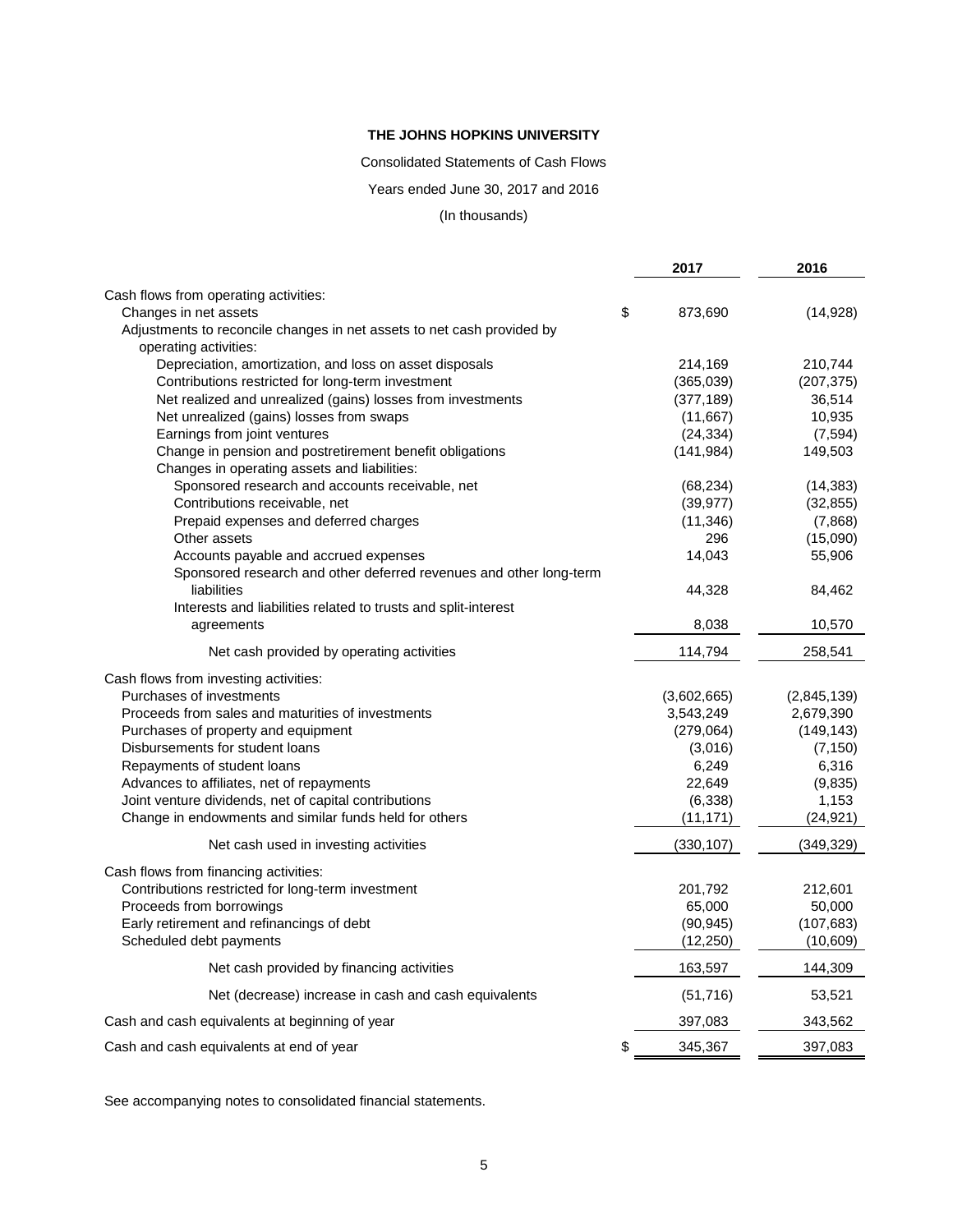Notes to Consolidated Financial Statements June 30, 2017 and 2016 (Dollars in thousands)

## **(1) Basis of Presentation and Summary of Significant Accounting Policies**

#### *(a) General*

The Johns Hopkins University (the University) is a premier, privately endowed institution that provides education and related services to students and others, research and related services to sponsoring organizations, and professional medical services to patients. The University is based in Baltimore, Maryland, but also maintains facilities and operates education programs elsewhere in Maryland, in Washington, D.C. and in certain foreign locations. The University is internationally recognized as a leader in research, teaching, and medical care.

Education and related services (e.g., room, board, etc.) are provided to approximately 24,000 students, including 14,000 full-time students and 10,000 part-time students, and on a net basis provided approximately 11% of the University's operating revenues in fiscal years 2017 and 2016. Approximately 60% of the full-time students are graduate level (including postdoctoral) and 40% are undergraduate level. Students are drawn from a broad geographic area, including most of the states in the United States and numerous foreign countries. The majority of the part-time students are graduate level students from the Baltimore-Washington, D.C. area.

Research and related services (e.g., research training) are provided through approximately 2,100 government and private sponsors. Sponsored research revenues provided approximately 56% of the University's operating revenues in both fiscal years 2017 and 2016. Approximately 87% of those revenues were from departments and agencies of the United States government in both fiscal 2017 and 2016. Major government sponsors include the Department of Health and Human Services, the Department of Defense, the National Aeronautics and Space Administration, and the Agency for International Development.

Professional clinical services are provided by members of the University's faculty to patients at The Johns Hopkins Hospital (the Hospital) and other hospitals and outpatient care facilities in the Baltimore area and produced approximately 12% of the University's operating revenues in both fiscal 2017 and 2016. Services are predominantly provided to patients in the Baltimore area, other parts of Maryland, or surrounding states.

#### *(b) Basis of Presentation and Use of Estimates*

The consolidated financial statements include the accounts of the various academic and support divisions, the Applied Physics Laboratory (APL), Johns Hopkins University Press, and affiliated organizations, all of which are controlled by the University, including Jhpiego Corporation and Peabody Institute of the City of Baltimore (collectively, the consolidated financial statements). All significant inter-entity activities and balances are eliminated for financial reporting purposes. Investments in organizations that the University does not control, including Dome Corporation, FSK Land Corporation, Johns Hopkins Healthcare LLC, Johns Hopkins Home Care Group, Inc., Johns Hopkins Medical Institutions Utilities LLC (JHMI Utilities LLC), Johns Hopkins Medicine International LLC, and other affiliated entities, are accounted for using the equity method.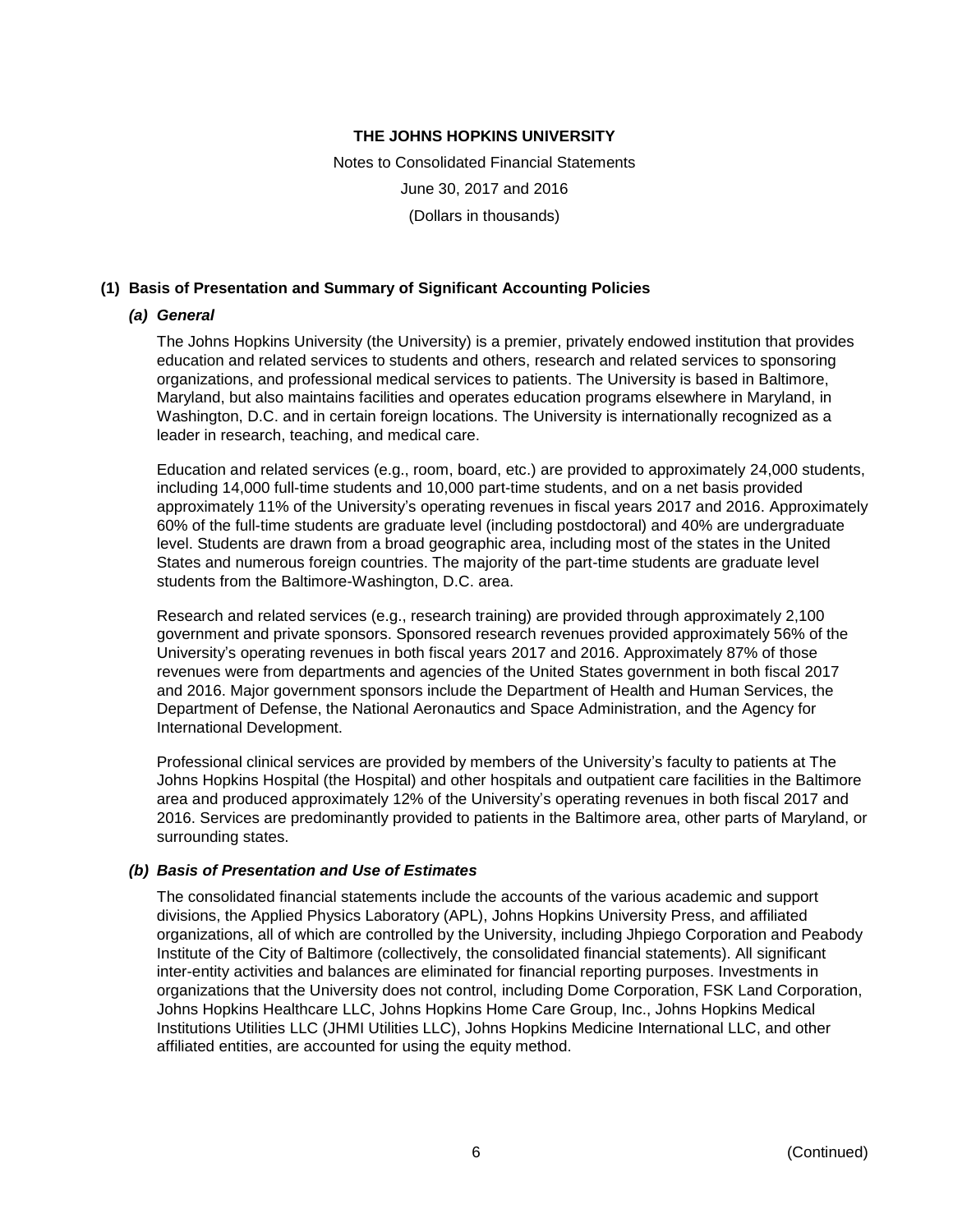Notes to Consolidated Financial Statements June 30, 2017 and 2016 (Dollars in thousands)

The preparation of consolidated financial statements in conformity with U.S. generally accepted accounting principles requires management to make estimates and judgments that affect the reported amounts of assets and liabilities and disclosures of contingencies at the dates of the consolidated financial statements and revenues and expenses recognized during the reporting periods. Actual results could differ from those estimates.

The most significant estimates and judgments affecting the University's consolidated financial statements relate to fair values of investments, allowances for uncollectible accounts and contributions receivable, provisions for self-insured liabilities and property damage claims, and the actuarial assumptions used to determine obligations under defined benefit pension and postretirement plans.

Net assets, revenues, and gains and losses are classified based on the existence or absence of donor-imposed restrictions. Accordingly, net assets of the University are classified and reported as follows:

- *Unrestricted* Net assets that are not subject to donor-imposed stipulations.
- *Temporarily restricted* Net assets subject to donor-imposed stipulations that will be met by actions of the University and/or the passage of time.
- *Permanently restricted* Net assets subject to donor-imposed stipulations that they be maintained permanently by the University. Generally, the donors of these assets permit the University to use all or part of the income earned on related investments for general or specific purposes, primarily divisional and departmental support and student financial aid.

Revenues are reported as increases in unrestricted net assets unless their use is limited by donor-imposed restrictions. Expenses are reported as decreases in unrestricted net assets. Gains and losses on investments are reported as increases or decreases in unrestricted net assets unless their use is restricted by explicit donor stipulations or by law. Under Maryland law, appreciation on donor-restricted endowments is classified as temporarily restricted until appropriated for expenditure. Expirations of temporary restrictions on net assets (i.e., the donor-stipulated purpose has been fulfilled and/or the stipulated time period has elapsed) are reported as net assets released from restrictions and reclassified from temporarily restricted net assets to unrestricted net assets. Temporary restrictions on gifts to acquire long-lived assets are considered met in the period in which the assets are placed in service.

## *(c) Cash, Cash Equivalents, and Operating Investments*

The University utilizes cash, cash equivalents, and operating investments to fund daily cash needs. Investments with original maturities at the date of purchase of 90 days or less are classified as cash equivalents. Investments with longer maturities are classified as operating investments. Operating investments, which include U.S. Treasury securities and other highly liquid fixed income investments, are stated at fair value, generally based on quoted market prices, and are used for general operating purposes.

Investments purchased with funds held in trusts by others, with split-interest agreements or by external endowment investment managers, are classified with the respective assets.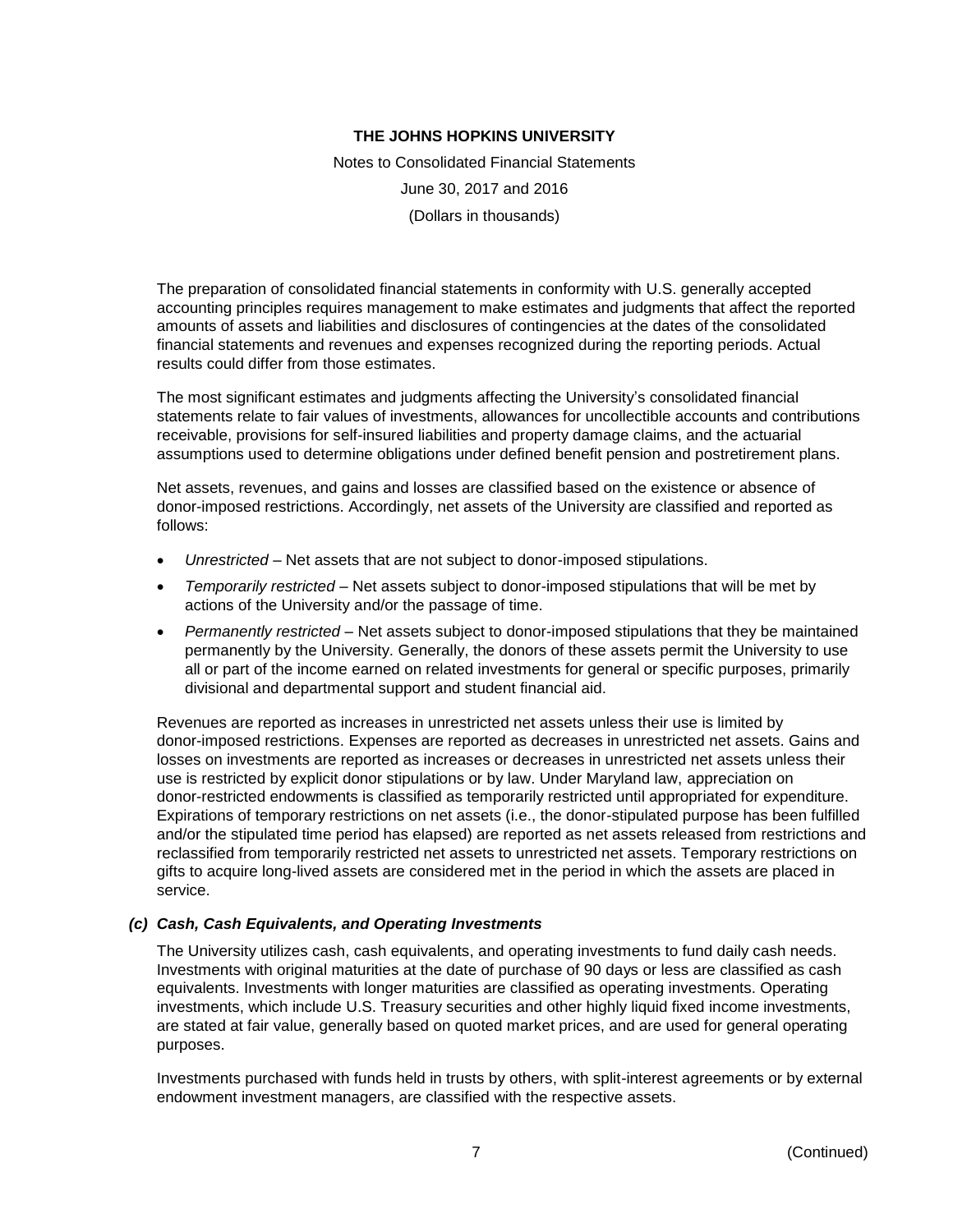Notes to Consolidated Financial Statements June 30, 2017 and 2016 (Dollars in thousands)

#### *(d) Contributions*

Contributions, including unconditional promises to give, are recognized at fair value in the appropriate category of net assets in the period received, except contributions that impose restrictions met in the same fiscal year are included in unrestricted revenues. Unconditional promises to give are recognized initially at fair value considering anticipated future cash receipts and discounting such amounts at a risk-adjusted rate. These inputs to the fair value estimate are considered Level 3 in the fair value hierarchy (see note 1(f)). Amortization of the discount is included in contributions revenue. Conditional promises to give are not recognized until the conditions on which they depend are substantially met. Contributions of assets are recorded at their estimated fair value at the date of gift, except that contributions of works of art, historical treasures, and similar assets held as part of collections are not recognized or capitalized. Allowance is made for uncollectible contributions receivable based upon management's judgment and analysis of the creditworthiness of the donors, past collection experience, and other relevant factors.

#### *(e) Investments and Investment Return*

Investments in United States government and agency obligations, debt securities, and directly held United States and certain international equities in common collective trust funds (CCTFs) are stated at fair value, which are determined primarily based on quoted market prices. Fair values of CCTFs, similar to mutual funds that are deemed to have a readily determinable fair value (RDFV) are based on published net asset values (NAV). Investments in private equity and venture capital, certain real estate, natural resources, certain international equities in CCTFs and marketable alternatives, (collectively, alternative investments) are stated at estimated fair value based on the funds' net asset values, or their equivalents (collectively NAV) as a practical expedient. If it is probable that alternative investments will be sold for an amount different than NAV, measurement of the alternative investments will be adjusted to fair value. As of June 30, 2017, the University had no plans or intentions to sell investments at amounts different from NAV. At June 30, 2016, certain assets were held for sale at amounts different than NAV and are included in Level 3 in the fair level hierarchy. The NAVs, which are estimated and reported by the general partners or investment managers, are reviewed and evaluated by the University's investment office. These estimated fair values may differ from the values that would have been used had a ready market existed for these investments, and the differences could be significant. Investments in certain real estate assets are recorded at fair value based upon independent third-party appraisals.

Investments are exposed to several risks, including interest rate, credit, liquidity, and overall market volatility. Due to the level of risk associated with certain investment securities, changes in the value of investment securities could occur in the near term, and these changes could materially affect the amounts reported in the accompanying consolidated financial statements. Liquidity risk represents the possibility that the University may not be able to rapidly adjust the size of its portfolio holdings in times of high volatility and financial stress at a reasonable price. If the University was forced to dispose of an illiquid investment at an inopportune time, it might be forced to do so at a substantial discount to fair value.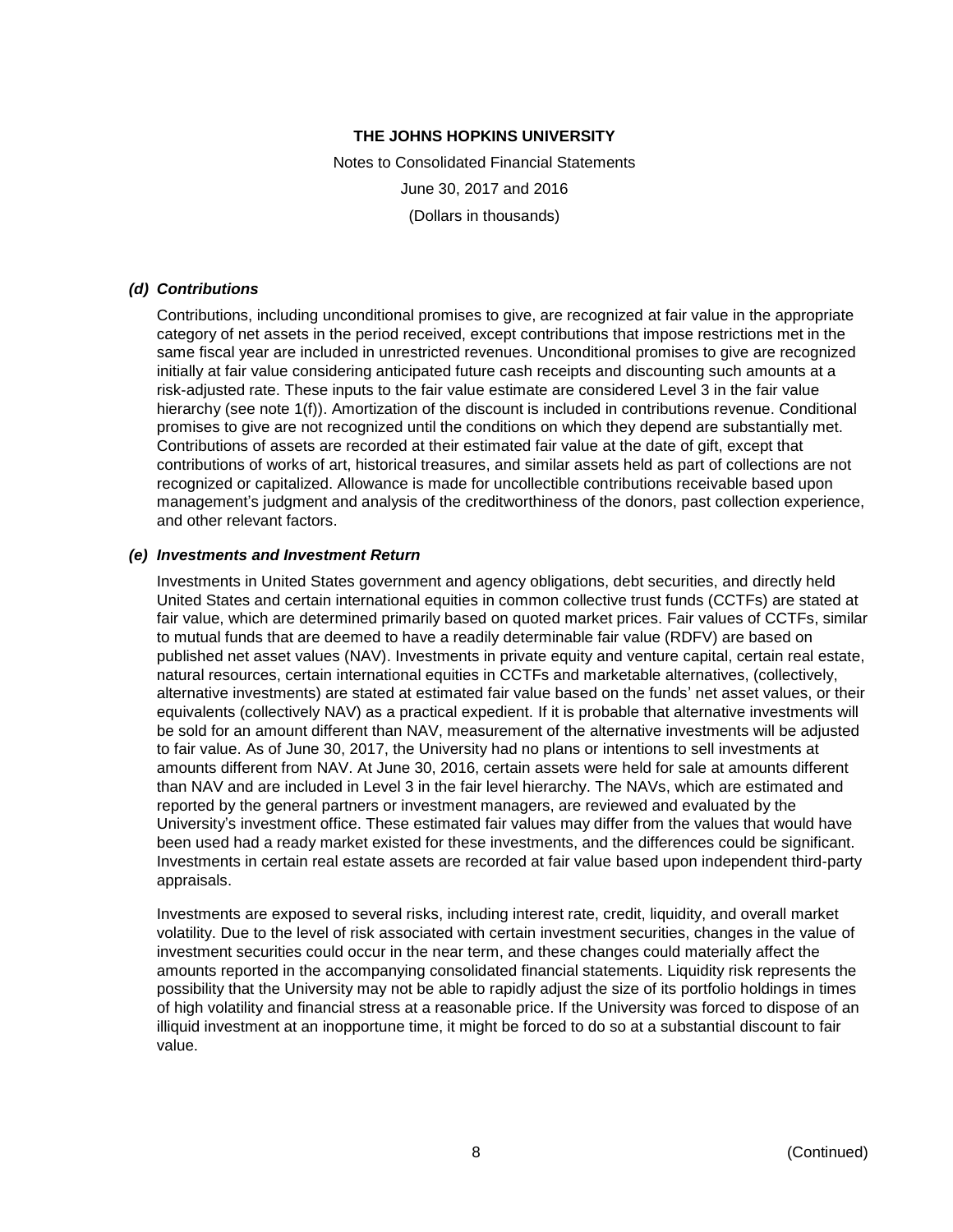Notes to Consolidated Financial Statements June 30, 2017 and 2016 (Dollars in thousands)

Investment return included in operating revenues consists of income and realized gains and losses on operating investments, including cash equivalents, and nonpooled endowment funds (except where restricted by donors). Endowment payout for pooled endowment and similar funds approved by the Board of Trustees is also recognized in operating revenues.

Unrealized gains and losses of operating investments and nonpooled endowment funds, any difference between the total return recognized and the payout for pooled endowment and similar funds, and income and realized gains restricted by donors are reported as nonoperating activities.

#### *(f) Fair Value Measurements*

Assets and liabilities that are reported at fair value on a recurring basis (note 6) are categorized into a fair value hierarchy. Fair value is defined as the price that would be received to sell an asset or paid to transfer a liability in an orderly transaction between market participants at the measurement date. The three levels of the fair value hierarchy are as follows:

- Level 1: Quoted prices in active markets for identical assets or liabilities.
- Level 2: Observable inputs other than Level 1 prices such as quoted prices for similar assets or liabilities; quoted prices in markets that are not active; or other inputs that are observable or can be corroborated by observable market data for substantially the full term of the assets or liabilities.
- Level 3: Unobservable inputs that are supported by little or no market activity and that are significant to the fair value of the asset or liabilities.

When observable prices are not available, certain real asset investments are valued using one or more of the following valuation techniques: market approach – this approach uses prices and other relevant information generated by market transactions involving identical or comparable assets or liabilities; income approach – this approach determines a valuation by discounting future cash flows; or cost approach – this approach is based on the principle of substitution and the concept that a market participant would not pay more than the amount that would currently be required to replace the asset. These valuation techniques may include inputs such as price information, operating statistics, specific and broad credit data, recent transactions, earnings forecasts, discount rates, reserve reports, and other factors.

Investments measured at NAV as a practical expedient to estimate fair value are not categorized in the fair value hierarchy.

## *(g) Split-Interest Agreements and Interests in Trusts*

The University's split-interest agreements with donors consist primarily of irrevocable charitable remainder trusts and charitable gift annuity agreements for which the University serves as trustee. Assets held under these arrangements are included in investments and are recorded at fair value. Contribution revenues are recognized at the date the trusts or agreements are established after recording liabilities for the present value of the estimated future payments to be made to the donors and/or other beneficiaries. The liabilities are adjusted during the terms of the trusts for changes in the values of the assets, accretion of the discounts, and other changes in estimates of future benefits. Assets and liabilities under the University's charitable gift annuity agreements were \$61,256 and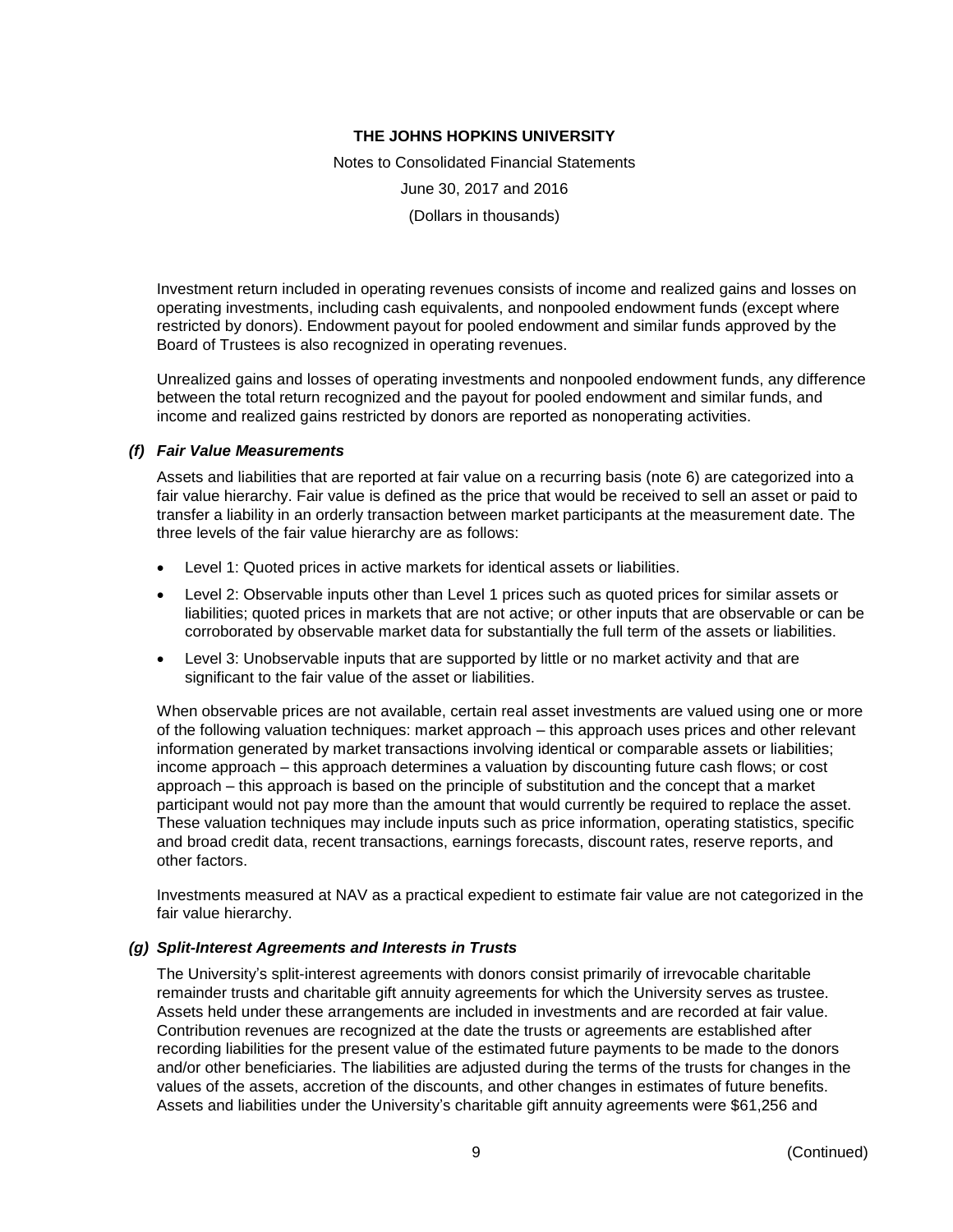Notes to Consolidated Financial Statements June 30, 2017 and 2016 (Dollars in thousands)

\$59,510 classified in investments and \$34,476 and \$37,486 classified in liabilities under split-interest agreements, respectively, as of June 30, 2017 and 2016.

The University is also the beneficiary of certain perpetual and remainder trusts held and administered by others. The fair values of the trusts are recognized as assets and contribution revenues at the dates the trusts are established. The assets held in these trusts are included in interests in trusts and endowment funds held by others and are adjusted for changes in the fair value of the trust assets through nonoperating investment return.

#### *(h) Property and Equipment*

Property and equipment are stated at cost if purchased, or at estimated fair value at the date of gift if donated, less accumulated depreciation and amortization. Depreciation of buildings, equipment, and library collections and amortization of leasehold improvements are computed using the straight-line method over the estimated useful lives of the assets. Land and certain historic buildings are not subject to depreciation. Title to certain equipment purchased using funds provided by government sponsors is vested in the University and is included in property and equipment on the consolidated balance sheets. Certain equipment used by the APL in connection with its performance under agreements with the United States government is owned by the government. These facilities and equipment are not included in the consolidated balance sheets; however, the University is accountable to the government for them. Repairs and maintenance costs are expensed as incurred.

Costs of purchased software are capitalized along with internal and external costs incurred during the application development stage (i.e., from the time the software is selected until it is ready for use). Capitalized costs are amortized on a straight-line basis over the expected life of the software. Computer and software maintenance costs are expensed as incurred.

Costs relating to retirement, disposal, or abandonment of assets for which the University has a legal obligation to perform certain activities are accrued using either site-specific surveys or square foot estimates, as appropriate.

#### *(i) Tuition and Fees Revenue and Student Financial Aid*

Student tuition and fees are recorded as revenue during the year the related academic services are rendered. Tuition and fees received in advance of services are recorded as other deferred revenues. The University provides financial aid to eligible students, generally in an "aid package" that includes loans, compensation under work-study programs, and/or grant and scholarship awards. The loans are provided primarily through programs of the United States government (including direct and guaranteed loan programs) under which the University is responsible only for certain administrative duties. The grants and scholarships include awards provided from gifts and grants from private donors, income earned on endowment funds restricted for student aid, and University funds.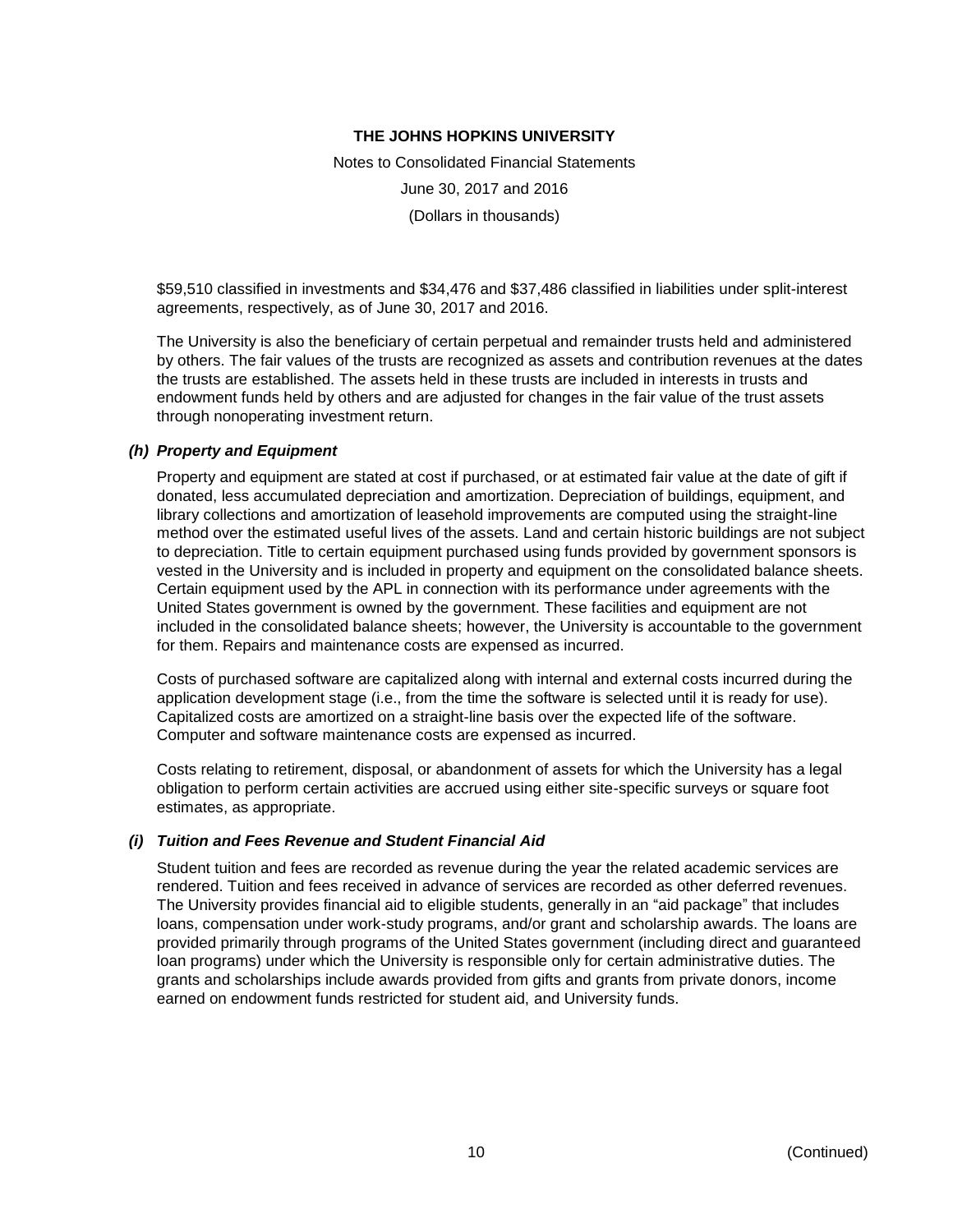Notes to Consolidated Financial Statements June 30, 2017 and 2016 (Dollars in thousands)

## *(j) Sponsored Research Activities*

Revenues under grants, contracts, and similar agreements with sponsors are recognized as expenditures are incurred. These revenues include recoveries of facilities and administrative costs, which are generally determined as a negotiated or agreed-upon percentage of direct costs, with certain exclusions. Funds received from sponsors in advance of expenditures incurred are reported as sponsored research deferred revenues.

Approximately 69% and 72% of receivables related to reimbursement of costs incurred under grants and contracts as of June 30, 2017 and 2016, respectively, were from agencies or departments of the United States government. There is no assurance that sponsored research activities can and will continue to be made at current levels.

## *(k) Clinical Services*

Clinical services revenues are recognized in the period in which services are rendered and are reported at the estimated net realizable amounts from patients, third-party payors, and others. Allowance is made for uncollectible accounts based primarily on past collection experience and analyses of outstanding receivables. Contractual allowances are estimated based on actual claims paid by third-party payors.

#### *(l) Affiliated Institutions*

The University has separate administrative agreements for the exchange of services with the Hospital and other medical and educational institutions. Costs incurred by the University in providing services to these institutions and the related reimbursements are reported as operating expenses and revenues, respectively, in the appropriate classifications.

The University holds several endowment and similar funds, which are designated for purposes or activities that are carried out by the Hospital and The Johns Hopkins Hospital Endowment Fund Incorporated (JHHEFI). The assets of these funds are included in investments. The carrying values of the funds are adjusted for earnings from and changes in the fair values of the investments and reduced for any distributions paid and are classified as liabilities on the consolidated balance sheets as endowment and similar funds held for others.

## *(m) Auxiliary Enterprises*

Auxiliary enterprises, including residence halls, food service, parking, the press, and telecommunications, provide services to students, faculty, and staff. Fees for such services are recognized as revenue as the services are provided.

#### *(n) Insurance*

The University, together with other institutions, has formed captive insurance companies that arrange and provide professional liability, general liability, and property damage insurance for their shareholders. Defined portions of claims paid by these companies are self-insured. The University's claims liabilities are recognized as claims are incurred using actuarial studies based upon historical claims data, cost trends, and other actuarial estimates. Insurance expenses are recognized as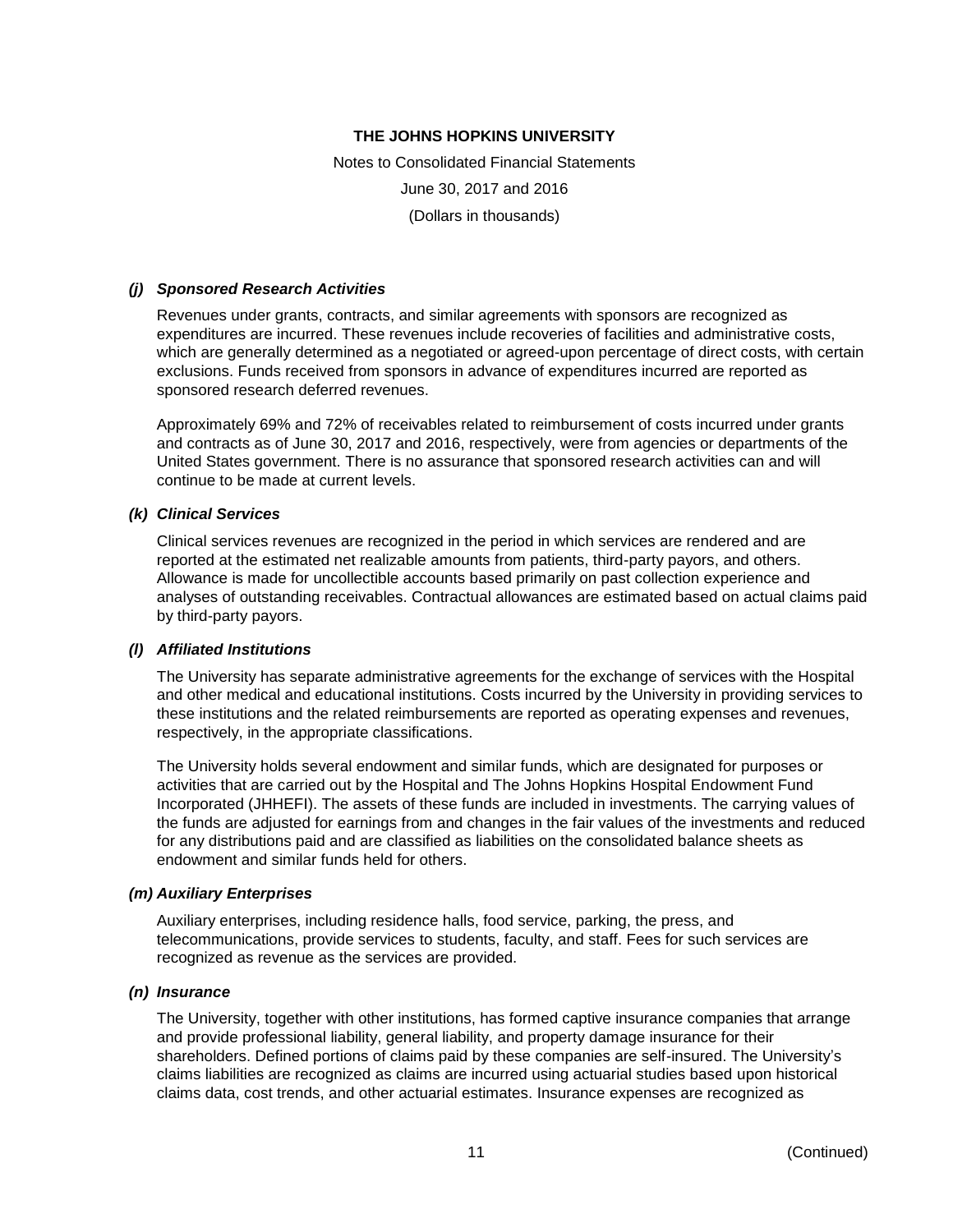Notes to Consolidated Financial Statements June 30, 2017 and 2016 (Dollars in thousands)

operating expenses as incurred. In addition, the University is self-insured for certain other risks, primarily health and workers' compensation. Professional insurance liabilities associated with providing clinical services are reflected as gross claims on the consolidated balance sheets. In addition, medical malpractice insurance recoveries of \$55,845 and \$56,439 as of June 30, 2017 and 2016, respectively, are reported on the consolidated balance sheets as other assets. Accrued self-insurance liabilities, including medical malpractice insurance, aggregated \$76,760 and \$71,536 as of June 30, 2017 and 2016, respectively.

#### *(o) Refundable Advances from the United States Government*

Funds provided by the United States government under the Federal Perkins, Nursing and Health Professions Student Loan programs are loaned to qualified students, administered by the University, and may be reloaned after collections. These funds are ultimately refundable to the government and are included in other long-term liabilities. These advances totaled \$29,937 and \$29,964 as of June 30, 2017 and 2016, respectively.

#### *(p) Income Taxes*

The University is qualified as a not-for-profit organization under Section 501(c)(3) of the Internal Revenue Code, as amended. Accordingly, it is not subject to income taxes except to the extent it has taxable income from activities that are not related to its exempt purpose. The University annually reviews its tax positions and has determined that there are no material uncertain tax positions that require recognition in the consolidated financial statements.

## *(q) Leases*

The University conducts certain operations in leased facilities, which have minimum lease obligations under noncancelable operating leases. Certain leases contain rent escalations, renewal options, and require payments for taxes, insurance, and maintenance. Rent expense is recognized in operations as incurred, except for escalating rents, which are recognized on a straight-line basis over the life of the lease.

The University also enters into lease agreements that are classified as capital leases. Buildings and equipment under capital leases are initially recorded at the lower of the net present value of the minimum lease payments or the value of the leased asset at the inception of the lease. Depreciation expense related to capital leases totaled \$5,624 and \$4,324 in fiscal 2017 and 2016, respectively.

#### *(r) Derivative Financial Instruments*

The University and its external investment managers are authorized to use specified derivative financial instruments in managing the assets under their control, subject to restrictions and limitations adopted by the Board of Trustees. The University uses interest rate swap agreements to manage interest rate risk associated with certain variable rate debt or to adjust its debt structure. Derivative financial instruments are measured at fair value and recognized in the consolidated balance sheets as assets or liabilities, with changes in fair value recognized in the consolidated statements of activities.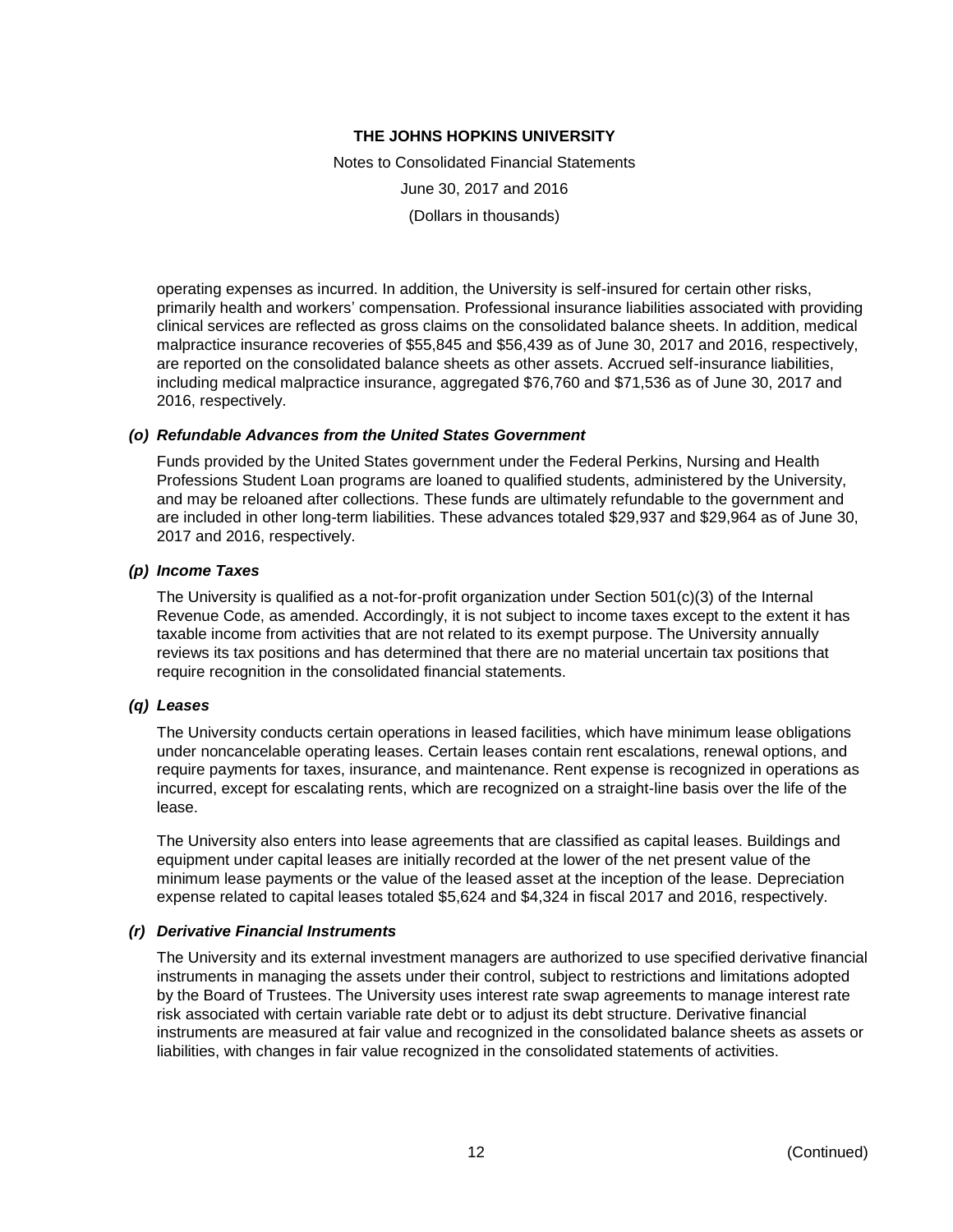Notes to Consolidated Financial Statements June 30, 2017 and 2016 (Dollars in thousands)

#### *(s) Deferred Compensation Plan*

The University maintains a deferred compensation plan for certain employees. As of June 30, 2017 and 2016, other investments, included in other assets on the consolidated balance sheets, represent investments held by the University under these deferred compensation agreements. Such amounts approximate the University's related liability to the employees and are included in other long-term liabilities.

#### *(t) Statement of Cash Flows Supplemental Information*

Property and equipment additions included in accounts payable and accrued expenses as of June 30, 2017 and 2016 were \$10,714 and \$7,415, respectively. The University acquired property through capital lease obligations of \$0 and \$19,503 during fiscal 2017 and 2016, respectively.

#### *(u) Recent Accounting Pronouncements*

In March 2017, the Financial Accounting Standards Board (FASB) issued Accounting Standards Update (ASU) 2017-07, *Compensation – Retirement Benefits (Topic 715).* The ASU attempts to improve the presentation of net periodic pension and postretirement benefit costs. The ASU does not prescribe where the amount of net benefit cost should be presented in an employer's statement of activities, but it does require that the service cost component be presented in the same line item(s) as other employee compensation costs and that the remaining components be presented separately from those line items and outside of operations. It also stipulates that only the service cost component is eligible for capitalization in assets, as applicable. The new standard is effective for fiscal years beginning after December 15, 2018. Early adoption is permitted. In fiscal 2017, the University retrospectively adopted the standard, which resulted in the reclassification of (\$637) of net periodic benefit cost from operating to nonoperating activities for the year ended June 30, 2016.

In August 2016, the FASB issued ASU 2016-14, *Presentation of Financial Statements for Not-for-Profit Entities*. The primary changes, which will affect the look and feel of most not-for-profit financial statements, include revisions to simplify and enhance the presentation of net assets, a requirement to present functional and natural expenses in a single location, and expanded disclosures regarding liquidity and availability of resources. The ASU is effective for fiscal years beginning after December 15, 2017. Early adoption is permitted. The University is evaluating the impact of the new standard on its consolidated financial statements.

In August 2016, the FASB issued ASU 2016-15, *Statement of Cash Flows (Topic 230), Classification of Certain Receipts and Cash Payments* (a consensus of the Emerging Issues Task Force). This update attempts to reduce diversity in practice by providing guidance on the classification of certain cash receipts and payments in the statement of cash flows. The new standard is effective for the University for fiscal years beginning after December 15, 2017. Early adoption is permitted. The University is evaluating the expected impact of this standard on its consolidated financial statements.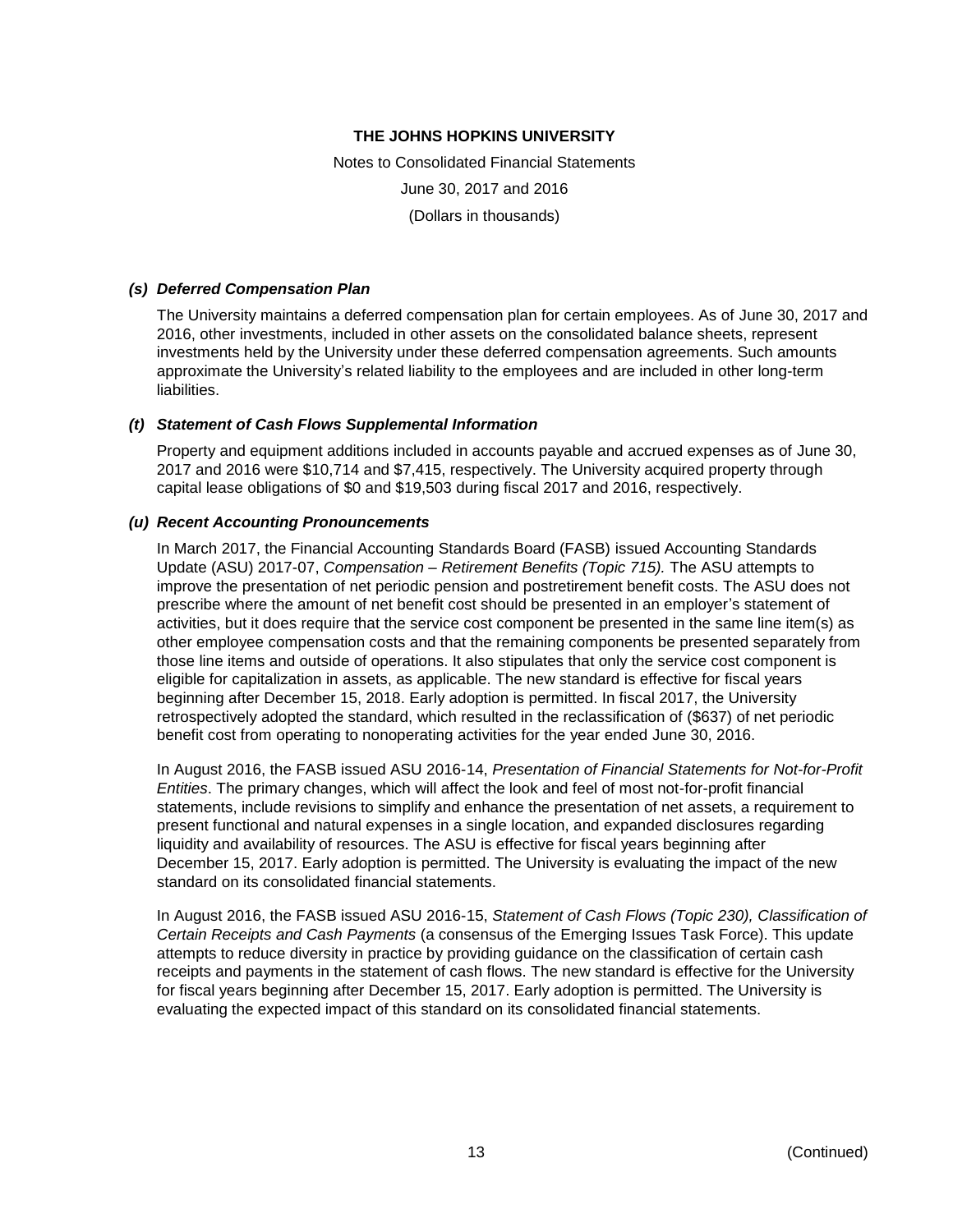Notes to Consolidated Financial Statements June 30, 2017 and 2016 (Dollars in thousands)

In February 2016, the FASB issued ASU 2016-02, *Leases (Topic 842).* Under the new provisions, all lessees will report on the balance sheet a right-of-use asset and a liability for the obligation to make payments with the exception of those leases with a term of 12 months or less. The new provisions will be effective for fiscal years beginning after December 15, 2018. Early adoption is permitted. The University is evaluating the expected impact of this standard on its consolidated financial statements.

In May 2014, the FASB amended Accounting Standards Codification (ASC) (Topic 605) *Revenue Recognition* and created ASC (Topic 606) *Revenue from Contracts with Customers*. The ASU implements a single framework for revenue recognition ensuring that revenue is recognized in a manner that reflects the consideration to which the entity expects to be entitled for goods and services. During 2016, the FASB issued additional implementation guidance and practical expedients in ASU 2016-08, *Revenue from Contracts with Customers* (Topic 606), Principal versus Agent Considerations (Reporting revenue gross versus net), ASU 2016-10, (*Revenue from Contracts with Customers* (Topic 606), *Identifying Performance Obligations and Licensing*, ASU 2016-12, *Revenue from Contracts with Customers* (Topic 606) *Narrow Scope Improvements and Practical Expedients*, and ASU 2016-20, *Technical Corrections and Improvements to Topic 606*, *Revenue from Contracts with Customers*, to improve the guidance. The new requirements may be implemented either retrospectively for all periods presented (i.e., the full retrospective approach), or retrospectively with a cumulative-effect adjustment at the date of the initial application (i.e., the modified retrospective approach. In August 2017, the FASB issued a proposed ASU, *Clarifying the Scope and the Accounting Guidance for Contributions Received and Contributions Made*, which would, among other things, clarify that many grants and contracts are nonexchange transactions excluded from the scope of Topic 606 and whose revenue recognition would continue to be expenditure-driven. The ASC is effective for fiscal years beginning after December 15, 2017. The University is evaluating the expected impact of the standard and related emerging guidance on its consolidated financial statements.

## **(2) Applied Physics Laboratory**

The Applied Physics Laboratory (APL), located in Howard County, Maryland, was established during World War II with funding from the United States government. APL functions as a research facility and conducts research and development primarily in national defense and space sciences. The University owns and operates the facility and conducts research under a multiple task order contract with the United States Navy (the Navy Contract) and separate contracts with other government agencies. APL is organized as a Limited Liability Company (LLC), wholly owned by the University, and operates as a division of the University.

In accordance with an agreement between the United States government and the University, APL has been designated a national resource. Under the agreement, if the University determines that it can no longer sponsor APL or the Secretary of the Navy determines that the Navy can no longer contract with the University with respect to APL on mutually satisfactory terms, the University is required to establish a charitable trust to provide for the continued availability of the APL. The trust would be administered by five trustees and the corpus would consist of the University's interest in the APL facilities, including land to the extent necessary, and the balances in the University's APL stabilization, contingency, and research fund on the date the trust is established, less certain costs. Upon termination of the trust, the corpus, in whole or in part, as determined by the trustees, would be returned to and held and used by the University for such educational or research purposes and in such manner as the trustees and University agree.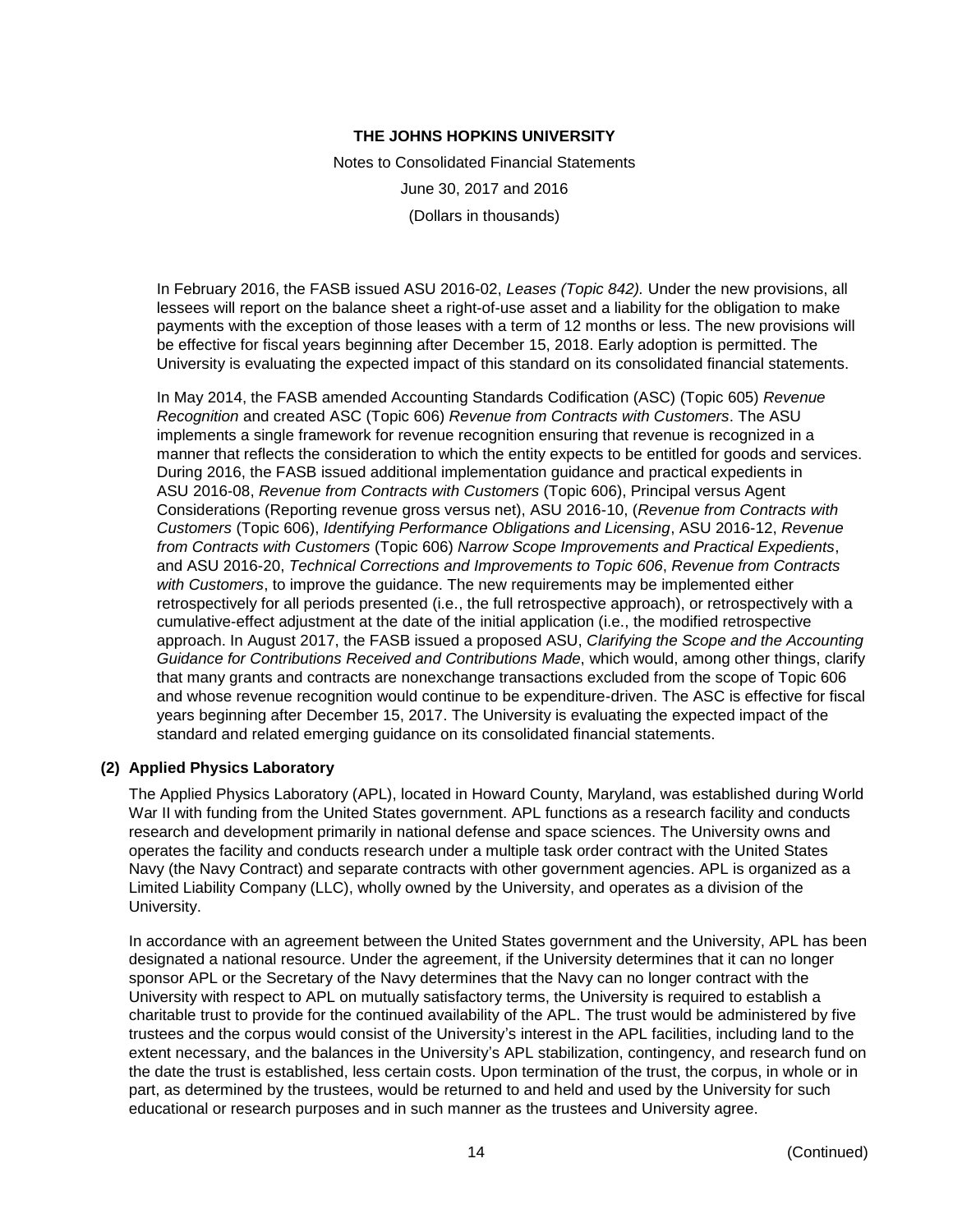Notes to Consolidated Financial Statements June 30, 2017 and 2016 (Dollars in thousands)

The University works under an omnibus contract with the U.S. Navy. The most recent contract, which was signed in February 2013, provides for a five-year initial term ending in September 2017, plus a five-year renewal option, which was exercised in February 2017 and establishes an aggregate purchase limit of \$4,766,558 over the ten-year contract period ending February 2022.

Approximately 75% and 17% of APL's revenues in fiscal 2017 were from the Department of Defense (primarily under the Navy Contract) and the National Aeronautics and Space Administration, respectively. In fiscal 2016, those percentages were 74% and 18%, respectively. Contract work includes evaluation and design of various types of missile systems and command, control, and communication systems, assessment of submarine technologies, design of space systems for precision tracking, location and navigation, and conduct of space experiments. The contracts define costs for which reimbursements may be received and provide a management fee to the University. The Navy Contract requires that a portion of the fees earned under the Navy Contract be retained and used for various purposes, including, among other things, working capital, capital projects, and reserves.

## **(3) Accounts Receivable**

Accounts receivable, net are summarized as follows as of June 30, 2017 and 2016:

|                                                                                                                                 |    | 2017    | 2016    |
|---------------------------------------------------------------------------------------------------------------------------------|----|---------|---------|
| Affiliated institutions, primarily the Hospital (note 11)                                                                       | \$ | 47,353  | 33,986  |
| <b>Students</b>                                                                                                                 |    | 21,702  | 18,141  |
| <b>Others</b>                                                                                                                   |    | 44,201  | 37,847  |
| Total, net of allowances of \$7,476 in 2017 and<br>\$15,183 in 2016                                                             |    | 113.256 | 89.974  |
| Receivables for clinical professional fees, net of contractual and<br>bad debt allowances of \$166,108 in 2017 and \$193,399 in |    |         |         |
| 2016                                                                                                                            |    | 88,789  | 94,043  |
|                                                                                                                                 | ፍ  | 202,045 | 184,017 |

The mix of gross accounts receivable for clinical professional fees from patients and third-party payors consisted of the following as of June 30, 2017 and 2016: commercial third parties 45% and 44%, respectively; Medicare 21% and 20%, respectively; Medicaid 14% and 14%, respectively; Blue Cross/Blue Shield 5% and 6%, respectively; and patients 15% and 16%, respectively.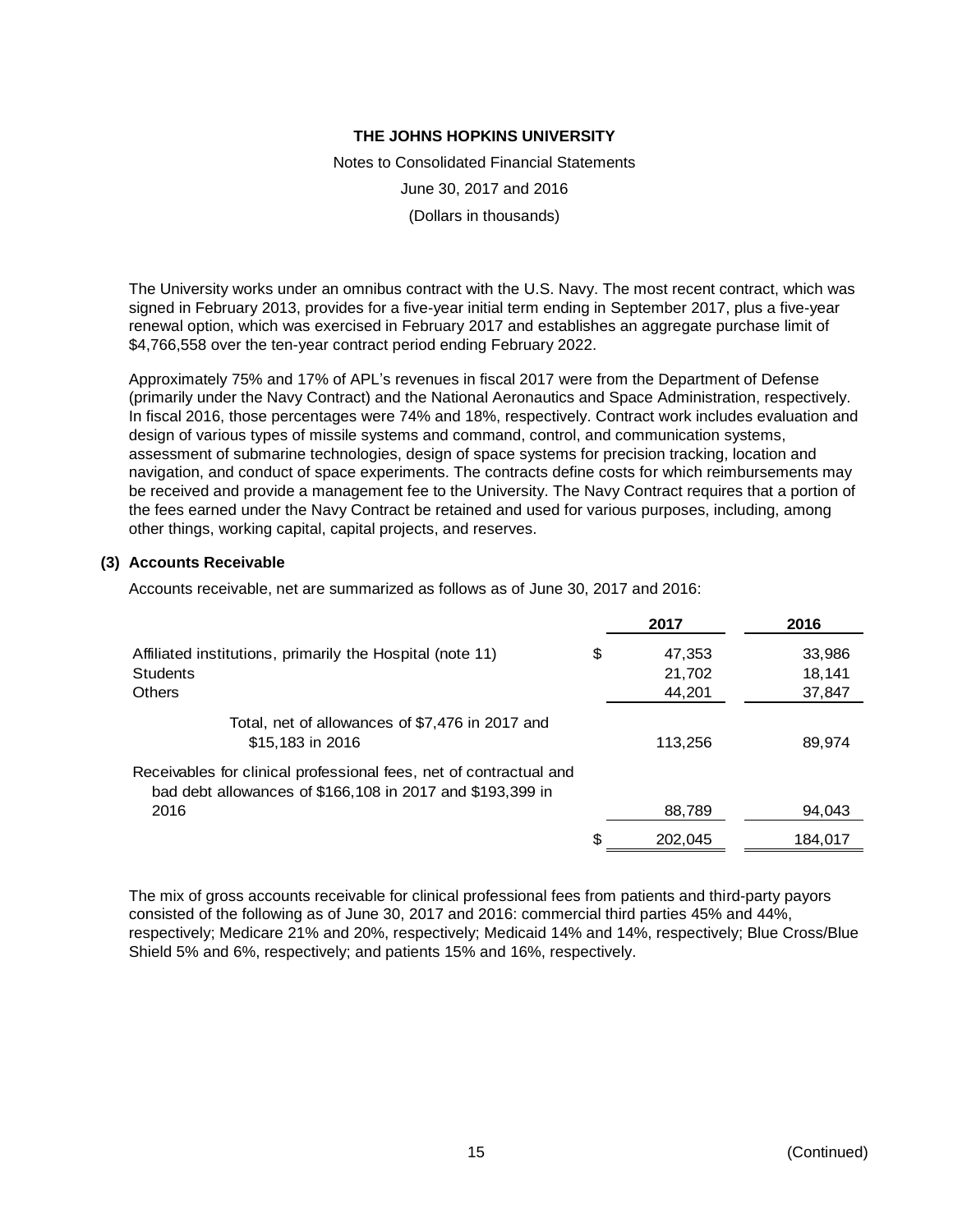## Notes to Consolidated Financial Statements June 30, 2017 and 2016 (Dollars in thousands)

#### **(4) Contributions Receivable**

Contributions receivable, net, are summarized as follows as of June 30, 2017 and 2016:

|                                                                | 2017          | 2016    |
|----------------------------------------------------------------|---------------|---------|
| Unconditional promises scheduled to be collected in:           |               |         |
| Less than one year                                             | \$<br>138,198 | 75,584  |
| One year to five years                                         | 357,718       | 201,057 |
| Over five years                                                | 11,182        | 9,218   |
|                                                                | 507,098       | 285,859 |
| Less unamortized discount (interest ranging from 0.7% to 5.1%) |               |         |
| and allowances for uncollectible contributions                 | 36,748        | 18,734  |
|                                                                | 470,350       | 267,125 |

As of June 30, 2017 and 2016, 70% and 48%, respectively, of the gross contributions receivable were due from ten donors. Approximately 66% and 46% of contribution revenues for fiscal 2017 and 2016, respectively were from ten donors. As of June 30, 2017, the University had also been informed of bequest intentions and conditional promises to give aggregating in excess of \$600,000, which have not been recognized as assets or revenues. If received, these gifts will generally be restricted for specific purposes stipulated by the donors, primarily endowments for faculty support, scholarships, or general operating support of a particular department or division of the University.

#### **(5) Investments and Investment Return**

The overall investment objective of the University is to invest its assets in a prudent manner that will achieve a long-term rate of return sufficient to fund a portion of its annual operating activities and increase investment value after inflation. The University diversifies its investments among various asset classes incorporating multiple strategies and managers. The Committee on Investments of the Board of Trustees oversees the University's investment program in accordance with established guidelines, which cover asset allocation and performance objectives and impose various restrictions and limitations on the managers. These restrictions and limitations are specific to each asset classification and cover concentrations of market risk (at both the individual issuer and industry group levels), credit quality of fixed-income and short-term investments, use of derivatives, investments in foreign securities, and various other matters. The managers may make use of exchange-traded interest rate futures contracts, forward currency contracts, and other derivative instruments.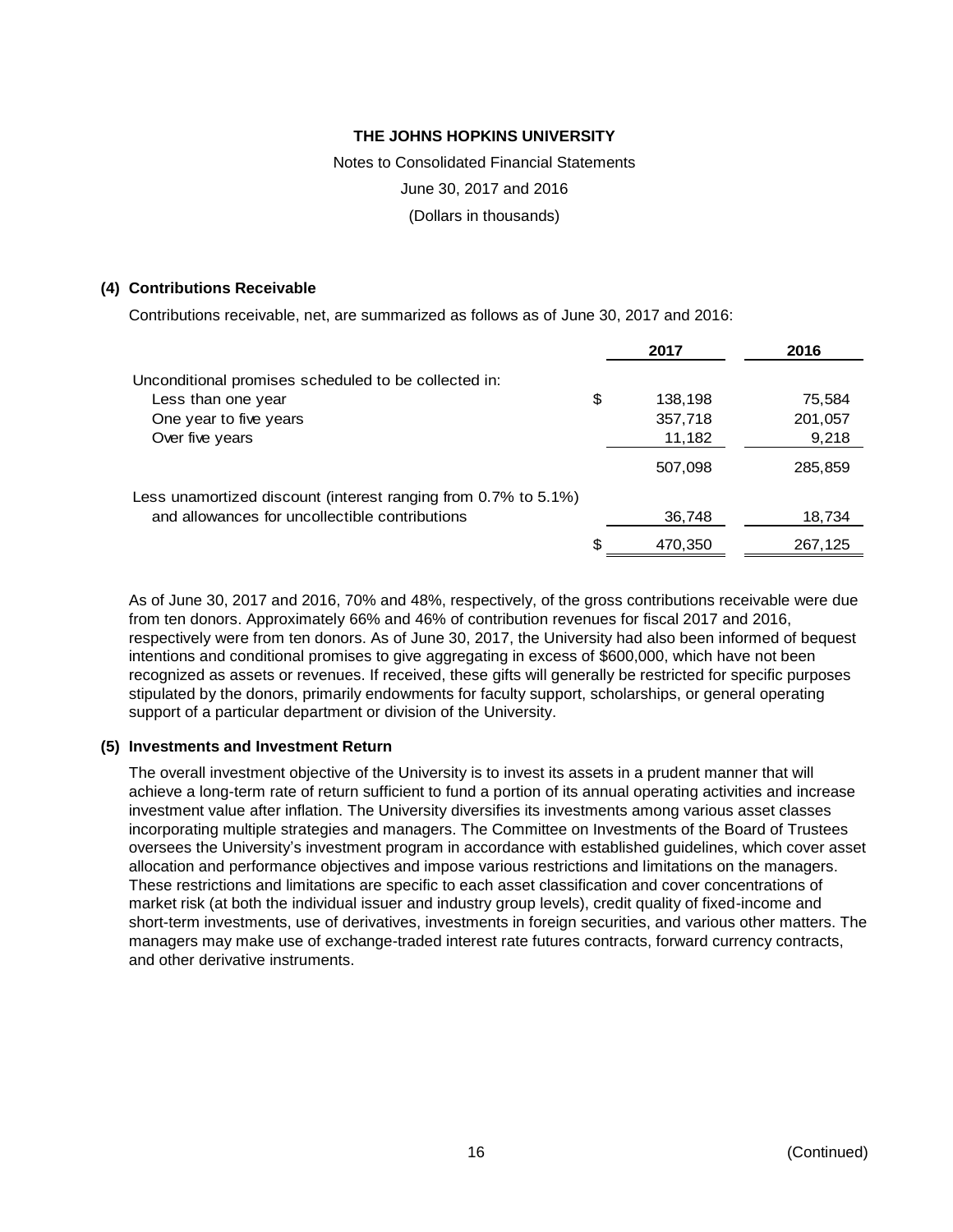## Notes to Consolidated Financial Statements June 30, 2017 and 2016 (Dollars in thousands)

Investments are summarized as follows as of June 30, 2017 and 2016:

|                                                 | 2017                         | 2016                   |
|-------------------------------------------------|------------------------------|------------------------|
| Operating investments<br><b>Investments</b>     | \$<br>1,178,338<br>4,651,545 | 1,178,323<br>4,164,628 |
|                                                 | \$<br>5,829,883              | 5,342,951              |
| Cash and cash equivalents                       | \$<br>72,893                 | 206,642                |
| United States government and agency obligations | 1,577,483                    | 1,339,810              |
| Debt securities                                 | 352,922                      | 299,259                |
| <b>United States equities</b>                   | 446,718                      | 329,836                |
| International equities                          | 1,227,310                    | 1,060,443              |
| Private equity and venture capital              | 636,110                      | 600,301                |
| Real estate                                     | 432,987                      | 422,295                |
| Natural resources                               | 289,898                      | 315,016                |
| Marketable alternatives                         | 793,562                      | 769,349                |
|                                                 | \$<br>5,829,883              | 5,342,951              |

The following table summarizes the University's investments as of June 30, 2017 and 2016 for which NAV was used as a practical expedient to estimate fair value:

|                              | Fair value determined<br>using NAV |           | <b>Unfunded</b><br>commitments |           |                                              |                     | <b>Redemption</b><br>frequency | <b>Redemption</b><br>notice period |
|------------------------------|------------------------------------|-----------|--------------------------------|-----------|----------------------------------------------|---------------------|--------------------------------|------------------------------------|
|                              | 2017                               | 2016      | 2017                           | 2016      | 2017                                         | 2017                |                                |                                    |
| \$<br>International equities | 829.774                            | 882.304   |                                |           | 70% Monthly<br>18% Quarterly<br>12% Annually | 1 to 120 days       |                                |                                    |
| Private equity and           |                                    |           |                                |           |                                              |                     |                                |                                    |
| venture capital              | 636.110                            | 600.301   | 388.519                        | 461.635   | <b>N/A</b>                                   | <b>N/A</b>          |                                |                                    |
| Real estate                  | 295.425                            | 273.081   | 248.436                        | 261.655   | <b>N/A</b>                                   | <b>N/A</b>          |                                |                                    |
| Natural resources            | 283.473                            | 262.964   | 109.947                        | 143.293   | <b>N/A</b>                                   | <b>N/A</b>          |                                |                                    |
| Marketable alternatives      | 793,562                            | 769,349   | 98.463                         | 134,526   | See chart below                              | 30 to 90 days $(1)$ |                                |                                    |
| \$                           | 2.838.344                          | 2.787.999 | 845,365                        | 1,001,109 |                                              |                     |                                |                                    |

 $^{(1)}$  Investments that are not redeemable total \$176,685 and \$180,489 as of June 30, 2017 and 2016, respectively

The commitments may be drawn down over the next several years upon request by the general partners and fund managers. The University expects to finance these commitments with available cash and expected proceeds from the sales of securities.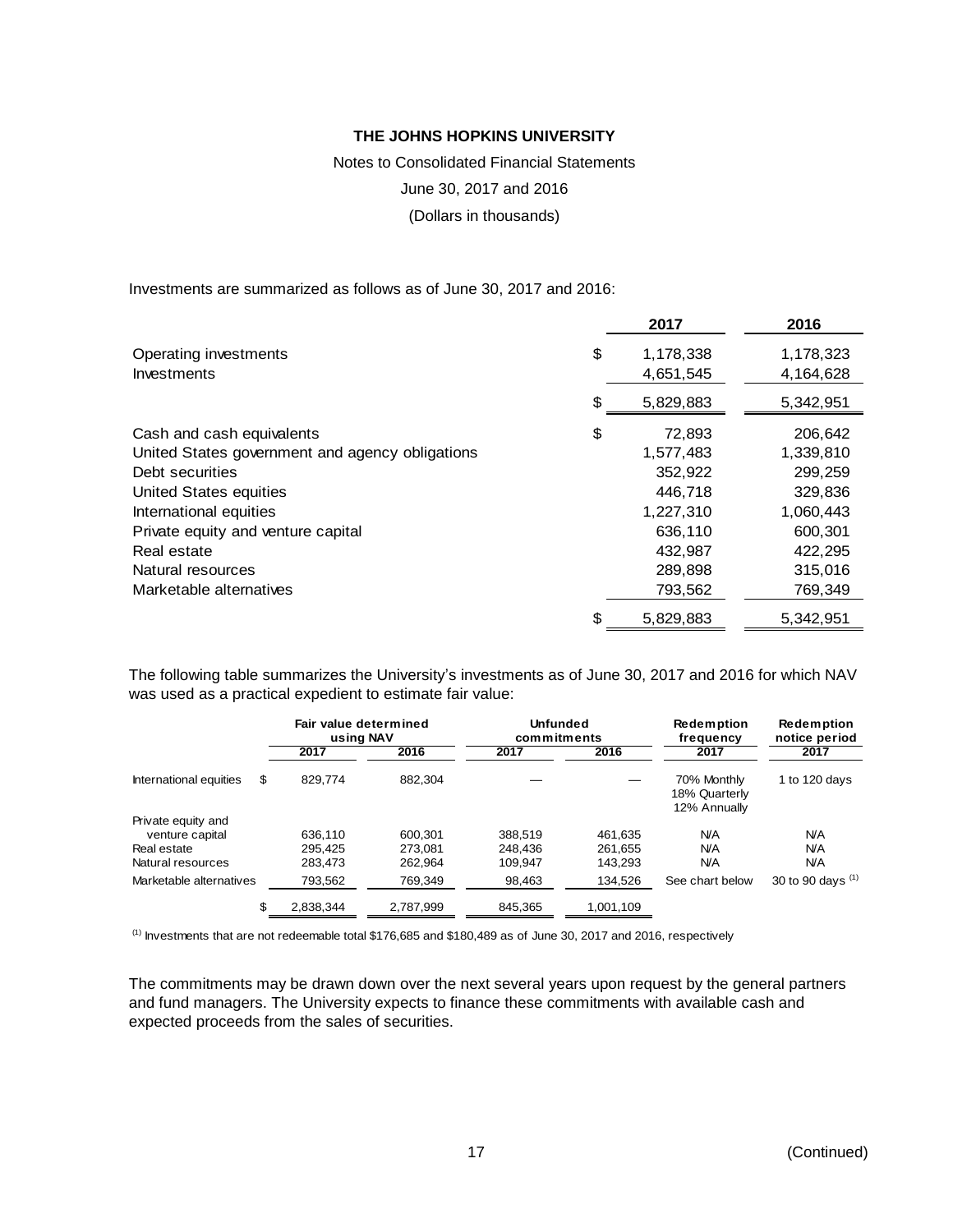Notes to Consolidated Financial Statements June 30, 2017 and 2016 (Dollars in thousands)

Marketable alternatives have the following redemption periods as of June 30, 2017 and 2016:

|                                                 | 2017          | 2016    |  |
|-------------------------------------------------|---------------|---------|--|
| Annual redemptions                              | \$<br>274.541 | 251,930 |  |
| Quarterly or annual over $1 -$ to 3-year period | 203,334       | 219,486 |  |
| Rolling $3 -$ to 5-year redemption              | 139,002       | 117,444 |  |
| Drawdown funds over 10-year period              | 176,685       | 180,489 |  |
|                                                 | \$<br>793,562 | 769,349 |  |

Information with respect to investee strategies and redemptions for those investments in funds whose fair value is estimated based upon reported NAVs follow:

#### *(a) International Equities*

This includes commingled funds that invest in publicly traded common stock of developed and emerging market companies. One fund offers annual liquidity while all other funds allow monthly or quarterly redemptions with various notice requirements ranging from 1 to 120 days.

## *(b) Private Equity and Venture Capital*

This includes funds making investments in leveraged buyouts of both public and private companies, as well as investments in venture capital, growth-stage investing, and distressed debt. These are limited partnerships where distributions are made to investors through the liquidation of the underlying assets. It is expected to take up to 10 years to fully distribute these assets.

#### *(c) Real Estate*

This includes limited partnerships making investments in real estate. These investments make distributions to investors through the liquidation of underlying assets. It is expected to take up to 15 years to fully distribute these assets.

#### *(d) Natural Resources*

This includes limited partnerships making investments in oil and gas, timber, agriculture, minerals, and other commodities. These investments make distributions to investors through the liquidation of the underlying assets. It is expected to take up to 15 years to fully distribute these assets.

#### *(e) Marketable Alternatives*

This includes multi-strategy, credit and distressed debt, relative value, and event-driven funds in hedge fund and drawdown formats. Hedge funds have various redemption periods as summarized in the table above, with notice requirements ranging from 30 to 90 days. Drawdown funds are limited partnerships where distributions are made to investors through the liquidation of the underlying assets. It is expected to take up to 10 years to fully distribute these drawdown funds.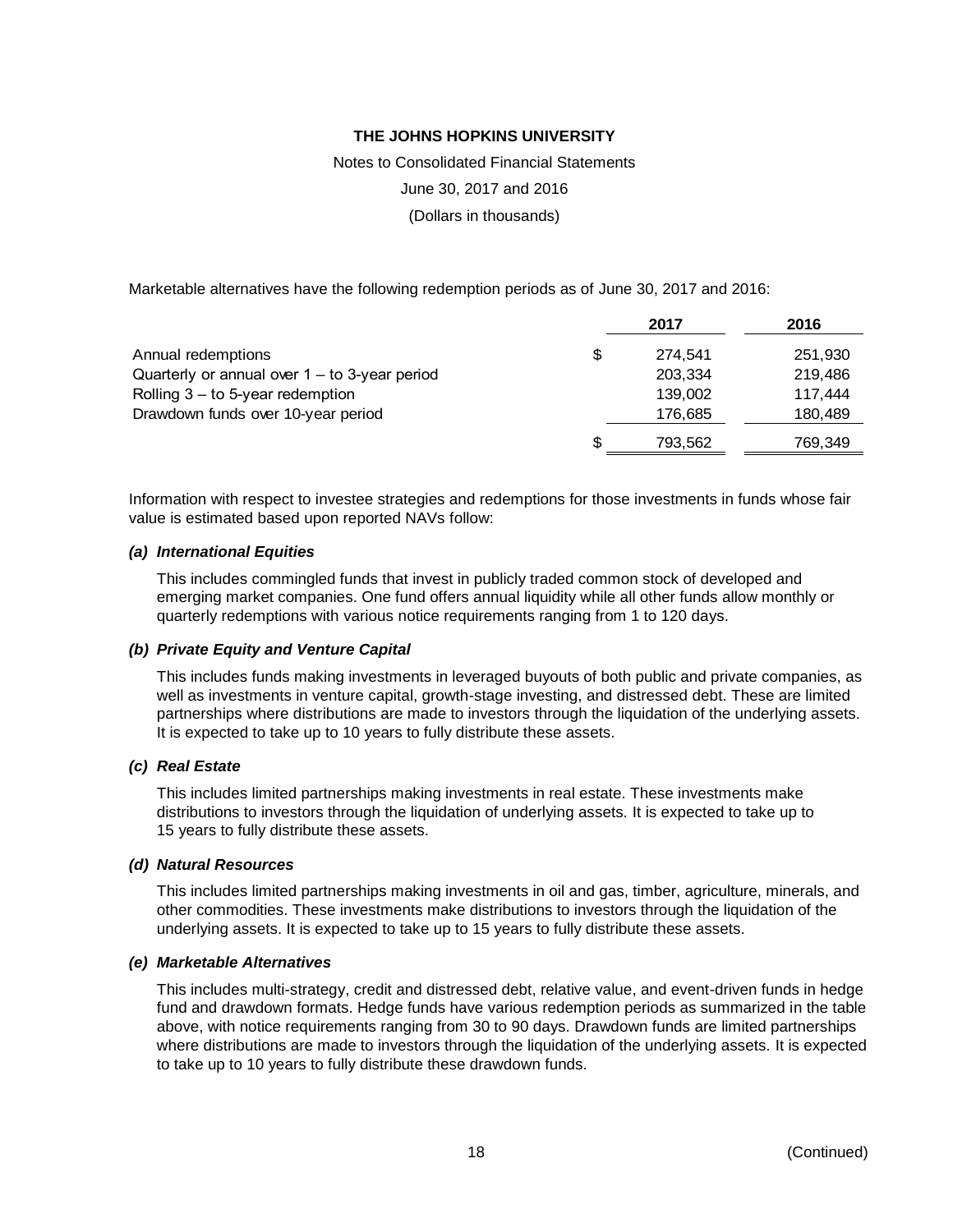Notes to Consolidated Financial Statements June 30, 2017 and 2016 (Dollars in thousands)

Investment return is summarized as follows for the years ended June 30, 2017 and 2016:

|                                                            |    | 2017      | 2016      |
|------------------------------------------------------------|----|-----------|-----------|
| Dividend and interest income                               | \$ | 86.831    | 74,199    |
| Net realized and unrealized gains (losses)                 |    | 373,366   | (32, 533) |
| Investment management fees and expenses                    |    | (26, 430) | (29, 812) |
| Change in value of interests in trusts and endowment funds |    |           |           |
| held by others                                             |    | 3,823     | (3,981)   |
|                                                            | S  | 437,590   | 7,873     |

Investment return is classified in the consolidated statements of activities as follows for the years ended June 30, 2017 and 2016:

|                                       | 2017          | 2016       |
|---------------------------------------|---------------|------------|
| Unrestricted net assets:              |               |            |
| Operating, including endowment payout | \$<br>196.049 | 184.020    |
| Nonoperating                          | 92.561        | (68, 543)  |
| Temporarily restricted net assets     | 138.319       | (104, 428) |
| Permanently restricted net assets     | 10,661        | (3, 176)   |
|                                       | \$<br>437,590 | 7,873      |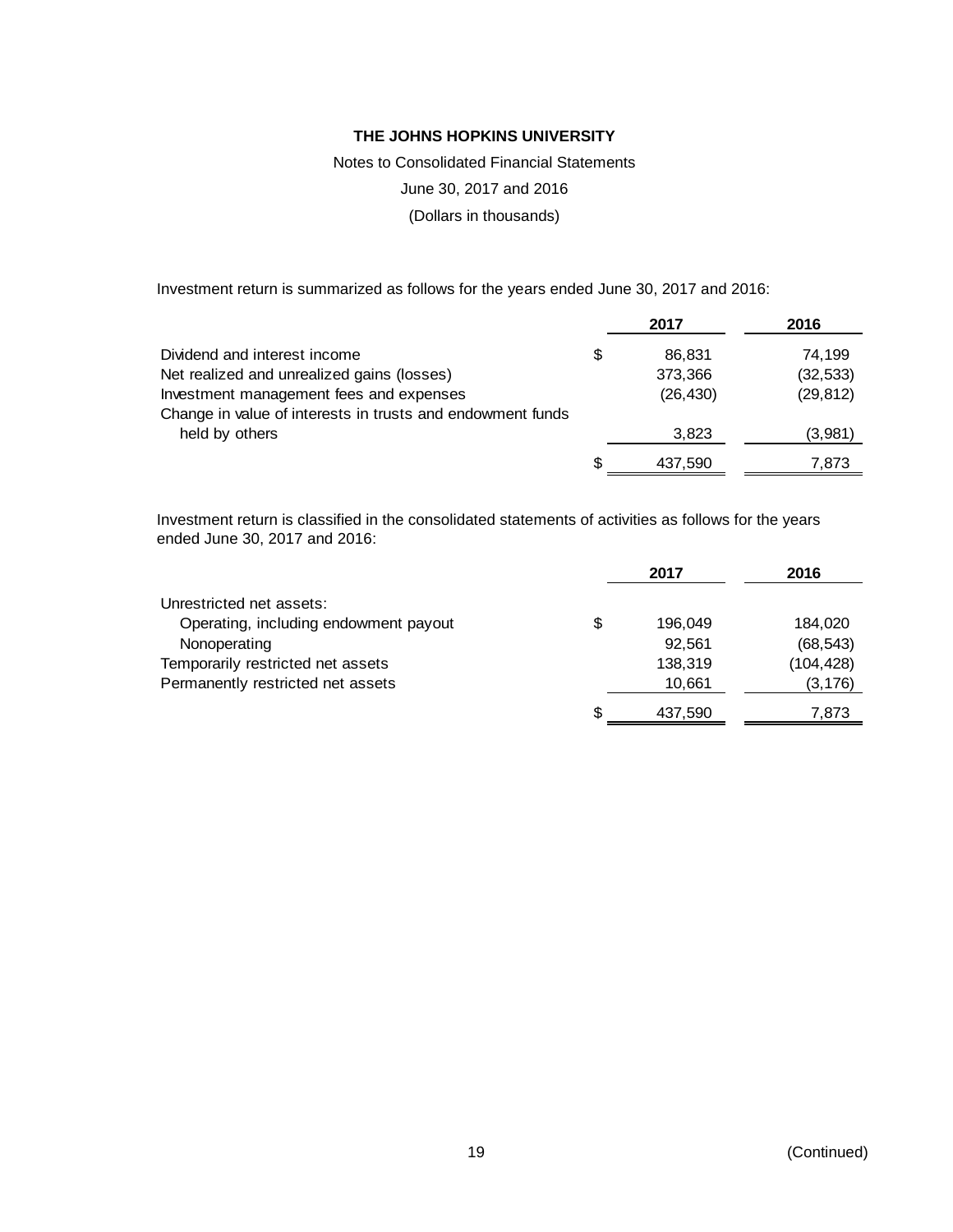## Notes to Consolidated Financial Statements June 30, 2017 and 2016 (Dollars in thousands)

#### **(6) Fair Value Measurements**

The following table presents assets and liabilities that are measured at fair value on a recurring basis as of June 30, 2017:

|                               | Fair value<br>as of<br><b>June 30,</b><br>2017 | Level 1   | Level <sub>2</sub> | Level 3 | <b>Funds at</b><br><b>NAV</b> |
|-------------------------------|------------------------------------------------|-----------|--------------------|---------|-------------------------------|
| Assets:                       |                                                |           |                    |         |                               |
| Operating investments:        |                                                |           |                    |         |                               |
| United States government and  |                                                |           |                    |         |                               |
| agency obligations            | \$<br>845,447                                  | 845,447   |                    |         |                               |
| Debt securities               | 332,891                                        | 129,166   | 203,725            |         |                               |
| Total operating               |                                                |           |                    |         |                               |
| investments                   | 1,178,338                                      | 974,613   | 203,725            |         |                               |
| Investments, at fair value:   |                                                |           |                    |         |                               |
| Cash and cash equivalents     | 72,893                                         | 72,893    |                    |         |                               |
| United States government and  |                                                |           |                    |         |                               |
| agency obligations            | 732,036                                        | 732,036   |                    |         |                               |
| Debt securities               | 20,031                                         | 20,031    |                    |         |                               |
| <b>United States equities</b> | 446,718                                        | 446,718   |                    |         |                               |
| International equities        | 1,227,310                                      | 397,536   |                    |         | 829,774                       |
| Private equity and venture    |                                                |           |                    |         |                               |
| capital                       | 636,110                                        |           |                    |         | 636,110                       |
| Real estate                   | 432,987                                        | 17,471    |                    | 120,091 | 295,425                       |
| Natural resources             | 289,898                                        | 6,425     |                    |         | 283,473                       |
| Marketable alternatives       | 793,562                                        |           |                    |         | 793,562                       |
| Total investments             | 4,651,545                                      | 1,693,110 |                    | 120,091 | 2,838,344                     |
| Other assets:                 |                                                |           |                    |         |                               |
| Deferred compensation         |                                                |           |                    |         |                               |
| assets                        | 118,782                                        | 118,782   |                    |         |                               |
| Interests in trusts and       |                                                |           |                    |         |                               |
| endowment funds held by       |                                                |           |                    |         |                               |
| others                        | 114,085                                        |           |                    | 114,085 |                               |
| Total assets                  | 6,062,750                                      | 2,786,505 | 203,725            | 234,176 | 2,838,344                     |
| Liabilities:                  |                                                |           |                    |         |                               |
| Interest rate swaps           | \$<br>22,117                                   |           | 22,117             |         |                               |
| Obligations under deferred    |                                                |           |                    |         |                               |
| compensation agreements       | 117,217                                        |           | 117,217            |         |                               |
| Endowment and similar funds   |                                                |           |                    |         |                               |
| held for others               | 584,218                                        |           |                    | 584,218 |                               |
| <b>Total liabilities</b>      | \$<br>723,552                                  |           | 139,334            | 584,218 |                               |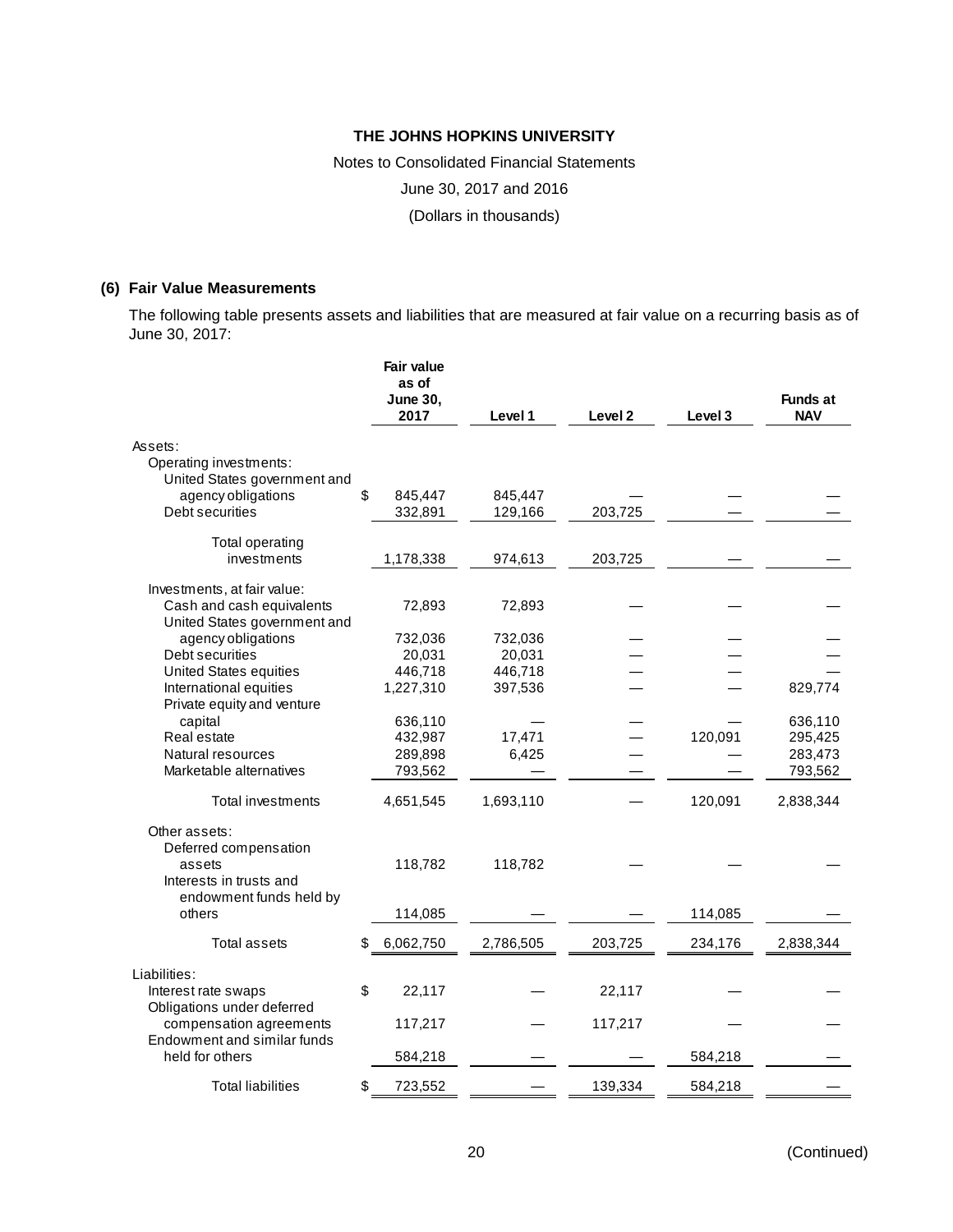Notes to Consolidated Financial Statements

June 30, 2017 and 2016

(Dollars in thousands)

The following table presents assets and liabilities that are measured at fair value on a recurring basis as of June 30, 2016:

|                               | <b>Fair value</b><br>as of<br><b>June 30,</b><br>2016 | Level 1   | Level 2 | Level 3 | <b>Funds at</b><br><b>NAV</b> |
|-------------------------------|-------------------------------------------------------|-----------|---------|---------|-------------------------------|
| Assets:                       |                                                       |           |         |         |                               |
| Operating investments:        |                                                       |           |         |         |                               |
| United States government and  |                                                       |           |         |         |                               |
| agency obligations            | \$<br>897,824                                         | 897,824   |         |         |                               |
| Debt securities               | 280,499                                               | 112,441   | 168,058 |         |                               |
| <b>Total operating</b>        |                                                       |           |         |         |                               |
| investments                   | 1,178,323                                             | 1,010,265 | 168,058 |         |                               |
| Investments, at fair value:   |                                                       |           |         |         |                               |
| Cash and cash equivalents     | 206,642                                               | 206,642   |         |         |                               |
| United States government and  |                                                       |           |         |         |                               |
| agency obligations            | 441,986                                               | 441,986   |         |         |                               |
| Debt securities               | 18,760                                                | 18,760    |         |         |                               |
| <b>United States equities</b> | 329,836                                               | 329,836   |         |         |                               |
| International equities        | 1,060,443                                             | 178,139   |         |         | 882,304                       |
| Private equity and venture    |                                                       |           |         |         |                               |
| capital                       | 600,301                                               |           |         |         | 600,301                       |
| Real estate                   | 422,295                                               | 17,003    |         | 132,211 | 273,081                       |
| Natural resources             | 315,016                                               | 6,319     |         | 45,733  | 262,964                       |
| Marketable alternatives       | 769,349                                               |           |         |         | 769,349                       |
| Total investments             | 4,164,628                                             | 1,198,685 |         | 177,944 | 2,787,999                     |
| Other assets:                 |                                                       |           |         |         |                               |
| Deferred compensation         |                                                       |           |         |         |                               |
| assets                        | 88,158                                                | 88,158    |         |         |                               |
| Interests in trusts and       |                                                       |           |         |         |                               |
| endowment funds held by       |                                                       |           |         |         |                               |
| others                        | 108,499                                               |           |         | 108,499 |                               |
| Total assets                  | \$<br>5,539,608                                       | 2,297,108 | 168,058 | 286,443 | 2,787,999                     |
| Liabilities:                  |                                                       |           |         |         |                               |
| Interest rate swaps           | \$<br>33,784                                          |           | 33,784  |         |                               |
| Obligations under deferred    |                                                       |           |         |         |                               |
| compensation agreements       | 86,892                                                |           | 86,892  |         |                               |
| Endowment and similar funds   |                                                       |           |         |         |                               |
| held for others               | 530,747                                               |           |         | 530,747 |                               |
| <b>Total liabilities</b>      | \$<br>651,423                                         |           | 120,676 | 530,747 |                               |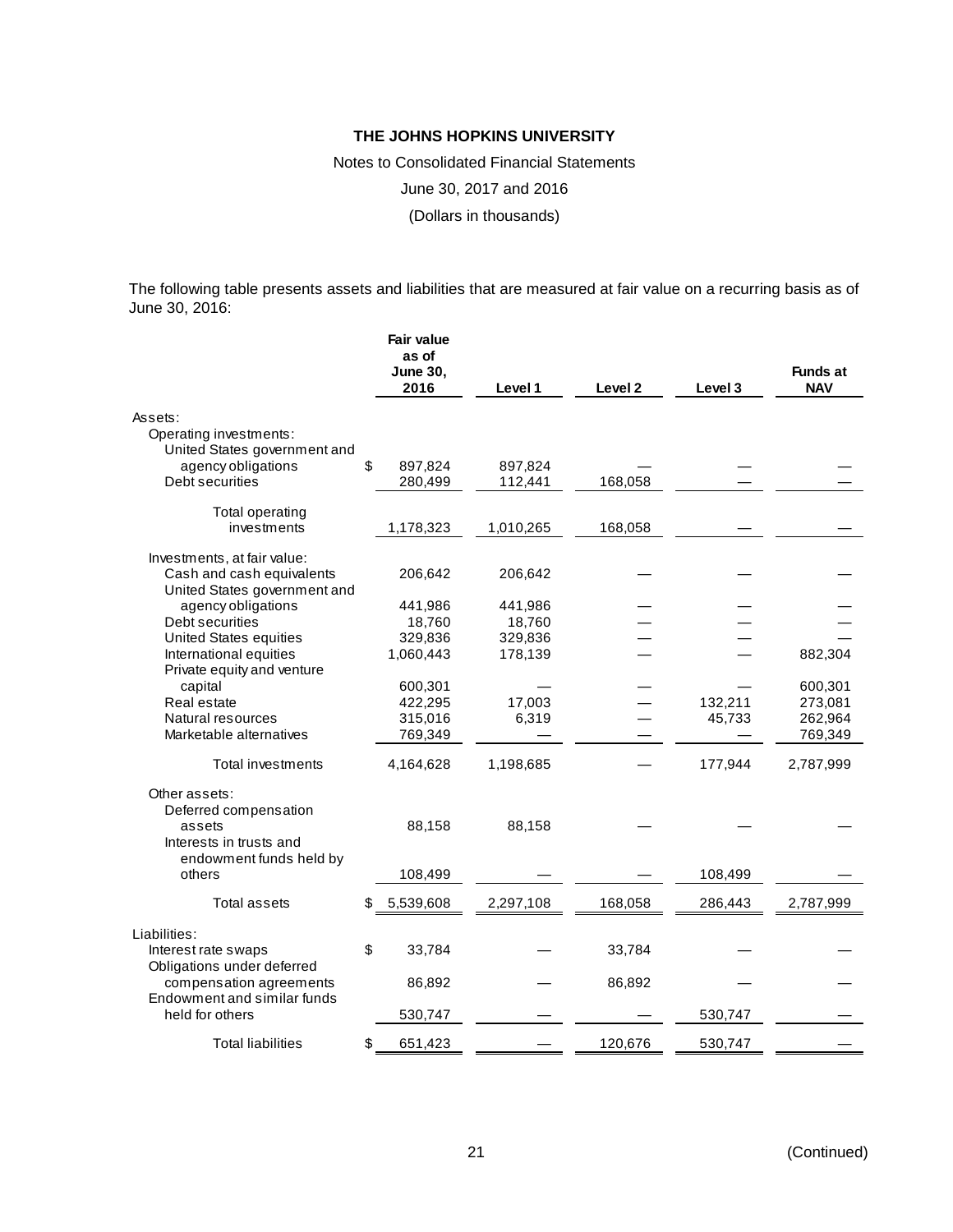Notes to Consolidated Financial Statements June 30, 2017 and 2016 (Dollars in thousands)

The methods and assumptions used to estimate the fair value of investments are defined in note 1(f). The methods and assumptions used to estimate the fair value of interest rate swap liabilities are defined in note 8(f). The fair value of the obligations under deferred compensation agreements approximates the fair value of the other investment assets, which are determined using quoted market prices. These assets are comprised of mutual funds and US equities securities. The fair value of the endowment and similar funds held by others is determined using the estimated per share price of the Endowment Investment Pool (EIP) at the reporting date multiplied by the number of shares in the EIP held by others.

The following table presents the University's activity for Level 3 assets and liabilities measured at fair value on a recurring basis for the years ended June 30, 2017 and 2016:

|                                                            | Real<br>estate | <b>Natural</b><br><b>resources</b> | Interests in<br>trusts and<br>endowments<br>held by<br>others | <b>Endowment</b><br>and similar<br>funds held<br>for others |
|------------------------------------------------------------|----------------|------------------------------------|---------------------------------------------------------------|-------------------------------------------------------------|
| Balance as of June 30, 2015<br>Transfers from NAV to       | \$<br>128,479  |                                    | 113,877                                                       | 560,334                                                     |
| Level 3                                                    |                | 45.733                             |                                                               |                                                             |
| Net realized and unrealized                                |                |                                    |                                                               |                                                             |
| gains (losses)                                             | 3,732          |                                    | (5,378)                                                       | (4,666)                                                     |
| Sales and distributions                                    |                |                                    |                                                               | (24, 921)                                                   |
| Balance as of June 30, 2016<br>Net realized and unrealized | 132,211        | 45,733                             | 108,499                                                       | 530,747                                                     |
| gains (losses)                                             | (12,000)       | (5)                                | 5,586                                                         | 64,641                                                      |
| Sales and distributions                                    | (120)          | (45, 728)                          |                                                               | (11, 170)                                                   |
| Balance as of June 30, 2017                                | \$<br>120,091  |                                    | 114,085                                                       | 584,218                                                     |

For the years ended June 30, 2017 and 2016, the University did not have any transfers between fair value Levels.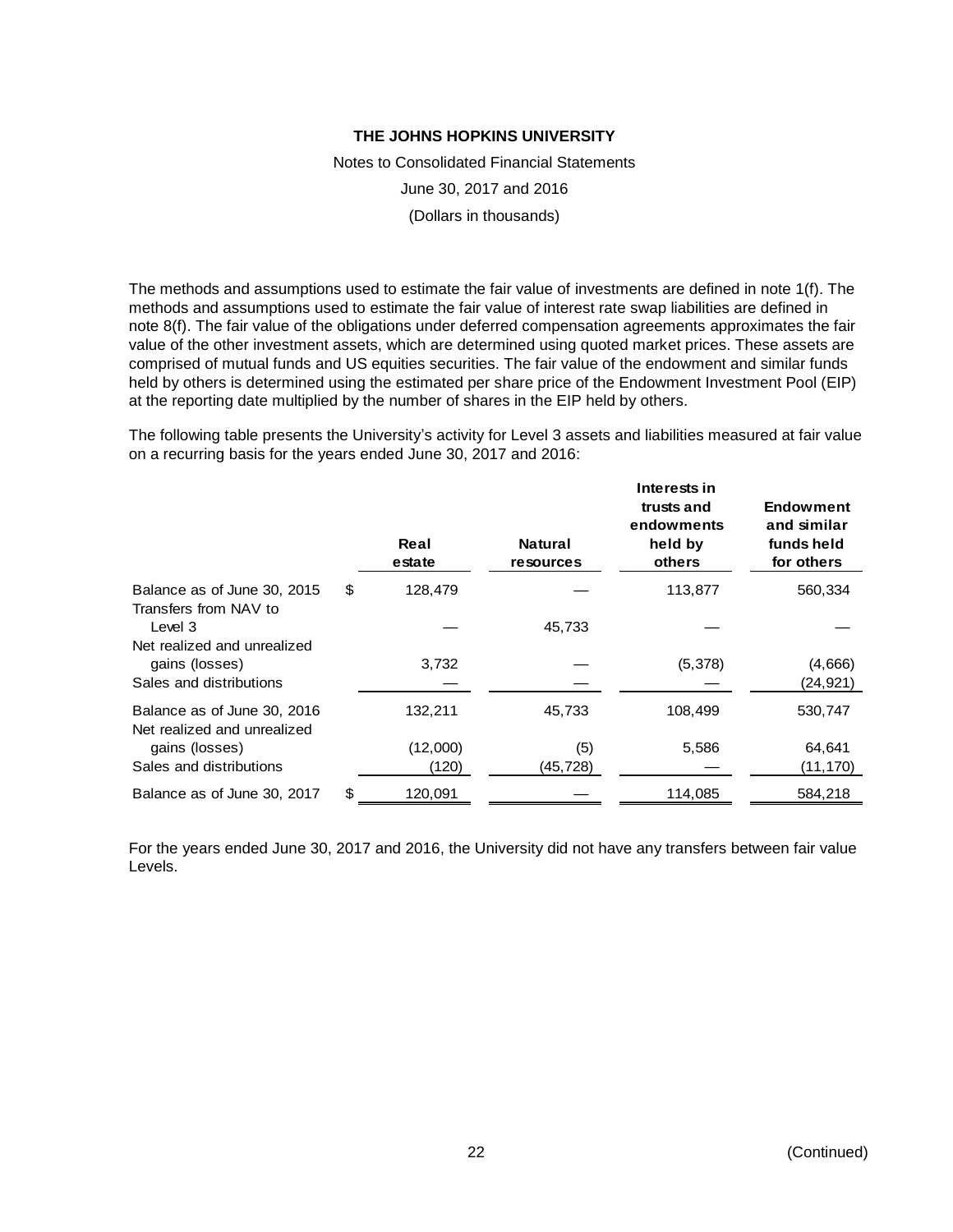## Notes to Consolidated Financial Statements June 30, 2017 and 2016 (Dollars in thousands)

## **(7) Property and Equipment**

Property and equipment, net, are summarized as follows as of June 30, 2017 and 2016:

|                                      | 2017            | 2016      | Range of<br>useful lives |
|--------------------------------------|-----------------|-----------|--------------------------|
| Land                                 | \$<br>110,035   | 101,826   | N/A                      |
| Land improvements                    | 111,260         | 100,687   | 15 years                 |
| Buildings and leasehold improvements | 3,185,282       | 3,111,969 | $10-40$ years            |
| Equipment                            | 963,179         | 905,170   | $7-15$ years             |
| Capitalized software costs           | 122,393         | 121,304   | $3-10$ years             |
| Library collections                  | 314,359         | 298,747   | 25 years                 |
| Construction in progress             | 158,333         | 76,228    | N/A                      |
|                                      | 4,964,841       | 4,715,931 |                          |
| Less accumulated depreciation and    |                 |           |                          |
| amortization                         | 2,871,751       | 2,689,316 |                          |
|                                      | \$<br>2,093,090 | 2,026,615 |                          |

## **(8) Debt**

Debt is summarized as follows as of June 30, 2017 and 2016:

|                                             | 2017            | 2016      |
|---------------------------------------------|-----------------|-----------|
| Bonds payable                               | \$<br>1,031,005 | 1,032,723 |
| Notes payable                               | 96,839          | 90,615    |
| Commercial paper revenue notes - tax-exempt | 77.169          | 137,169   |
| Commercial paper revenue notes - taxable    | 20,000          |           |
| Capital lease obligations (note 14)         | 73.517          | 77,936    |
|                                             | \$<br>1,298,530 | 1,338,443 |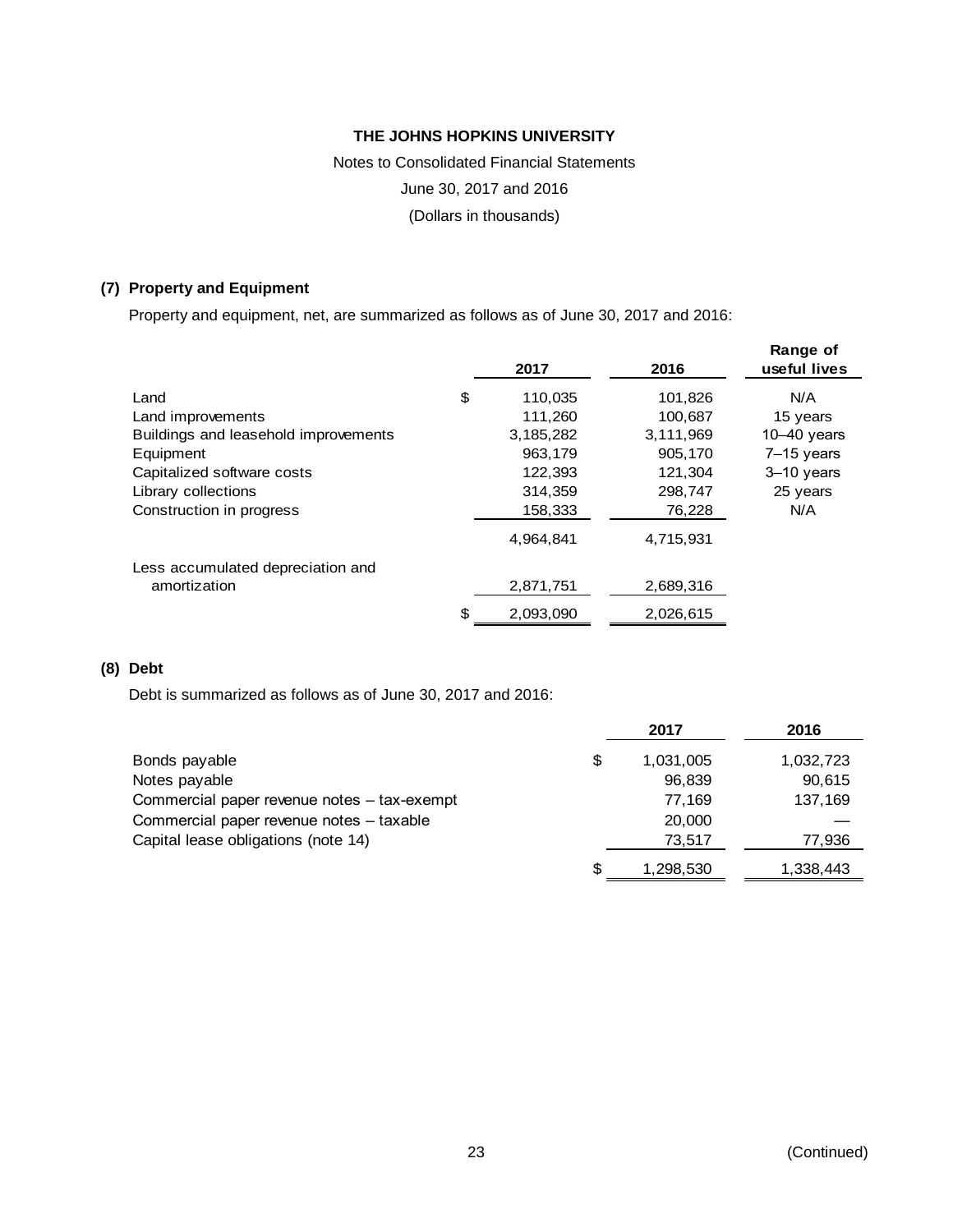## Notes to Consolidated Financial Statements June 30, 2017 and 2016 (Dollars in thousands)

#### *(a) Bonds Payable*

Bonds payable were issued by the Maryland Health and Higher Educational Facilities Authority (MHHEFA), except for the Taxable Bonds issued directly, and consist of the following as of June 30, 2017 and 2016:

|                                                                               | 2017         | 2016      |
|-------------------------------------------------------------------------------|--------------|-----------|
| Revenue Bonds Series 2005A, variable effective rate<br>(0.88%), due July 2036 | \$<br>69,265 | 69,265    |
| Revenue Bonds Series 2008A, 5.00% to 5.25%, due                               |              |           |
| <b>July 2038</b>                                                              | 114,880      | 114,880   |
| Taxable Bonds 2009 Series A, 5.25%, due July 2019                             | 50,000       | 50,000    |
| Revenue Bonds Series 2012A, 4.00% to 5.00%, due                               |              |           |
| <b>July 2041</b>                                                              | 153,150      | 153,150   |
| Taxable Bonds 2013 Series A, 4.08%, due July 2053                             | 355,000      | 355,000   |
| Revenue Bonds Series 2013B, 4.25% to 5.00%, due                               |              |           |
| <b>July 2041</b>                                                              | 99,625       | 99,625    |
| Taxable Bonds 2015 Series A, 1.48% and 3.75%, due                             |              |           |
| <b>July 2045</b>                                                              | 165,000      | 165,000   |
| Subtotal                                                                      | 1,006,920    | 1,006,920 |
| Premium and discount, net                                                     | 29,614       | 31,560    |
| Debt issuance cost, net                                                       | (5,529)      | (5, 757)  |
|                                                                               | 1,031,005    | 1,032,723 |

The bonds payable outstanding as of June 30, 2017 and 2016 are unsecured general obligations of the University. The loan agreements generally provide for semiannual payments of interest.

#### *(b) Notes Payable*

Notes payable consist of the following as of June 30, 2017 and 2016:

|                               | 2017         | 2016   |
|-------------------------------|--------------|--------|
| MHHEFA note due November 2020 | \$           | 6,230  |
| MHHEFA note due February 2025 |              | 2,343  |
| MHHEFA note due July 2026     |              | 4,078  |
| Note due December 2019        | 21,839       | 27,964 |
| Note due April 2020           | 50,000       | 50,000 |
| Note due November 2023        | 25,000       |        |
|                               | \$<br>96,839 | 90.615 |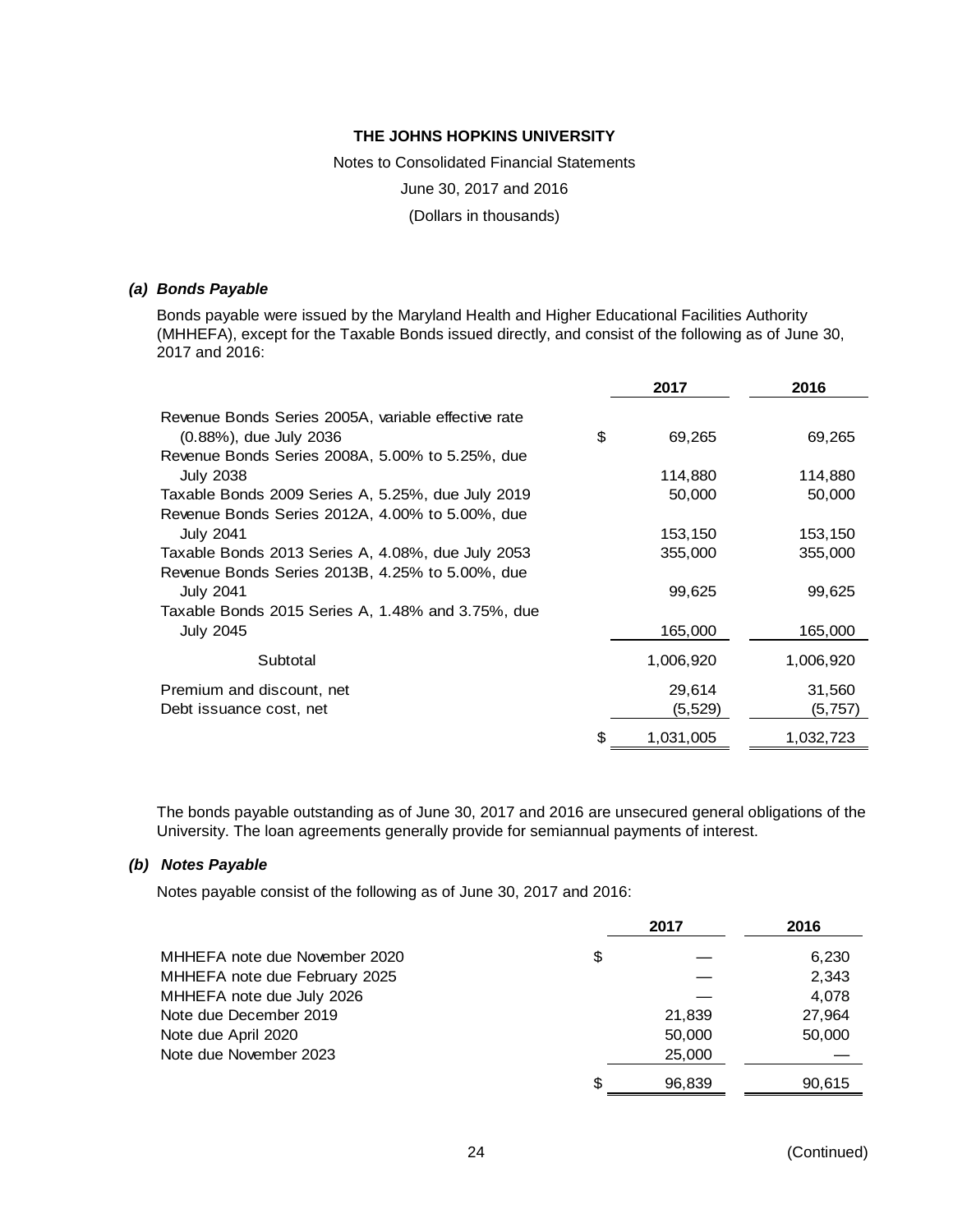Notes to Consolidated Financial Statements June 30, 2017 and 2016 (Dollars in thousands)

The MHHEFA notes were part of a pooled loan program and were unsecured general obligations of the University and bore interest at a variable rate of 0.92% as of June 30, 2016 in monthly installments.

The note due December 2019 is secured by certain of the University's property and bears interest at a fixed rate of 8.88%. The note is due in annual installments with interest payable monthly.

The note due April 2020, in the principal amount of \$50,000, is an unsecured general obligation of the University and bears interest at a variable rate, 1.49% and 0.90% as of June 30, 2017 and 2016, respectively.

The note due November 2023, in the principal amount of \$25,000, is an unsecured general obligation of the University and bears interest at a fixed rate of 2.74%.

#### *(c) Commercial Paper*

Under the commercial paper program, the University may have commercial paper outstanding of up to \$400,000. The notes are unsecured, bear interest at rates that are fixed at the date of issue and may have maturities up to 270 days from the date of issue. The notes outstanding as of June 30, 2017 bear interest at a weighted average rate of 0.93%.

The tax-exempt commercial paper revenue notes were issued by MHHEFA to finance and refinance the costs of qualified assets. It is anticipated that the University will continuously renew maturing notes for a period of up to 120% of the estimated useful lives of the related assets.

#### *(d) Interest Costs*

Total interest costs incurred and paid were \$54,248 in 2017 and \$53,942 in 2016, of which \$1,857 in 2017 and \$796 in 2016 were capitalized. There was no interest income in 2017 or 2016 earned from the investment of the unexpended proceeds of tax-exempt borrowings.

#### *(e) Other Credit Agreements*

The University maintains standby liquidity and line of credit agreements with several commercial banks as follows:

|                            | <b>Amount</b> | <b>Maturity</b>   | <b>Purpose</b>              |
|----------------------------|---------------|-------------------|-----------------------------|
| $\boldsymbol{\mathsf{\$}}$ | 100,000       | March 2018        | Revolving line of credit    |
|                            | 40,000        | September 2018    | Standby liquidity agreement |
|                            | 100,000       | November 2020     | Standby liquidity agreement |
|                            | 50,000        | December 2020     | Standby liquidity agreement |
|                            | 150,000       | <b>March 2020</b> | Lines of credit             |
|                            | 50,000        | <b>July 2020</b>  | Line of credit              |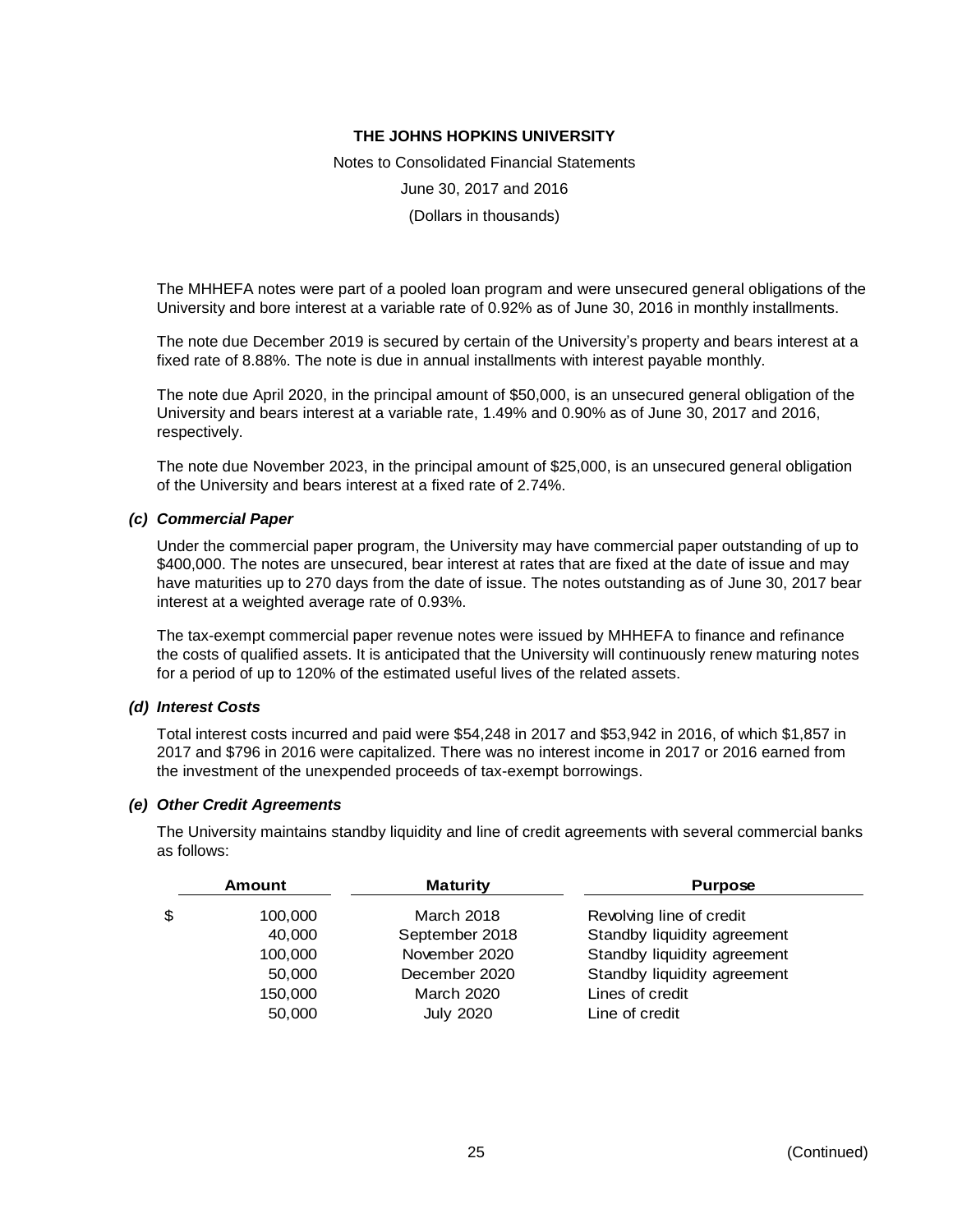Notes to Consolidated Financial Statements June 30, 2017 and 2016 (Dollars in thousands)

To support liquidity under the bond and commercial paper revenue notes programs, the University has three standby liquidity agreements with commercial banks. These agreements are intended to enable the University to fund the purchase of variable rate demand bonds, which are tendered and not remarketed, and to pay the maturing principal of and interest on commercial paper notes in the event they cannot be remarketed. Advances under these agreements are unsecured, bear interest at a rate that varies based on certain market indices, and are due by the stated expiration date unless extended by a term loan. There were no borrowings under any of the University's credit facilities during fiscal 2017 and 2016.

The University may borrow up to \$100,000 under a revolving line of credit for APL working capital purposes. Advances under the revolving line of credit are unsecured, due on demand, and bear interest at a rate that varies based on certain market indices. There were no borrowings outstanding on the revolving line of credit as of June 30, 2017 and 2016.

## *(f) Interest Rate Swap Agreements*

Under interest rate swap agreements, the University and the counterparties agree to exchange the difference between fixed rate and variable rate interest amounts calculated by reference to specified notional principal amounts during the agreement period. Notional principal amounts are used to express the volume of these transactions, but the cash requirements and amounts subject to credit risk are substantially less.

The following table summarizes the general terms of the University's fixed payor swap agreements as of June 30, 2017:

| <b>Effective date</b> | <b>Notional</b><br>amount | <b>Termination</b><br>date | Interest<br>rate paid | Interest rate received                              |
|-----------------------|---------------------------|----------------------------|-----------------------|-----------------------------------------------------|
| June 2005             | \$<br>69.265              | <b>July 2036</b>           | 3.87%                 | SIFMA 0.87% as of June 30,<br>2017                  |
| <b>July 2007</b>      | 8.475                     | <b>July 2027</b>           | 3.45                  | 67.0% of 1-month LIBOR<br>0.82% as of June 30, 2017 |
| <b>July 2008</b>      | 52.500                    | <b>July 2020</b>           | 3.43                  | 67.0% of 1-month LIBOR<br>0.82% as of June 30, 2017 |

Parties to interest rate swap agreements are subject to market risk for changes in interest rates and risk of credit loss in the event of nonperformance by the counterparty.

The fair value of each swap is the estimated amount the University would receive or pay to terminate the swap agreement at the reporting date considering current interest rates and creditworthiness of the swap counterparties. The aggregate fair value of the University's interest rate swap agreements as of June 30, 2017 and 2016 was a liability of \$22,117 and \$33,784, respectively, excluding accrued interest, and is reported as other long-term liabilities. Changes in the fair value of the interest rate swap agreements are reported as nonoperating activities. The change in fair value was a gain of \$11,667 in fiscal 2017 and a loss of \$10,935 in fiscal 2016.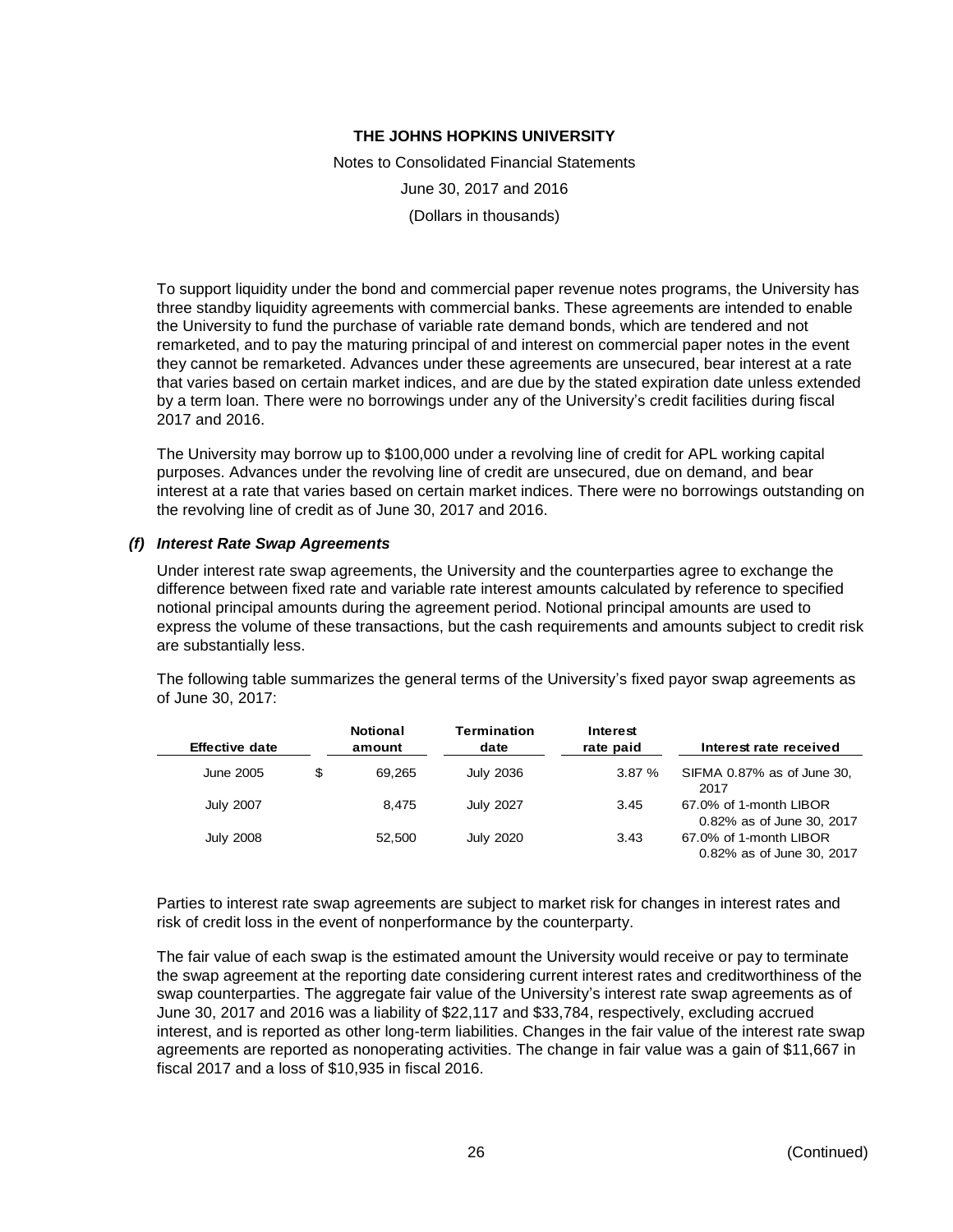Notes to Consolidated Financial Statements June 30, 2017 and 2016 (Dollars in thousands)

The University is required to post collateral under these agreements when certain thresholds are exceeded. As of June 30, 2017, these thresholds were met and the required collateral was \$0. As of June 30, 2016, the required collateral was \$10,300, which is included in cash and cash equivalents.

#### *(g) Annual Principal Payments*

The following table summarizes the aggregate annual maturities of bonds payable, notes payable, and the maturities of specific tax-exempt commercial paper revenue note tranches, for the five fiscal years subsequent to June 30, 2017:

| Fiscal year | <b>Bonds</b><br>payable | <b>Notes</b><br>payable | <b>Commercial</b><br>paper notes | Total     |
|-------------|-------------------------|-------------------------|----------------------------------|-----------|
| 2018        | \$<br>45,000            | 6,670                   |                                  | 51,670    |
| 2019        | 50,000                  | 7,262                   |                                  | 57,262    |
| 2020        | 8,595                   | 57,907                  |                                  | 66,502    |
| 2021        | 8,590                   |                         |                                  | 8,590     |
| 2022        | 8,595                   |                         |                                  | 8,595     |
| Thereafter  | 886,140                 | 25,000                  | 97,169                           | 1,008,309 |
|             | \$<br>1,006,920         | 96,839                  | 97,169                           | 1,200,928 |

Due to requirements to pay the trustee in advance of the payment due date, scheduled maturities in the table above are reflected in the fiscal year that they will be paid to the trustee.

#### **(9) Net Assets**

Temporarily restricted net assets consist of the following as of June 30, 2017 and 2016:

|                                                             |   | 2017      | 2016      |
|-------------------------------------------------------------|---|-----------|-----------|
| Contributions, including annuities and other trusts         | S | 402,975   | 377,900   |
| Endowment return restricted for departments, divisions, and |   |           |           |
| student aid                                                 |   | 746,022   | 607,839   |
| Contributions restricted for facilities                     |   | 74.399    | 87,904    |
| Split-interest agreements designated for departmental and   |   |           |           |
| divisional support                                          |   | 34.484    | 31,832    |
| Land subject to time and purpose restrictions               |   | 71,000    | 78,000    |
|                                                             | S | 1,328,880 | 1,183,475 |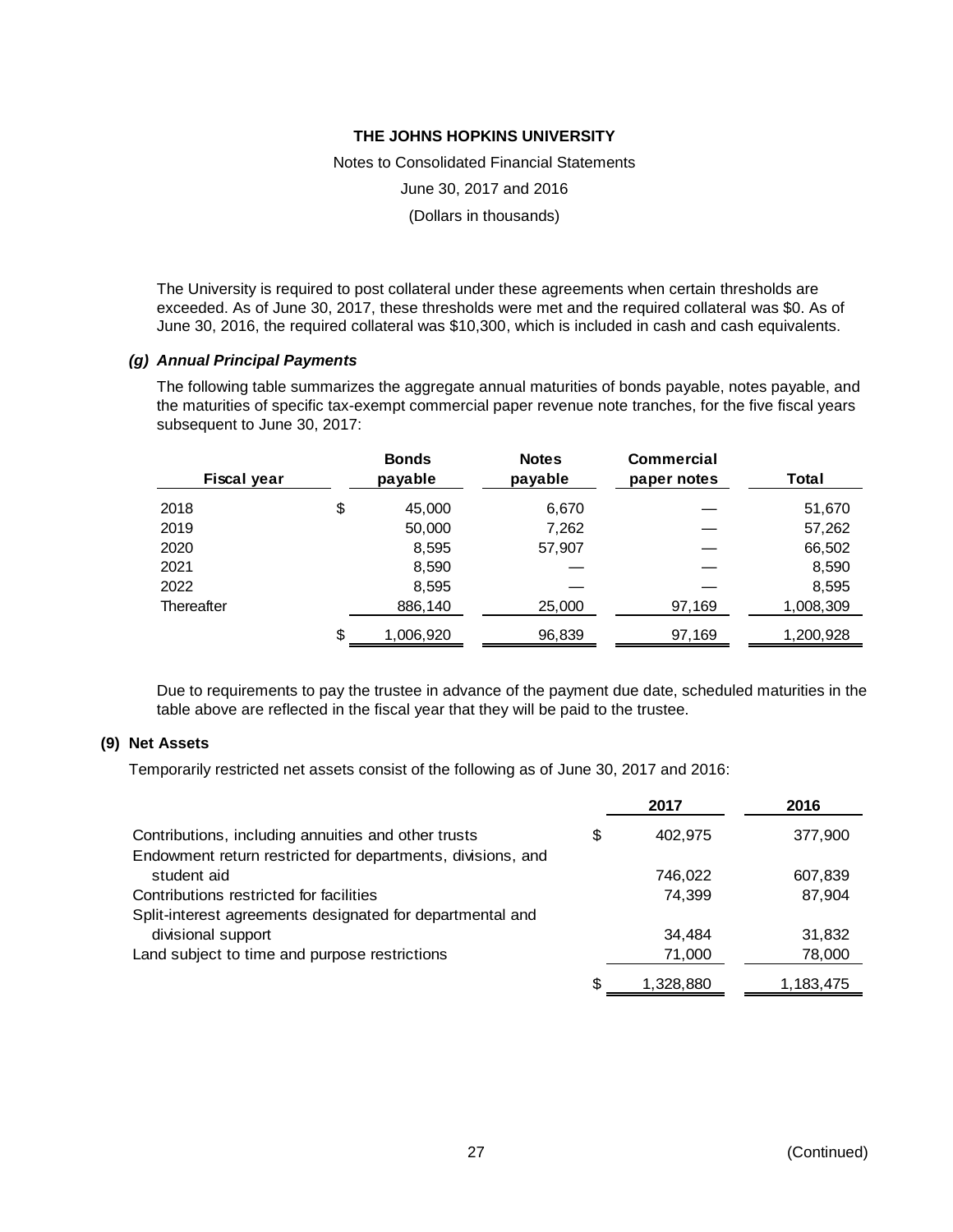Notes to Consolidated Financial Statements June 30, 2017 and 2016 (Dollars in thousands)

Permanently restricted net assets consist of the following as of June 30, 2017 and 2016:

|                                                     |   | 2017      | 2016      |
|-----------------------------------------------------|---|-----------|-----------|
| Contributions, including annuities and other trusts | S | 57.442    | 60,320    |
| Donor restricted endowment funds                    |   | 1,996,935 | 1,784,007 |
| Perpetual trusts                                    |   | 57.713    | 55,015    |
| Contributions receivable                            |   | 267,629   | 115,217   |
|                                                     | S | 2,379,719 | 2,014,559 |

Income is available from these permanently restricted net assets for departmental and divisional support (\$1,994,965 in 2017 and \$1,667,365 in 2016) and student aid (\$384,754 in 2017 and \$347,194 in 2016).

## **(10) University Endowment**

The University's endowment consists of approximately 4,000 individual funds established for a variety of purposes and includes both donor-restricted endowment funds and funds designated by the Board of Trustees to function as endowments. Net assets associated with endowment funds are classified and reported based on the existence or absence of donor-imposed restrictions.

The Board of Trustees of the University has interpreted the Maryland enacted version of Uniform Prudent Management of Institutional Funds Act (UPMIFA) as allowing the University to appropriate for expenditure or accumulate so much of an endowment fund as the University determines is prudent for the uses, benefits, purposes, and duration for which the endowment fund is established, subject to the intent of the donor as expressed in the gift instrument.

The Board of Trustees of the University manages and invests the individual endowment funds in the exercise of ordinary business care and prudence under facts and circumstances and considering the purposes, factors, and other requirements of UPMIFA. The University classifies as permanently restricted net assets (a) the original value of gifts donated, which are donated to the permanent endowment, (b) the original value of subsequent gifts to the permanent endowment, and (c) accumulations to the permanent endowment, which are not expendable on a current basis in accordance with the directions of the applicable donor gift instrument at the time the accumulation is added to the fund. The remaining portion of the donor-restricted endowment fund that is not classified in permanently restricted net assets is classified as temporarily restricted net assets until those amounts are appropriated for expenditure by the Board of Trustees, or, if in an underwater position (fair value below historical cost), as unrestricted net assets. Subsequent gains that restore the fair value of underwater endowments to the required level will be classified as an increase in unrestricted net assets.

The University has adopted investment policies for its endowment, including board-designated funds, which attempt to provide a predictable stream of funding in support of the operating budget, while seeking to preserve the real value of the endowment assets over time. The University relies on a total return strategy under which investment returns are achieved through both appreciation (realized and unrealized) and yield (interest and dividends). Investments are diversified by asset class, as well as by investment manager and style, with a focus on achieving long-term return objectives within prudent risk constraints.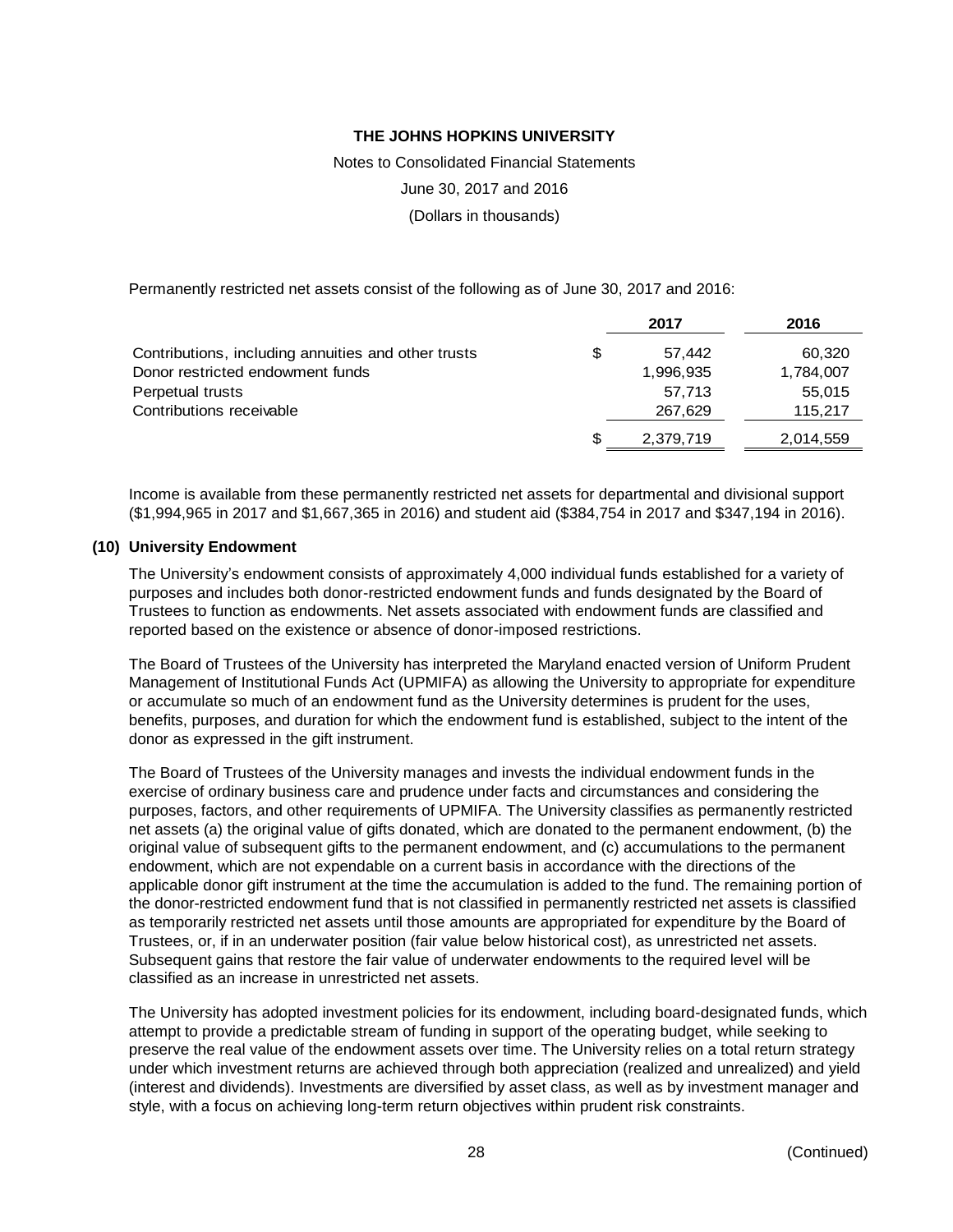Notes to Consolidated Financial Statements June 30, 2017 and 2016 (Dollars in thousands)

Subject to the intent of the donor, the Board of Trustees appropriates for expenditure or accumulates funds in the endowments in the exercise of ordinary business care and prudence under the facts and circumstances and considering the purposes, factors, and other requirements of UPMIFA. The annual appropriation is determined in the context of the University's spending rate policy. The current policy, which is based on a long-term investment return assumption as well as an estimated inflation factor, targets the appropriation to be in a range of 4.5% to 5.5% of the prior three years' average value of the endowment.

Endowment net assets consist of the following as of June 30, 2017:

|                            | <b>Unrestricted</b> | Temporarily<br>restricted | <b>Permanently</b><br>restricted | Total     |
|----------------------------|---------------------|---------------------------|----------------------------------|-----------|
| Donor-restricted endowment |                     |                           |                                  |           |
| funds                      | (1,077)             | 746.022                   | 1.996.935                        | 2,741,880 |
| Board-designated           |                     |                           |                                  |           |
| endowment funds            | 1,002,871           |                           |                                  | 1,002,871 |
|                            | 1,001,794           | 746,022                   | 1,996,935                        | 3,744,751 |

Endowment net assets consist of the following as of June 30, 2016:

|                            | <b>Unrestricted</b> | Temporarily<br>restricted | <b>Permanently</b><br>restricted | Total     |
|----------------------------|---------------------|---------------------------|----------------------------------|-----------|
| Donor-restricted endowment |                     |                           |                                  |           |
| funds                      | \$<br>(21, 178)     | 607,839                   | 1,784,007                        | 2,370,668 |
| Board-designated           |                     |                           |                                  |           |
| endowment funds            | 936,319             |                           |                                  | 936,319   |
|                            | \$<br>915,141       | 607,839                   | 1,784,007                        | 3,306,987 |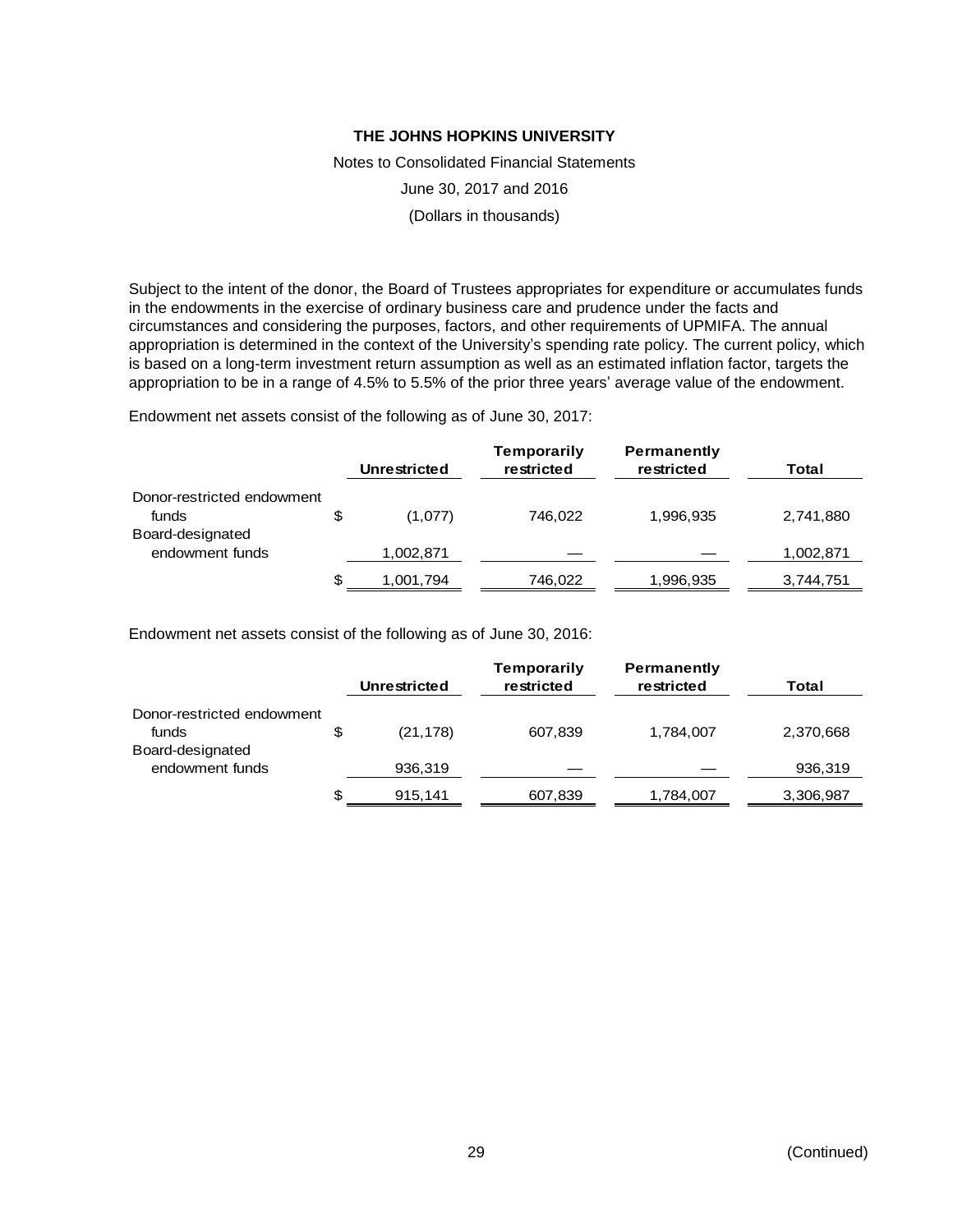Notes to Consolidated Financial Statements June 30, 2017 and 2016 (Dollars in thousands)

Changes in endowment net assets for the years ended June 30, 2017 and 2016 are as follows:

|                               | <b>Unrestricted</b> | <b>Temporarily</b><br>restricted | <b>Permanently</b><br>restricted | Total      |
|-------------------------------|---------------------|----------------------------------|----------------------------------|------------|
| Endowment net assets,         |                     |                                  |                                  |            |
| June 30, 2015                 | \$<br>978,854       | 719,269                          | 1,628,809                        | 3,326,932  |
| Investment return             | (12,034)            | (6, 163)                         | 994                              | (17, 203)  |
| Contributions and             |                     |                                  |                                  |            |
| designations                  | 2,423               | (160)                            | 153,262                          | 155,525    |
| Appropriation for expenditure | (54, 102)           | (104, 165)                       |                                  | (158,267)  |
| Appropriation reinvested      |                     | (942)                            | 942                              |            |
| Endowment net assets,         |                     |                                  |                                  |            |
| June 30, 2016                 | 915,141             | 607,839                          | 1,784,007                        | 3,306,987  |
| Investment return             | 134,267             | 270,496                          | 779                              | 405,542    |
| Contributions and             |                     |                                  |                                  |            |
| designations                  | 20,603              | (234)                            | 210,076                          | 230,445    |
| Withdrawals                   | (23,000)            |                                  |                                  | (23,000)   |
| Appropriation for expenditure | (45, 217)           | (130,006)                        |                                  | (175, 223) |
| Appropriation reinvested      |                     | (2,073)                          | 2,073                            |            |
| Endowment net assets,         |                     |                                  |                                  |            |
| June 30, 2017                 | \$<br>1,001,794     | 746,022                          | 1,996,935                        | 3,744,751  |

The Board of Trustees authorized withdrawals for the purchase of land and other capital activities for the APL in fiscal 2017.

#### **(11) Affiliated Institutions**

Reimbursements from affiliated institutions consist of the following for the years ended June 30, 2017 and 2016:

|                                       |     | 2017    | 2016    |
|---------------------------------------|-----|---------|---------|
| Johns Hopkins Health System           | \$  | 52,378  | 42.571  |
| Johns Hopkins Hospital                |     | 292,097 | 279,032 |
| Johns Hopkins Bayview Medical Center  |     | 73.222  | 69,389  |
| Other Johns Hopkins entities          |     | 113,087 | 100,283 |
| Other affiliated medical institutions |     | 22.852  | 25,877  |
|                                       | \$. | 553,636 | 517,152 |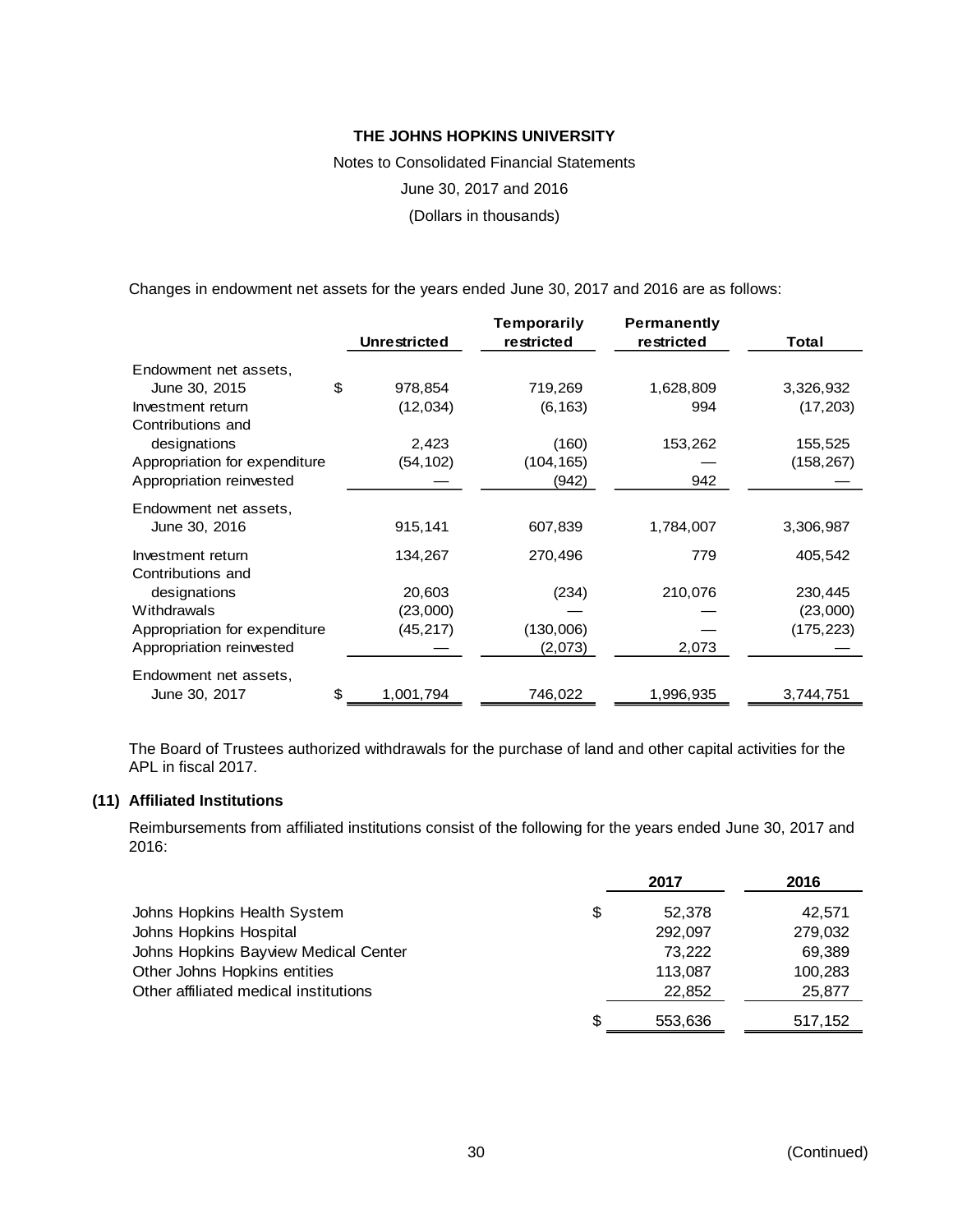Notes to Consolidated Financial Statements June 30, 2017 and 2016 (Dollars in thousands)

## *(a) The Johns Hopkins Health System (JHHS)*

JHHS is incorporated and governed separately from the University and is the parent entity of an academically based health system, which includes the Hospital, The Johns Hopkins Bayview Medical Center, Howard County General Hospital, Suburban Hospital, Sibley Memorial Hospital, All Children's Hospital, and other related organizations. The University and JHHS have established a Board of Johns Hopkins Medicine (JHM) to direct, integrate, and coordinate the clinical activities of the two organizations. JHM does not have the authority to incur debt or issue guarantees and its annual budgets require the approval of the Boards of Trustees of both the University and JHHS.

Reimbursements from JHHS relate primarily to space and purchased services for clinical and nonclinical operations.

## *(b) The Hospital*

The Hospital is a member of JHHS and serves as the primary teaching facility of the University's School of Medicine. Because of the closely related nature of their operations, the University and the Hospital share facilities and provide services to each other to fulfill their purposes more effectively. The sharing of facilities and services is negotiated annually and set forth in a Joint Administrative Agreement (JAA). Costs charged to the Hospital under the JAA, related primarily to the provision of professional medical services from the University, aggregated \$212,965 in fiscal 2017 and \$203,692 in fiscal 2016. Costs charged to the University under the JAA, related primarily to rental of space in Hospital facilities under a renewable one-year lease, aggregated \$47,594 in fiscal 2017 and \$47,818 in fiscal 2016, and are included in operating expenses in the consolidated statements of activities.

## *(c) Johns Hopkins Bayview Medical Center (JHBMC)*

JHBMC is a community-based teaching hospital and long-term care facility. The University and JHBMC also share facilities and provide services to each other and negotiate the costs annually under a JAA. Costs charged to JHBMC under the JAA, related primarily to the provision of professional medical services from the University, aggregated \$70,083 in fiscal 2017 and \$66,709 in fiscal 2016.

## *(d) The Johns Hopkins Hospital Endowment Fund Incorporated (JHHEFI)*

In July 2007, the University and JHHEFI entered into an agreement whereby JHHEFI transferred approximately \$381,000 to the University to invest in the University's EIP and have the University manage these assets on JHHEFI's behalf. The funds were invested with other University assets in the University's name and title, and in accordance with the University's EIP investment policies and objectives. JHHEFI receives payouts as determined by their Board of Trustees and may terminate the agreement upon 180 days' written notice with liquidations to be made over a three-year period as specified in the agreement. The assets are included in investments in the consolidated balance sheets, and a corresponding liability of \$467,880 and \$426,772 is included in endowment and similar funds held for others as of June 30, 2017 and 2016, respectively. JHHEFI's assets represent approximately 10.70% of total funds invested of \$4,373,048 as of June 30, 2017.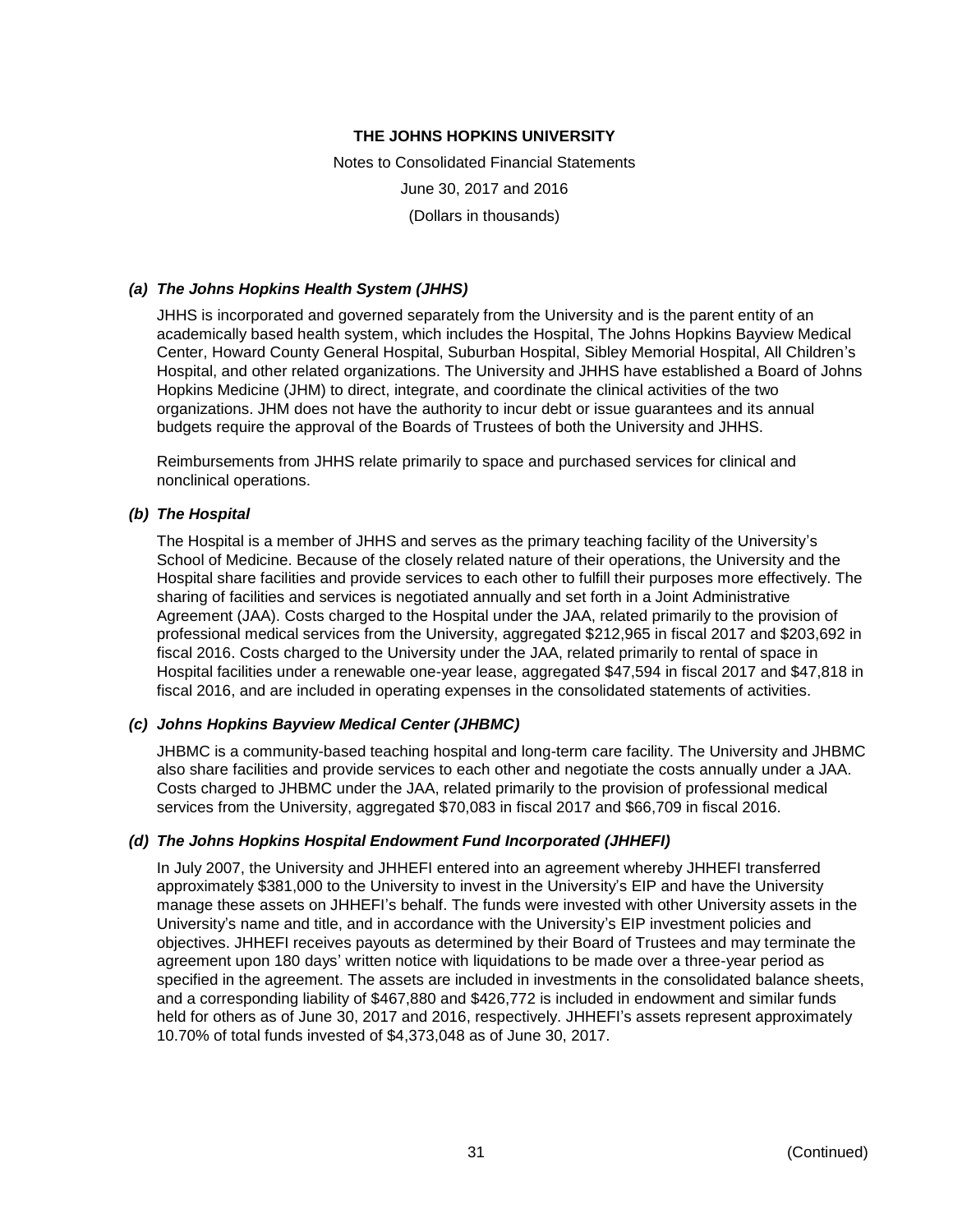Notes to Consolidated Financial Statements June 30, 2017 and 2016 (Dollars in thousands)

## *(e) Jointly Owned Entities*

As of June 30, 2017 and 2016, the University and JHHS and its affiliates jointly own several entities that are accounted for on the equity method. The University's aggregate investments in and advances to these joint ventures was approximately \$252,786 and \$245,041 as of June 30, 2017 and 2016, respectively. Equity in operating earnings of affiliates aggregated approximately \$23,036 in fiscal 2017 and \$7,594 in fiscal 2016.

In 2005, one of these entities, JHMI Utilities LLC, was formed to provide utility services for the East Baltimore campus. The University and Hospital, each owning 50% of JHMI Utilities LLC, provide all of its funding, including debt service, through payments for services received. Utility and telecommunications services provided to the University in fiscal 2017 and 2016 were approximately \$32,909 and \$33,184, respectively. JHMI Utilities LLC entered into an agreement with the University to finance a portion of the costs of installation of an enterprise information technology system that will provide integrated patient care information and service across JHM. The majority of the project has been successfully implemented with the total project costs of approximately \$254,100 as of June 30, 2017. The total approved capital cost of the overall project inclusive of phases that are in the process of being implemented is \$270,200. The cost of implementing the enterprise information technology strategy was financed through a combination of loans from, or guarantees by, the University and JHHS. The University has committed to funding up to \$34,423 of the project. As of June 30, 2017 and 2016, \$21,577 and \$23,334, respectively, was outstanding on the loan. In addition, the University has agreed to guarantee a pooled loan of up to \$46,300.

Although the University's ownership interest in each of the jointly owned entities is generally 50%, the University and JHHS have entered into separate agreements whereby certain activities or lines of business within these entities are not shared equally.

The following table summarizes the aggregate condensed financial information of the jointly owned entities and the University's proportionate share of the entities as of and for the years ended June 30, 2017 and 2016, respectively:

|                    | 2017            |                   | 2016      |                   |
|--------------------|-----------------|-------------------|-----------|-------------------|
|                    |                 | <b>University</b> |           | <b>University</b> |
|                    | Total           | interest          | Total     | interest          |
| Assets             | \$<br>1,189,737 | 524,108           | 963,039   | 431,897           |
| Liabilities        | 795.543         | 361,207           | 664,747   | 300,312           |
| Operating revenues | 2,479,653       | 1,094,260         | 2,177,195 | 868,370           |
| Operating expenses | 2,404,067       | 1,071,224         | 2,110,668 | 860,776           |

## **(12) Pension and Postretirement Benefit Plans**

The University has several benefit plans that are available to substantially all full-time employees. Most of these plans are defined contribution plans for which the University's policy is to fund benefit costs as earned. The University also has a defined benefit pension plan covering bargaining unit employees and those classified as support staff. Benefit plan expenses were \$238,499 in fiscal 2017 and \$213,401 in fiscal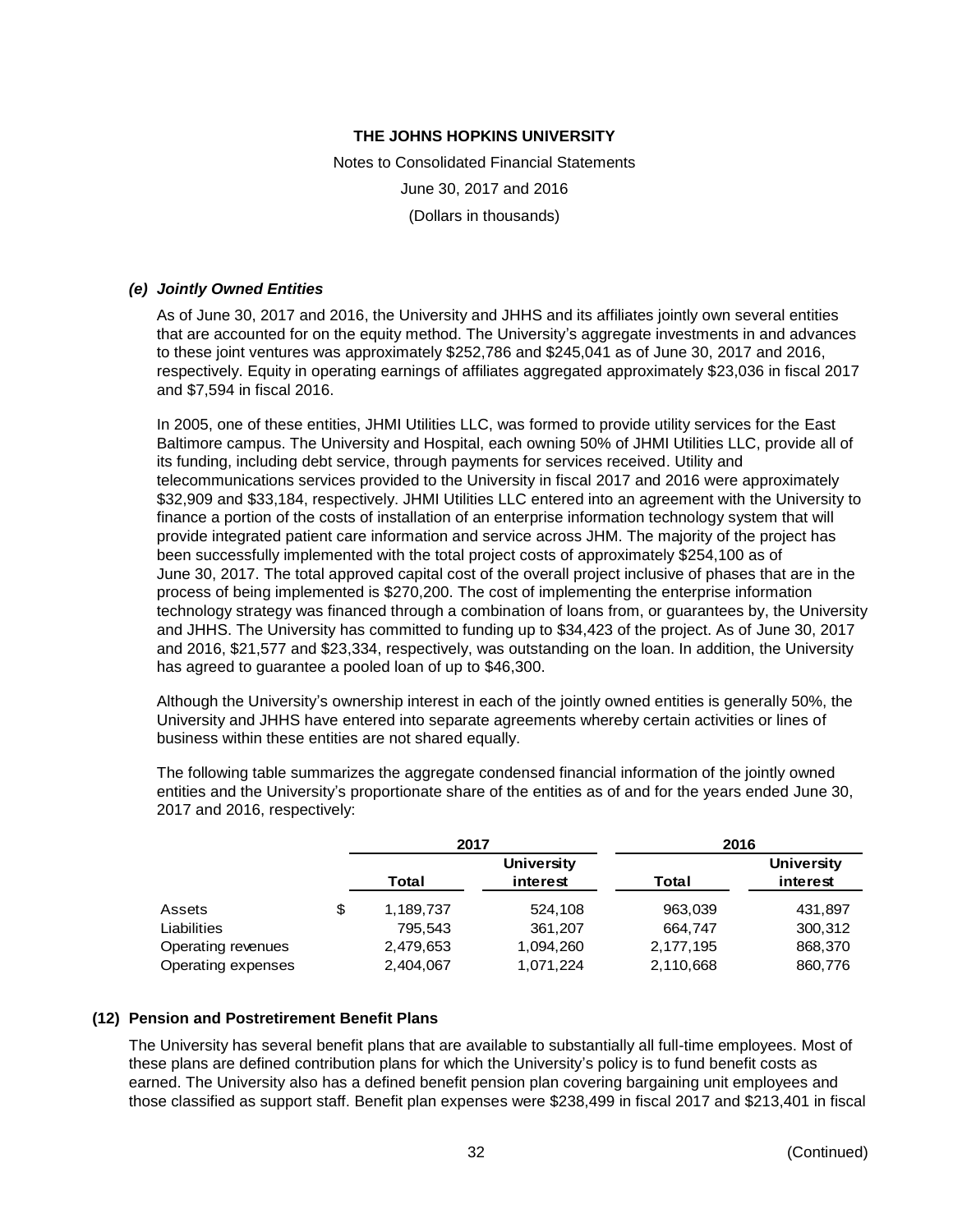Notes to Consolidated Financial Statements June 30, 2017 and 2016 (Dollars in thousands)

2016, including \$203,586 and \$190,242, respectively, related to defined contribution plans. Benefit expense recorded in nonoperating activities was \$17,769 and \$7,394 for fiscal 2017 and fiscal 2016, respectively. Of the total benefit expense, APL's defined contribution plan accounted for \$69,981 in fiscal 2017 and \$64,768 in fiscal 2016.

Effective July 1, 2011, the University closed the support staff pension plan to new participants other than bargaining unit employees. In addition, the University offered a choice to current participants between the current support staff pension plan and its 403(b) plan. The University has retiree benefits plans that provide postretirement medical benefits to employees, including those at APL, who meet specified minimum age and service requirements at the time they retire. The University pays a portion of the cost of participants' medical insurance coverage. The University's portion of the cost for an individual participant depends on various factors, including the age, years of service, and time of retirement or retirement eligibility of the participant. The University has established a trust fund for its retiree benefits plans and intends to make contributions to the fund approximately equal to the annual net postretirement benefit cost.

During fiscal 2016, APL adopted an amendment to the postretirement medical plan for employees hired before January 1, 2012 and retired after December 31, 2012. In 2011, APL announced that for those employees, the percentage of premium paid by APL would become a fixed dollar amount beginning in 2017. This fixed dollar amount would be based on the premiums of 2016. The plan amendment changed the effective date of a fixed dollar subsidy from 2017 to 2019. Beginning in 2019, the subsidy will become a fixed dollar amount based on the 2018 premium levels. The plan change increased the accumulated postretirement benefit obligation by \$9,590 for the year ended June 30, 2016.

In 2010, the Patient Protection and Affordable Care Act and the Health Care and Education Reconciliation Act (collectively, the Health Care Acts) were signed into law. The Health Care Acts include several provisions that may affect the University's postretirement benefit plans, and have been considered in the measurement of the postretirement benefit obligation.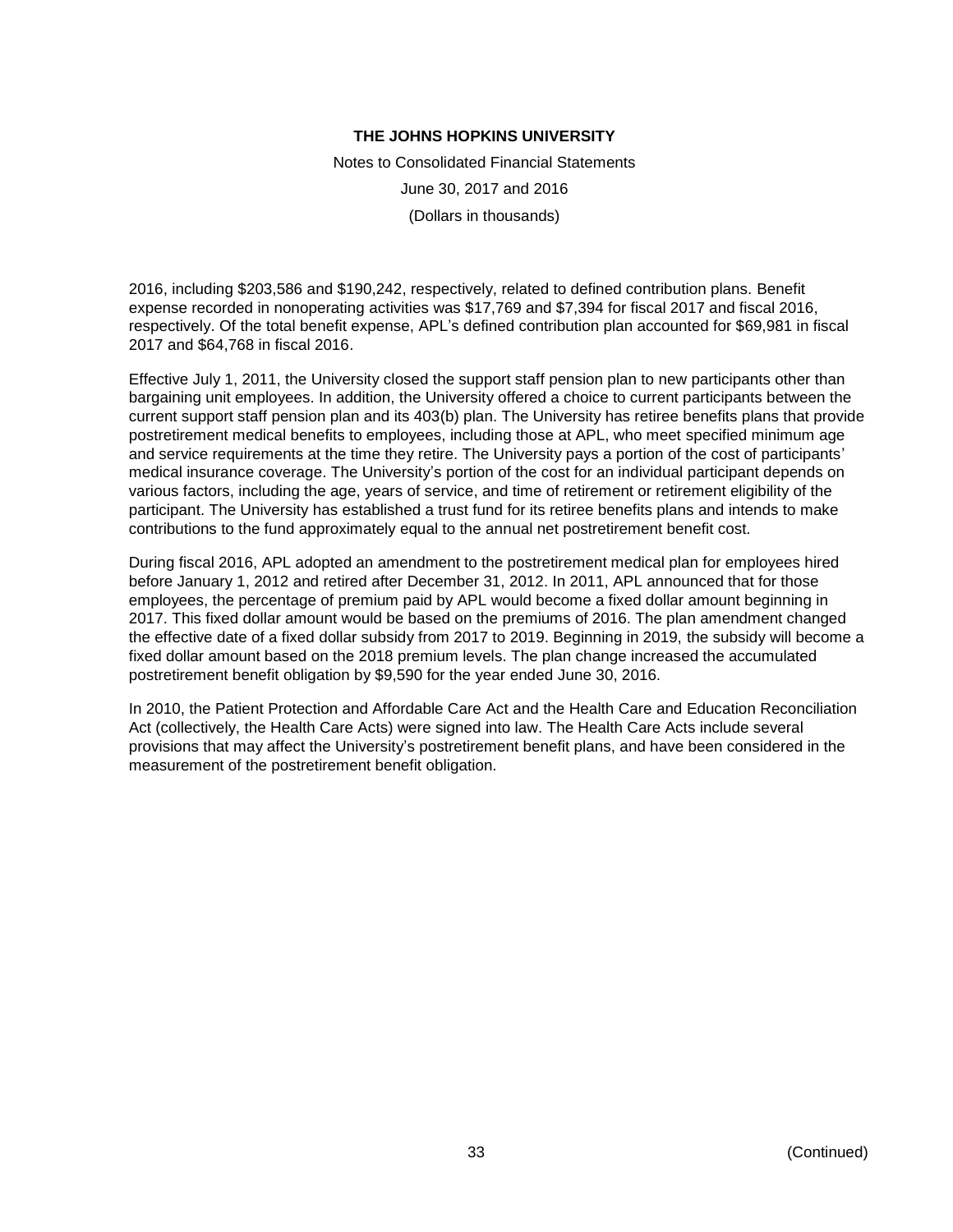Notes to Consolidated Financial Statements

June 30, 2017 and 2016

(Dollars in thousands)

The University uses a June 30 measurement date for its defined benefit pension plan and retiree benefit plans. Information relating to the benefit obligation, assets, and funded status of the defined benefit pension plan and the postretirement benefit plans as of and for the years ended June 30, 2017 and 2016 is summarized as follows:

|                                                           | Pension plan  |            | <b>Postretirement plans</b> |           |
|-----------------------------------------------------------|---------------|------------|-----------------------------|-----------|
|                                                           | 2017          | 2016       | 2017                        | 2016      |
| Change in benefit obligation:                             |               |            |                             |           |
| Benefit obligation at beginning of year                   | \$<br>700,782 | 654,892    | 321,476                     | 273,674   |
| Service cost                                              | 17,148        | 15,765     | 10,082                      | 8,464     |
| Interest cost                                             | 25,117        | 28,601     | 10,633                      | 11,497    |
| Participant contributions                                 |               |            | 10,603                      | 10,007    |
| Plan amendments                                           |               |            |                             | 9,590     |
| Actuarial (gain) loss                                     | (25, 418)     | 62,821     | (54, 172)                   | 28,715    |
| Benefits paid                                             | (20, 044)     | (61, 297)  | (22, 162)                   | (21, 714) |
| Medicare subsidies received                               |               |            | 908                         | 1,243     |
| Benefit obligation at end of year                         | 697,585       | 700,782    | 277,368                     | 321,476   |
| Change in plan assets:                                    |               |            |                             |           |
| Fair value of plan assets at beginning of year            | 425,982       | 476,387    | 261,320                     | 266,726   |
| Actual return on plan assets                              | 54.441        | (12, 267)  | 33,923                      | (311)     |
| University contributions                                  | 34,913        | 23,159     | 2,097                       | 5,369     |
| Participant contributions                                 |               |            | 10,603                      | 10,007    |
| Benefits paid                                             | (20, 044)     | (61, 297)  | (22, 162)                   | (21, 714) |
| Medicare subsidies received                               |               |            | 908                         | 1,243     |
| Fair value of plan assets at end of year                  | 495,292       | 425,982    | 286,689                     | 261,320   |
| Funded status recognized as<br>pension and postretirement |               |            |                             |           |
| obligations, net                                          | (202,293)     | (274, 800) | 9,321                       | (60,156)  |

The accumulated benefit obligation for the pension plan was \$673,161 as of June 30, 2017 and \$674,941 as of June 30, 2016.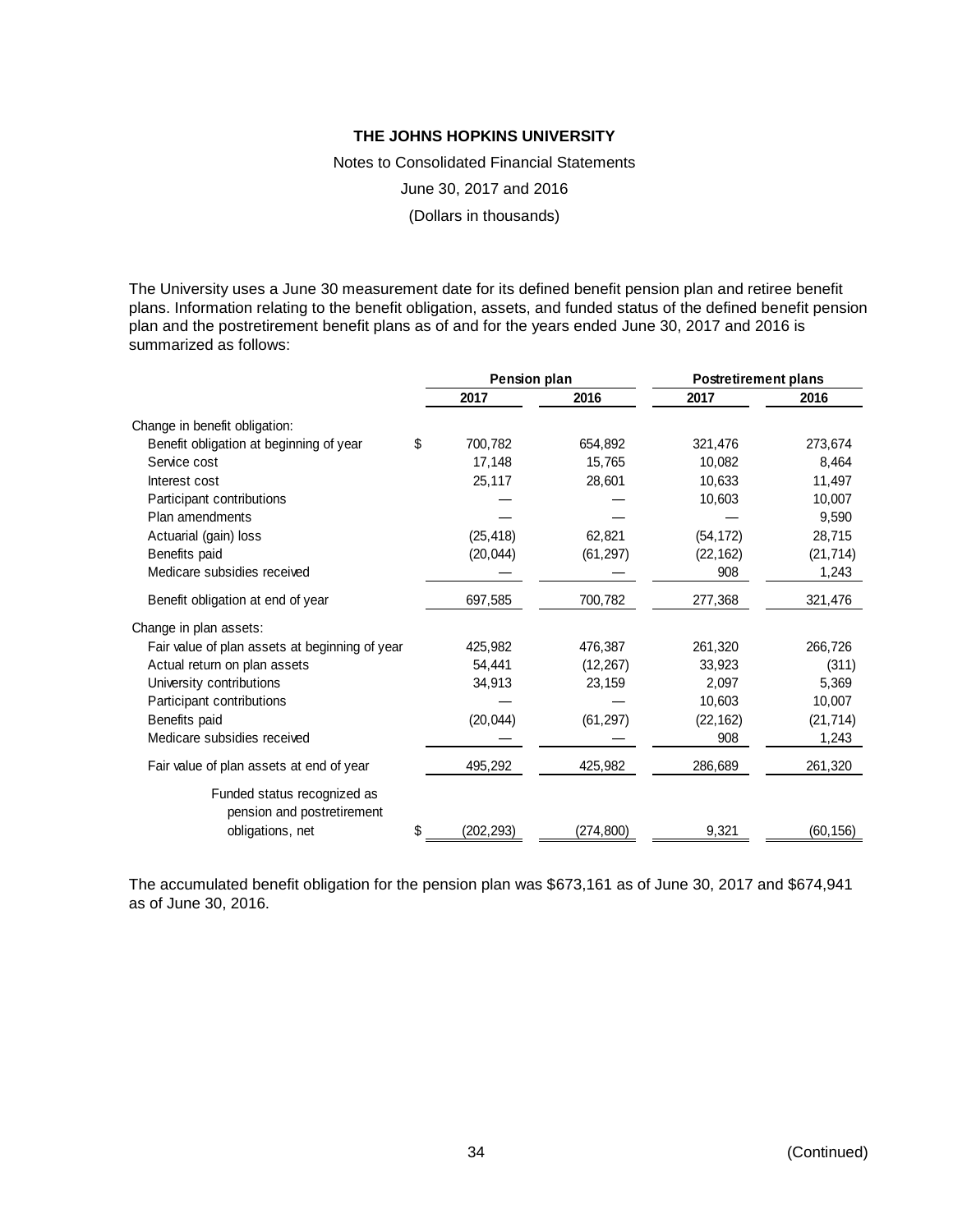Notes to Consolidated Financial Statements

June 30, 2017 and 2016

(Dollars in thousands)

The table below reflects the net pension and postretirement benefit cost reported in operating as benefits expense and nonoperating as other net periodic benefit cost for the years ended June 30, 2017 and 2016:

|                                      | Pension plan |           | <b>Postretirement plans</b> |          |  |
|--------------------------------------|--------------|-----------|-----------------------------|----------|--|
|                                      | 2017         | 2016      | 2017                        | 2016     |  |
| Operating:                           |              |           |                             |          |  |
| Service cost                         | \$<br>17,148 | 15,765    | 10,082                      | 8,464    |  |
| Total operating, included in         |              |           |                             |          |  |
| benefits                             | 17,148       | 15,765    | 10,082                      | 8,464    |  |
| Nonoperating:                        |              |           |                             |          |  |
| Interest cost on accumulated benefit |              |           |                             |          |  |
| obligation                           | 25,117       | 28,601    | 10,633                      | 11,497   |  |
| Amortization of prior service cost   | (167)        | (167)     | (788)                       | (1,736)  |  |
| Expected return on plan assets       | (28,905)     | (32, 262) | (17, 974)                   | (19,074) |  |
| Amortization of actuarial loss       | 21,720       | 11,222    | 3,248                       | 1,282    |  |
| Total nonoperating                   | 17,765       | 7,394     | (4,881)                     | (8,031)  |  |
| Total net pension and                |              |           |                             |          |  |
| postretirement benefit               |              |           |                             |          |  |
| cost                                 | \$<br>34,913 | 23,159    | 5,201                       | 433      |  |

The table below reflects the changes in plan assets and benefits obligations recognized as nonoperating items for the years ended June 30, 2017 and 2016:

|                                    | Pension plan    |          | <b>Postretirement plans</b> |         |  |
|------------------------------------|-----------------|----------|-----------------------------|---------|--|
|                                    | 2017            | 2016     | 2017                        | 2016    |  |
| Net loss (gain) for the year       | \$<br>(50, 953) | 107,351  | (70, 116)                   | 48,101  |  |
| Plan amendment                     |                 |          |                             | 9,590   |  |
| Amortization of prior service cost | 167             | 167      | 788                         | 1,736   |  |
| Amortization of net loss           | (21,720)        | (11,222) | (3, 248)                    | (1,282) |  |
| Net loss (gain) recognized         |                 |          |                             |         |  |
| in nonoperating                    |                 |          |                             |         |  |
| activities                         | \$<br>(72,506)  | 96.296   | (72,576)                    | 58,145  |  |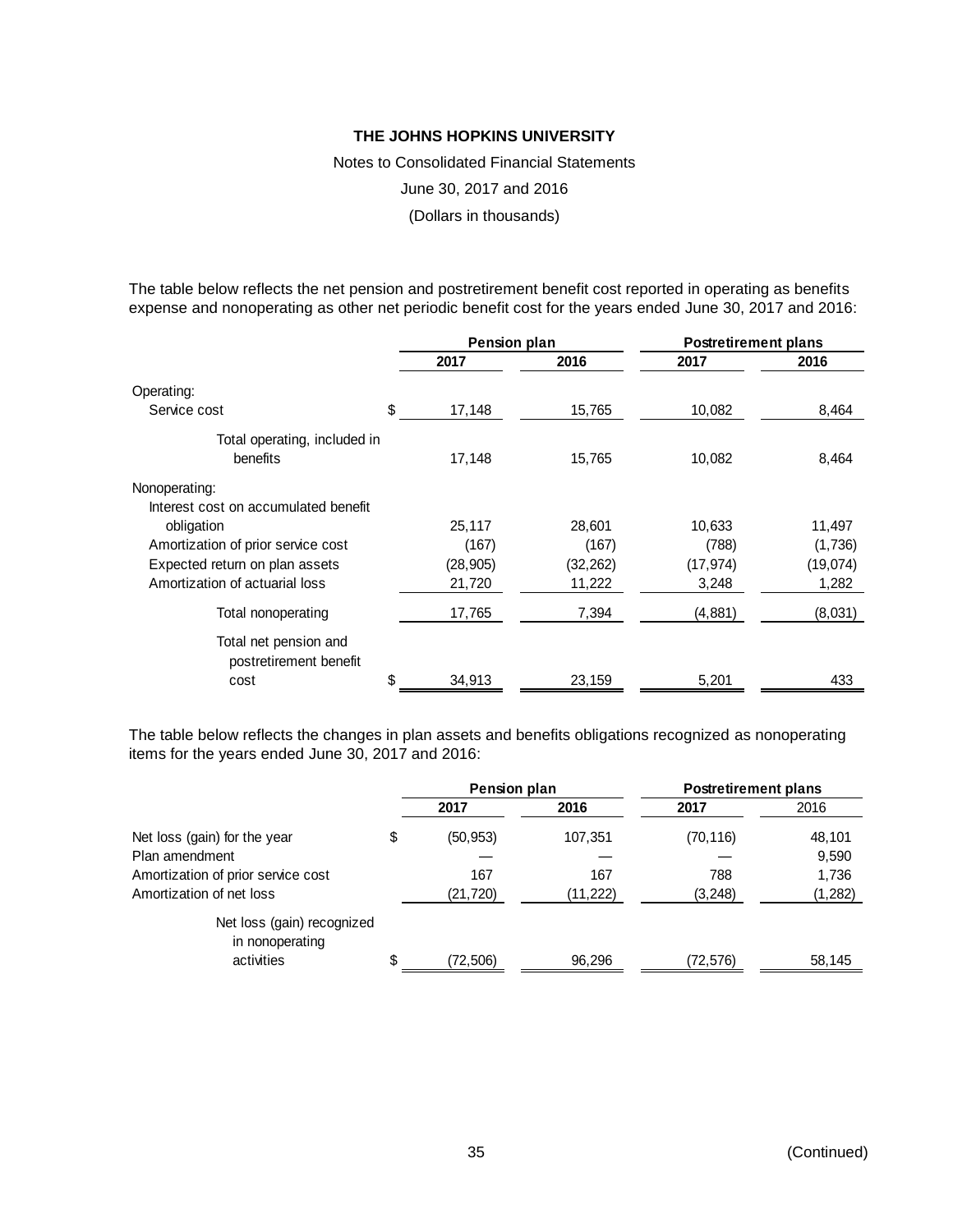Notes to Consolidated Financial Statements June 30, 2017 and 2016 (Dollars in thousands)

The table below reflects the amortization of amounts expected to be recognized as components of net periodic benefit expense in nonoperating activities during 2018:

|                                             |    | <b>Pension plan</b> | <b>Postretirement</b><br>plans |
|---------------------------------------------|----|---------------------|--------------------------------|
| Net loss<br>Prior service cost amortization | \$ | (13, 165)<br>167    | (64)<br>788                    |
|                                             | S  | (12,998)            | 724                            |

The weighted average assumptions used to determine benefit obligations and net periodic benefit costs are as follows:

|                                                                                      | Pension plan |       | <b>Postretirement plans</b> |                   |  |
|--------------------------------------------------------------------------------------|--------------|-------|-----------------------------|-------------------|--|
|                                                                                      | 2017         | 2016  | 2017                        | 2016              |  |
| Weighted average assumptions used<br>to determine benefit obligations<br>at June 30: |              |       |                             |                   |  |
| Discount rate                                                                        | 3.90%        | 3.65% | $3.80\% - 3.94\%$           | $3.55\% - 3.75\%$ |  |
| Average rate of compensation                                                         |              |       |                             |                   |  |
| increase                                                                             | 2.90         | 2.90  | N/A                         | N/A               |  |
| Rate of increase in healthcare                                                       |              |       |                             |                   |  |
| costs for next year                                                                  | N/A          | N/A   | 6.90                        | 7.20              |  |
| Weighted average assumptions used                                                    |              |       |                             |                   |  |
| to determine net periodic                                                            |              |       |                             |                   |  |
| benefit cost:                                                                        |              |       |                             |                   |  |
| Discount rate                                                                        | 3.65         | 4.45  | $3.55 - 3.75$               | 4.45              |  |
| Expected rate of return on plan                                                      |              |       |                             |                   |  |
| assets                                                                               | 6.75         | 6.75  | 7.00                        | 7.25              |  |
| Rate of compensation increase                                                        | 2.90         | 2.90  | N/A                         | N/A               |  |
| Rate of increase in healthcare                                                       |              |       |                             |                   |  |
| costs                                                                                | N/A          | N/A   | 7.20                        | 7.00              |  |
|                                                                                      |              |       |                             |                   |  |

The expected long-term rate of return for the assets of the plans is based on historical and expected long-term future asset class returns. The rate is reviewed annually and adjusted as appropriate to reflect changes in projected market performance or in the targeted asset allocations.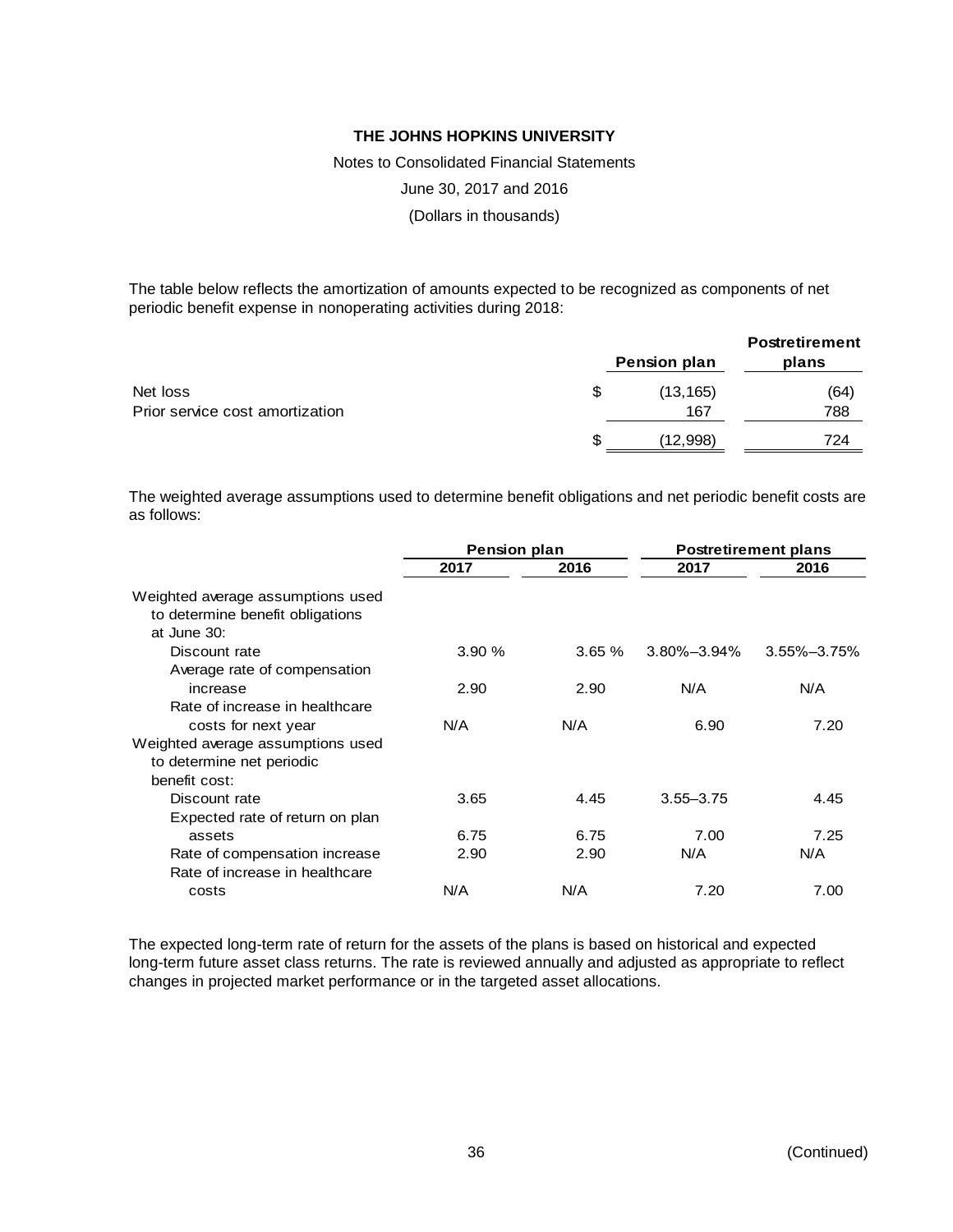Notes to Consolidated Financial Statements June 30, 2017 and 2016 (Dollars in thousands)

The rate of increase in healthcare costs was assumed to begin with an initial rate of 7.2% in 2017 and decrease to 4.5% in 2036 and to remain at that level thereafter. Assumed healthcare cost trend rates have a significant effect on the reported postretirement benefit cost and obligation. A one-percentage-point change in the assumed rates used at June 30, 2017 would have the following effects:

|                                            | Increase | Decrease |
|--------------------------------------------|----------|----------|
| Total service and interest cost components | 406      | (360)    |
| Postretirement benefit obligation          | 9.182    | (7, 945) |

#### *(a) Plans' Assets*

The purpose of the pension and postretirement plans is to meet the retirement benefit obligations of eligible University employees. The plans' assets are invested with the objective of meeting these obligations under the rules stipulated by the Employee Retirement Income Security Act.

An asset allocation has been established, which endeavors to adequately cover the liability stream posed by the beneficiaries of the plans and minimize the frequency and amount of the plans' contributions by the University. The intended benefits of this diversification are reduced risk and improved investment returns.

#### *(b) Pension Plan*

The following table presents the fair value and categorization within the fair value hierarchy of the assets of the defined benefit pension plan as of June 30, 2017 and 2016:

|                              |               | 2017    |                 | 2016    |         |                 |  |
|------------------------------|---------------|---------|-----------------|---------|---------|-----------------|--|
|                              |               |         | <b>Funds at</b> |         |         | <b>Funds at</b> |  |
|                              | Total         | Level 1 | <b>NAV</b>      | Total   | Level 1 | <b>NAV</b>      |  |
| Cash and cash equivalents \$ | 13,538        | 13.538  |                 | 1.847   | 1.847   |                 |  |
| Fixed income securities      | 93.461        | 84.108  | 9,353           | 88.514  | 84,542  | 3,972           |  |
| United States equities and   |               |         |                 |         |         |                 |  |
| international equities       | 322.989       | 254.270 | 68.719          | 274.984 | 165.996 | 108,988         |  |
| Real assets                  | 19,283        |         | 19.283          | 18.072  |         | 18,072          |  |
| Marketable alternatives      | 46,021        |         | 46,021          | 42,565  |         | 42,565          |  |
| Total                        | \$<br>495,292 | 351.916 | 143.376         | 425.982 | 252.385 | 173,597         |  |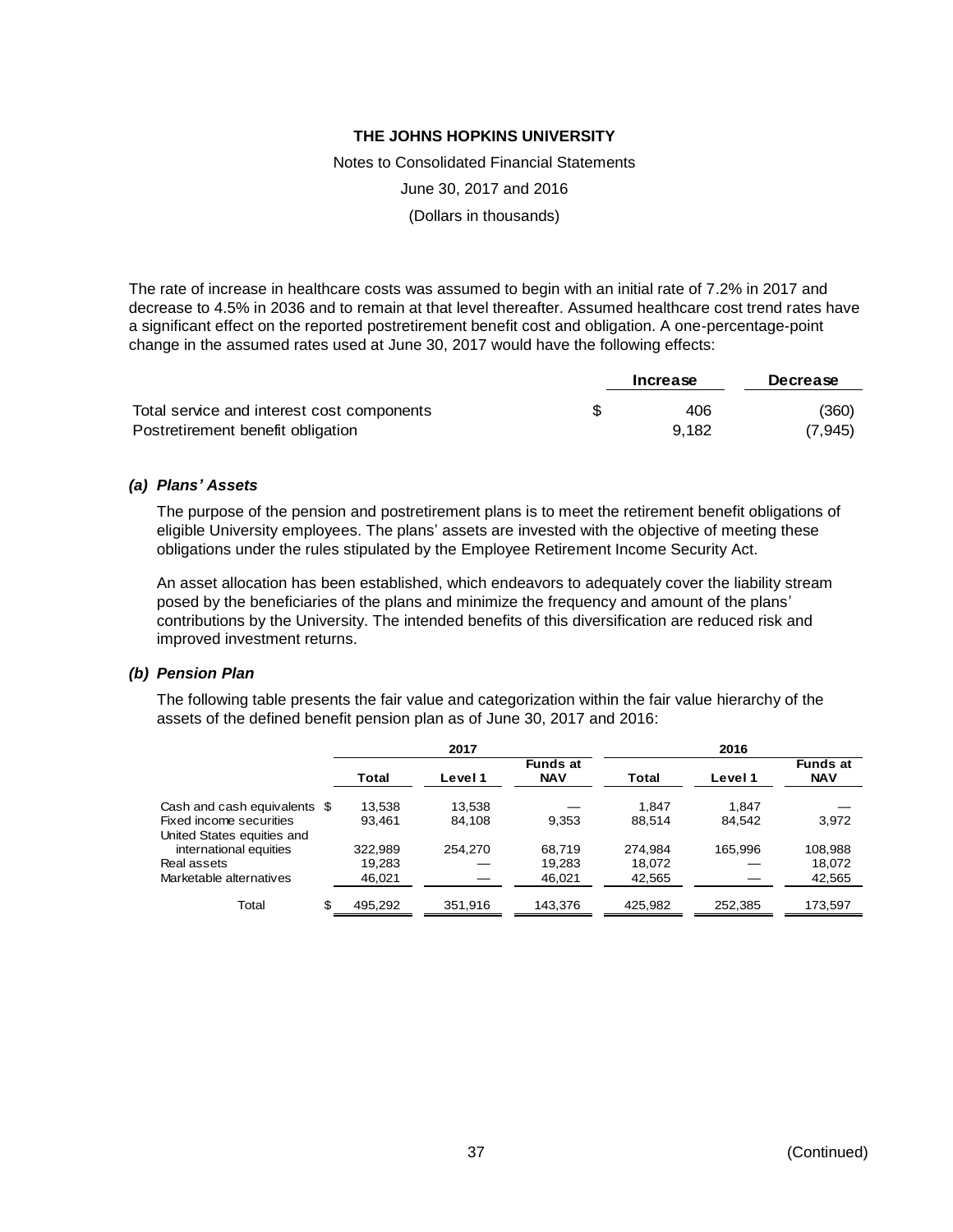## Notes to Consolidated Financial Statements June 30, 2017 and 2016 (Dollars in thousands)

#### *(c) Postretirement Plans*

The following table presents the fair value and categorization within the fair value hierarchy of the assets of the postretirement plans as of June 30, 2017 and 2016:

|                              |     | 2017    |         |                 |         | 2016    |                 |  |  |
|------------------------------|-----|---------|---------|-----------------|---------|---------|-----------------|--|--|
|                              |     |         |         | <b>Funds at</b> |         |         | <b>Funds at</b> |  |  |
|                              |     | Total   | Level 1 | <b>NAV</b>      | Total   | Level 1 | <b>NAV</b>      |  |  |
| Cash and cash equivalents \$ |     | 1.315   | 1.315   |                 | 4.949   | 4.949   |                 |  |  |
| Fixed income securities      |     | 75.261  | 75.261  |                 | 73.778  | 73.778  |                 |  |  |
| United States equities and   |     |         |         |                 |         |         |                 |  |  |
| international equities       |     | 188.878 | 136.487 | 52.391          | 163.809 | 95.083  | 68,726          |  |  |
| Marketable alternatives      |     | 21,235  |         | 21,235          | 18,784  |         | 18,784          |  |  |
|                              |     |         |         |                 |         |         |                 |  |  |
| Total                        | \$. | 286,689 | 213.063 | 73,626          | 261,320 | 173.810 | 87,510          |  |  |

The Plans have no unfunded commitments to fund managers as of June 30, 2017 and 2016.

Information with respect to investee strategies for those investments in funds whose fair value is estimated based upon reported NAV follows:

#### *(i) International Equities*

This includes commingled funds that invest in publicly traded common stock of developed and emerging market companies. One fund offers annual liquidity while all other funds allow monthly or quarterly redemptions with various notice requirements ranging from 1 to 120 days.

#### *(ii) Real Estate*

This includes a commingled fund making investments in real estate. This investment makes income distributions to investors. Redemptions are permitted quarterly with a 90 day notice period.

## *(iii) Marketable Alternatives*

This includes multistrategy, credit and distressed debt, relative value, and event-driven funds in hedge fund. Hedge funds have various redemption periods with notice requirements up to 90 days.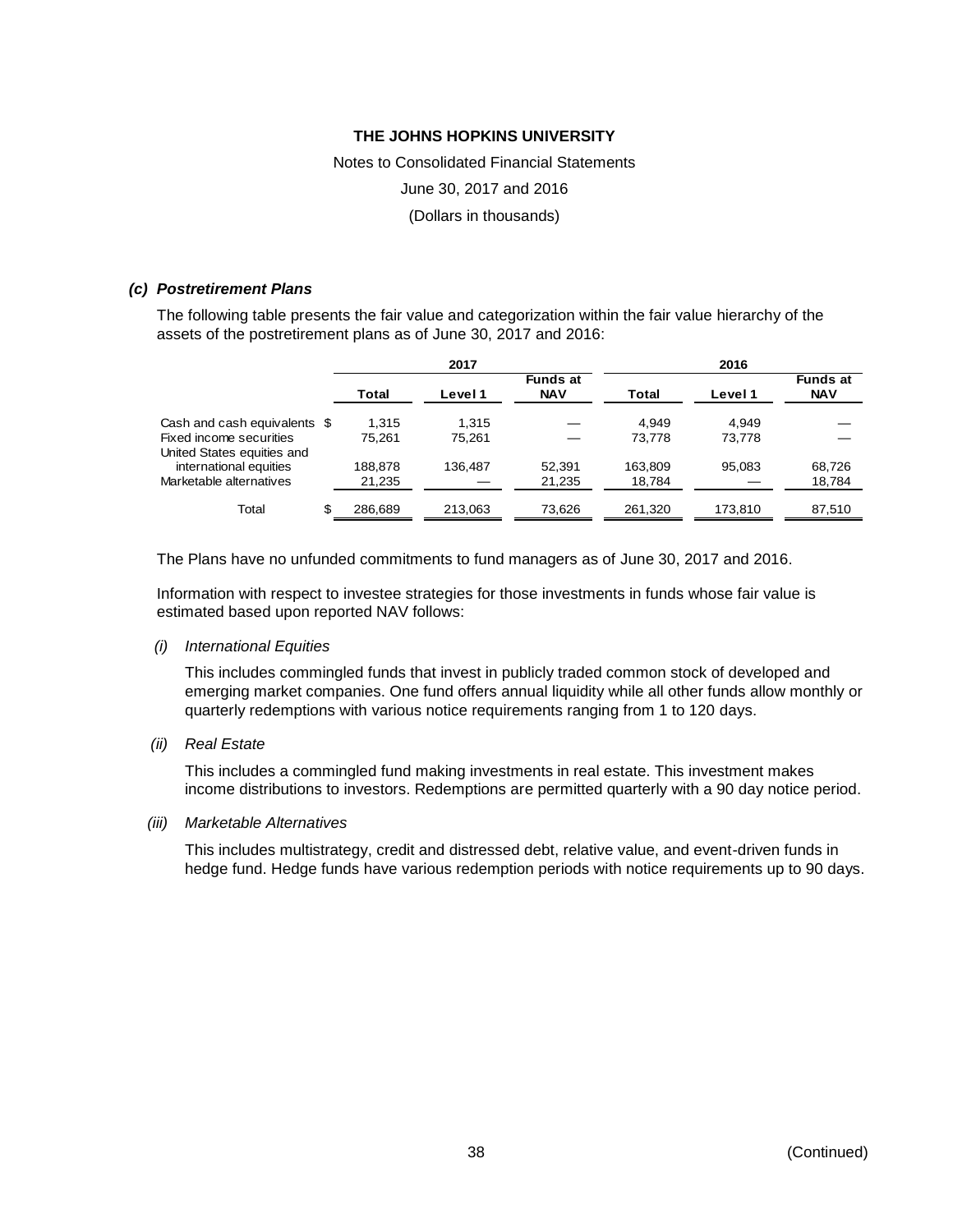Notes to Consolidated Financial Statements June 30, 2017 and 2016 (Dollars in thousands)

The University's target asset allocations for the pension plan and the postretirement plans as of June 30, 2017 and 2016:

|                                                    | Pension plan |       | <b>Postretirement plan</b> |       |  |
|----------------------------------------------------|--------------|-------|----------------------------|-------|--|
|                                                    | 2017         | 2016  | 2017                       | 2016  |  |
| Fixed income securities                            | 30%          | 35%   | 30%                        | 35%   |  |
| <b>United States equities</b><br>and international |              |       |                            |       |  |
| equities                                           | 55           | 65    | 60                         | 65    |  |
| Real estate                                        | 5            |       |                            |       |  |
| Marketable alternatives                            | 10           |       | 10                         |       |  |
| Total                                              | 100 %        | 100 % | $100 \%$                   | 100 % |  |

#### *(d) Cash Flows*

The University expects to contribute \$22,900 to the pension plan in 2018 and \$4,381 to its postretirement benefit plans in 2018.

The benefits expected to be paid and Medicare subsidies to be received in the five years subsequent to June 30, 2017 and in aggregate for the five fiscal years thereafter are as follows:

| <b>Fiscal year</b> | <b>Pension</b><br>plan | <b>Postretirement</b><br>plans | <b>Medicare</b><br>subsidies |
|--------------------|------------------------|--------------------------------|------------------------------|
| 2018               | \$<br>23,632           | 12.472                         | 1,859                        |
| 2019               | 25,216                 | 13,590                         | 2,034                        |
| 2020               | 26,967                 | 14,431                         | 2,145                        |
| 2021               | 28,719                 | 15,303                         | 962                          |
| 2022               | 30,548                 | 16,146                         | 1,007                        |
| 2023-2027          | 177,755                | 90,641                         | 5,775                        |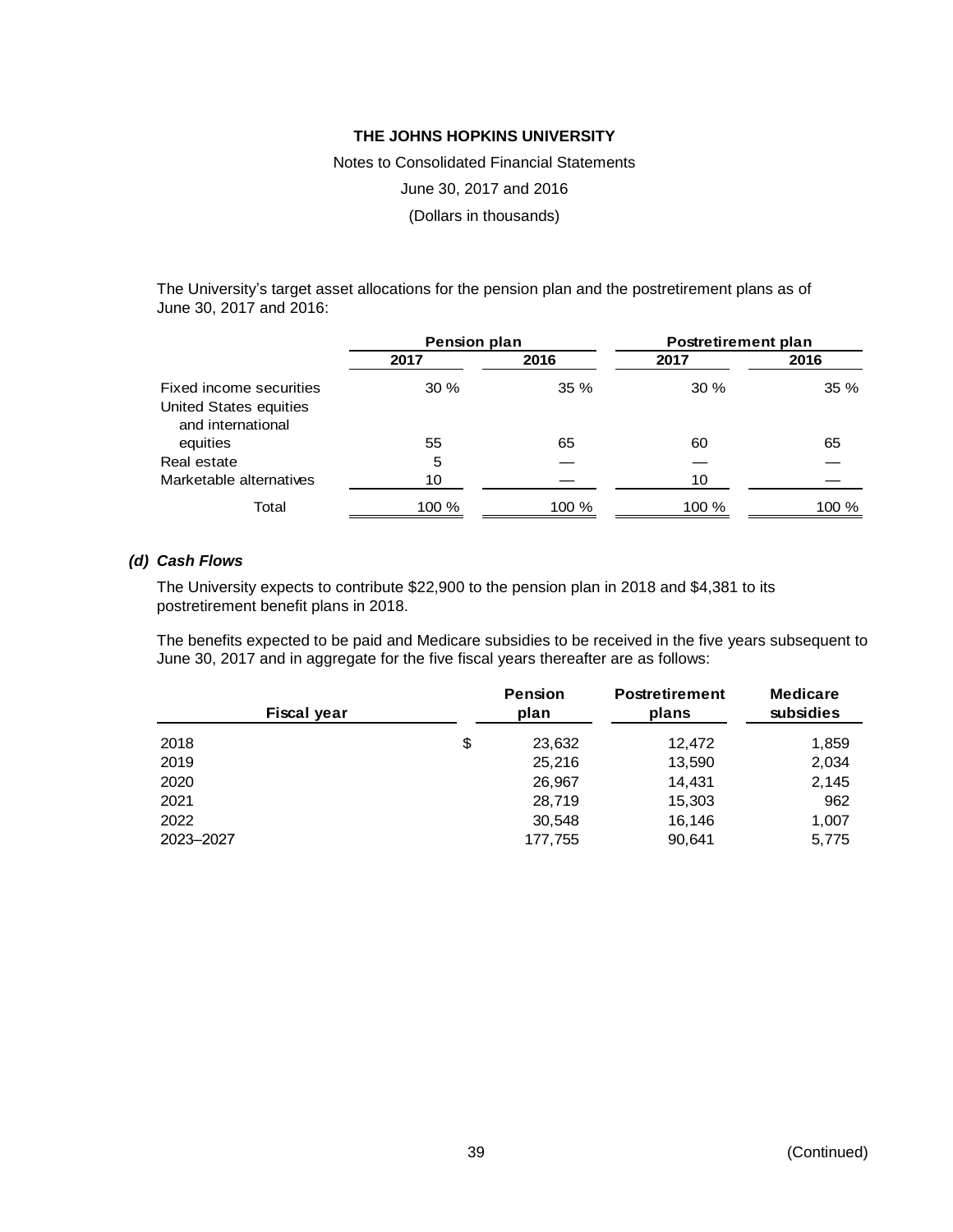## Notes to Consolidated Financial Statements June 30, 2017 and 2016 (Dollars in thousands)

#### **(13) Functional Expense Information**

Operating expenses by function are summarized as follows for the years ended June 30, 2017 and 2016:

|                                               | 2017            | 2016      |
|-----------------------------------------------|-----------------|-----------|
| Instruction, research, and clinical practice: |                 |           |
| Academic and support divisions                | \$<br>3,486,423 | 3,299,177 |
| APL contracts                                 | 1,375,735       | 1,291,884 |
| Student services                              | 115,394         | 104,040   |
| Libraries                                     | 50,362          | 47.103    |
| General services and administration           | 499,187         | 496,482   |
| Auxiliary enterprises                         | 97,141          | 94,236    |
|                                               | \$<br>5,624,242 | 5,332,922 |

Costs related to the operation and maintenance of property, including depreciation of property and equipment and interest on related debt, are allocated to program and supporting activities based upon periodic inventories of facilities.

#### **(14) Lease Commitments**

The University leases certain facilities from the Hospital under a renewable one-year lease, which provides for a rent equal to the cost to the Hospital of providing and maintaining the facilities. This lease has been renewed for the year ending June 30, 2018.

The University leases other facilities used in its academic and research operations under long-term operating leases expiring at various dates to 2032, subject to renewal options in certain cases. Certain of these facilities are leased from affiliated entities.

The aggregate annual minimum guaranteed rents to be paid to the expiration of the initial terms of these leases, excluding the rentals to the Hospital under the JAA, are as follows as of June 30, 2017:

|                   | <b>Affiliates</b> | <b>Others</b> | Total   |  |
|-------------------|-------------------|---------------|---------|--|
| 2018              | \$<br>12,514      | 32,512        | 45,026  |  |
| 2019              | 9,674             | 30,409        | 40,083  |  |
| 2020              | 9,409             | 26,813        | 36,222  |  |
| 2021              | 8,488             | 21,453        | 29,941  |  |
| 2022              | 7,473             | 15,199        | 22,672  |  |
| <b>After 2022</b> | 13,212            | 29,398        | 42,610  |  |
|                   | \$<br>60,770      | 155,784       | 216,554 |  |

Rental expense for the long-term operating leases was \$49,946 in fiscal year 2017 and \$46,540 in fiscal year 2016.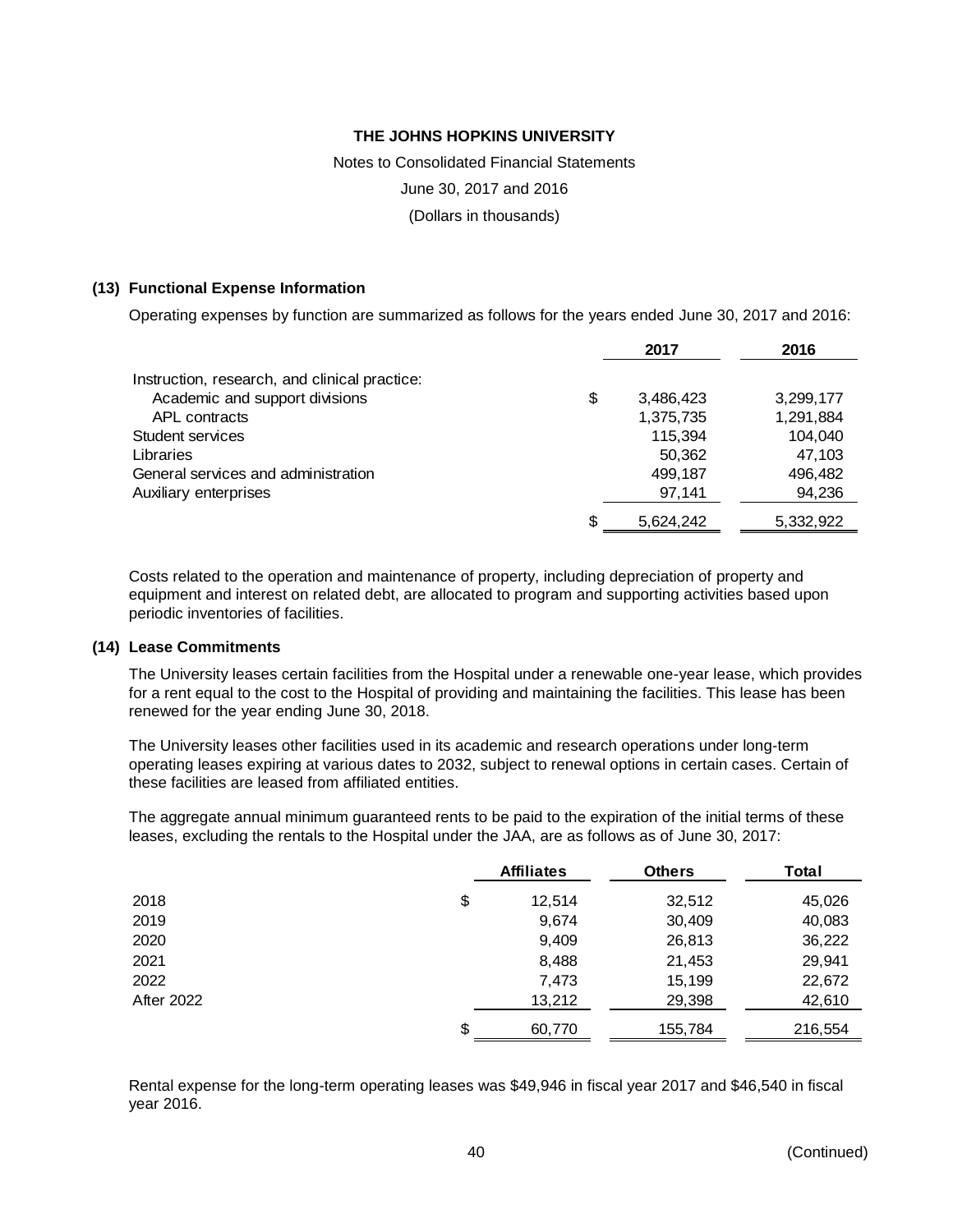Notes to Consolidated Financial Statements

June 30, 2017 and 2016

(Dollars in thousands)

The University also leases building and leasehold improvements and certain equipment under capital leases. The following is a summary of minimum lease payments for these leases as of June 30, 2017:

| 2018                                       | \$<br>9,303  |
|--------------------------------------------|--------------|
| 2019                                       | 9,569        |
| 2020                                       | 7,987        |
| 2021                                       | 8,050        |
| 2022                                       | 8,283        |
| After 2022                                 | 60,111       |
| Minimum lease payments                     | 103,303      |
| Less imputed interest (at rates from 3.24% |              |
| to $8.41\%$ )                              | 29,786       |
| Present value of minimum                   |              |
| lease payments                             | \$<br>73,517 |

As of June 30, 2017, the gross amount of assets and accumulated depreciation thereon accounted for as capital leases amounted to \$95,149 and \$39,795, respectively.

#### **(15) Other Commitments and Contingencies**

#### *(a) Guarantees*

The University has guaranteed payment of principal and interest on the Series 2005B Bonds issued by MHHEFA for JHMI Utilities LLC. JHMI Utilities LLC is equally owned by the Hospital and the University. The proceeds of the 2005B Bonds (\$24,300) and the Hospital guaranteed 2015A Bonds (\$19,505) financed the construction, renovation, and equipping of a central power plant serving primarily the facilities of the Hospital and University in East Baltimore. The University's guarantee continues until maturity of the bonds in 2035.

The University and the Hospital have also provided guarantees of principal and interest payments related to loans granted to JHMI Utilities LLC under the MHHEFA Pooled Loan Program. As of June 30, 2017, the University's guarantee amounted to \$22,012 and continues until maturity of the loans occurring through 2029.

#### *(b) Regulatory and Legal Matters*

Amounts received and expended by the University under various federal and state programs are subject to audit by governmental agencies. In the opinion of management, audit adjustments, if any, will not have a material adverse effect on the financial position of the University.

The University is subject to various claims, litigation, tax, and other assessments in connection with its domestic and foreign operations. In the opinion of management, adequate provision has been made for losses on these matters, where material, including insurance for malpractice and general liability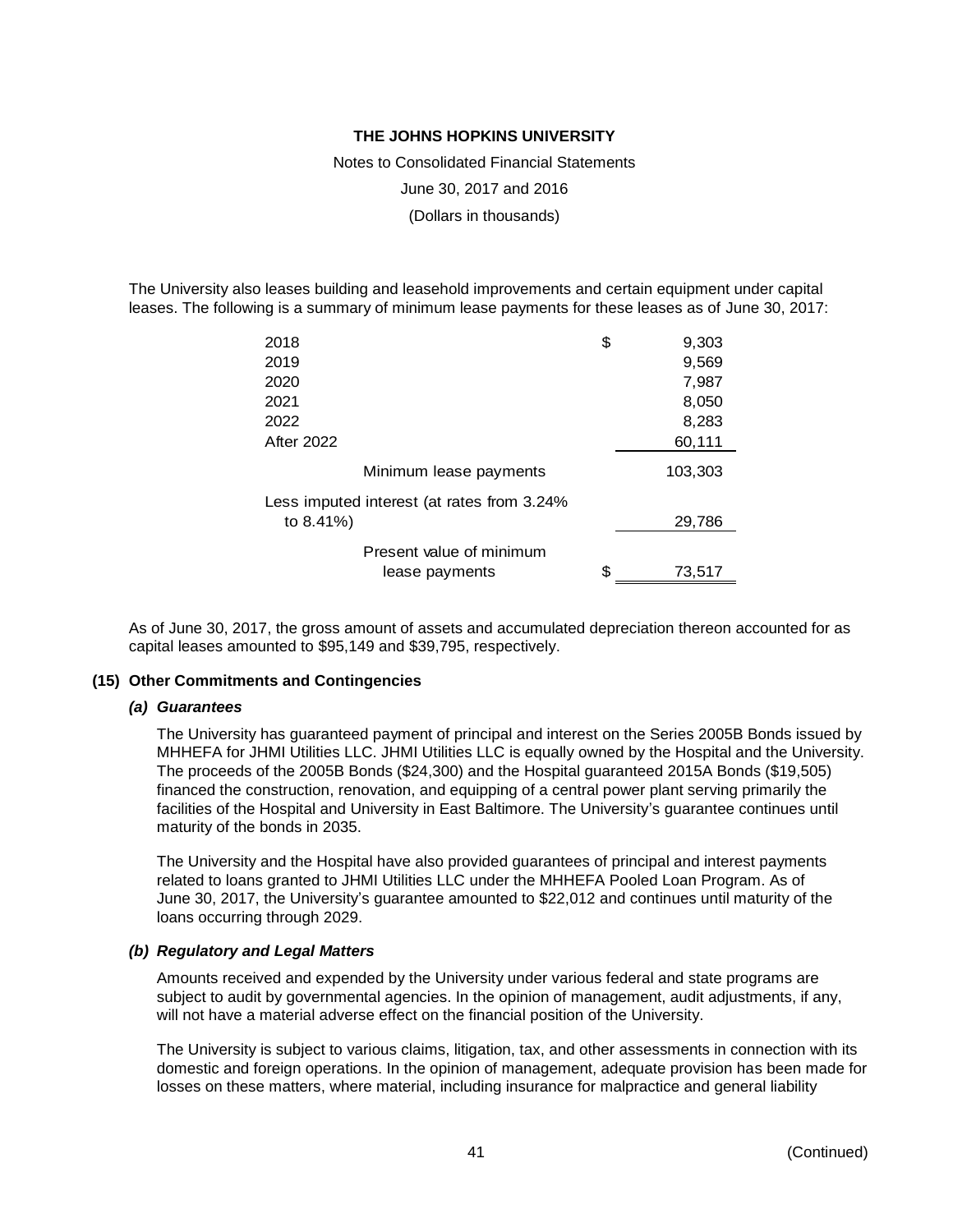Notes to Consolidated Financial Statements June 30, 2017 and 2016 (Dollars in thousands)

claims, and their ultimate resolution will not have a material adverse effect on the financial position of the University.

#### *(i) Specific Matters*

On April 1, 2015, a complaint was filed against The Johns Hopkins University, its Bloomberg School of Public Health and its School of Medicine, The Johns Hopkins Health System Corporation and The Johns Hopkins Hospital (collectively, the Johns Hopkins Defendants), as well as another institution and a pharmaceutical company. The claims arise from human experiments conducted in Guatemala between 1946 and 1948 (the Study) under the auspices of the United States Public Health Service, the Guatemala government, and the Pan American Sanitary Bureau. The plaintiffs' third amended complaint alleges that physicians and scientists employed by defendants "approved, encouraged, and directed nonconsensual and nontherapeutic human experiments in Guatemala" in which research subjects were intentionally exposed to and infected with venereal diseases without informed consent, and that the individuals were not told about the consequences of the experiments or given follow-up care, treatment, or education. The third amended complaint alleges claims under both the Guatemala civil code and the federal Alien Tort Statute (the ATS), and seeks compensatory damages in excess of \$75,000 and punitive damages of \$1 billion. The Johns Hopkins Defendants dispute both the factual allegations and legal claims in the complaint. The Johns Hopkins Defendants did not initiate, pay for, direct, or conduct the Study. In 2010, the United States government accepted responsibility for the Study and apologized to all who were affected by it. A prior lawsuit against officials of the United States government for the same injuries alleged in the suit against the Johns Hopkins Defendants was dismissed by the U.S. District Court for the District of Columbia.

On August 30, 2017, the Court issued a memorandum decision dismissing all of plaintiffs' Guatemala law claims, but denying defendants' motion to dismiss the third amended complaint with respect to the ATS claims. Management and legal counsel for the University believe the claims asserted are not supported by the facts or the law. The Johns Hopkins Defendants intend to vigorously defend this lawsuit.

In another matter, on August 11, 2016, a group of participants and beneficiaries in The Johns Hopkins University 403(b) Plan (the Plan) filed a complaint against the University, alleging that the University violated the Employee Retirement Income Security Act (ERISA) by causing the Plan to pay excessive fees for recordkeeping and other administrative services, and by selecting investment options for the Plan that allegedly underperformed their benchmarks and charged excessive fees. On October 7, 2016, the University moved to dismiss Plaintiffs' complaint. On December 2, 2016, Plaintiffs filed an Amended Complaint. On January 6, 2017, the University moved to dismiss the Amended Complaint. The motion to dismiss is fully briefed and awaiting a decision by the Court.